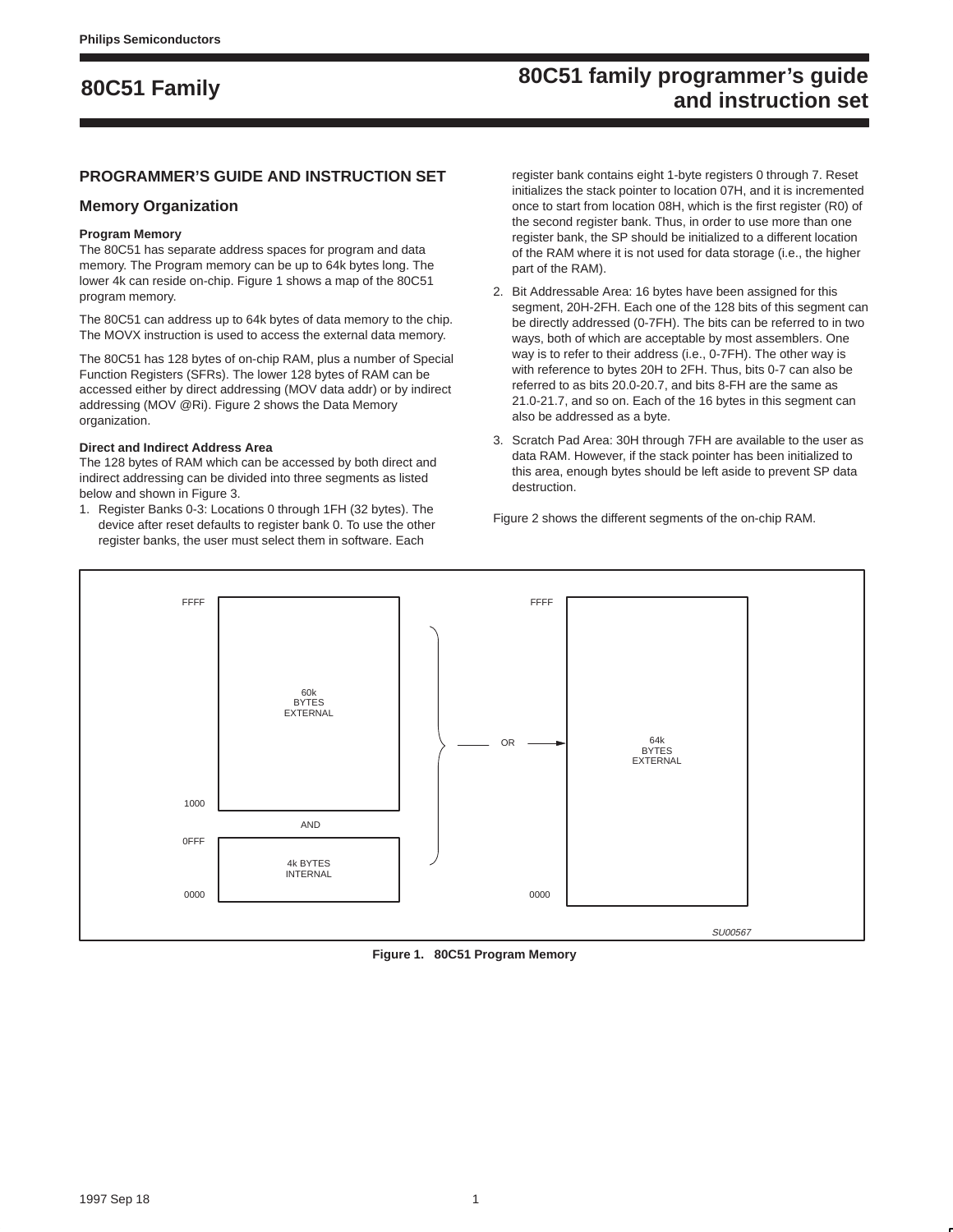

**Figure 2. 80C51 Data Memory**



**Figure 3. 128 Bytes of RAM Direct and Indirect Addressable**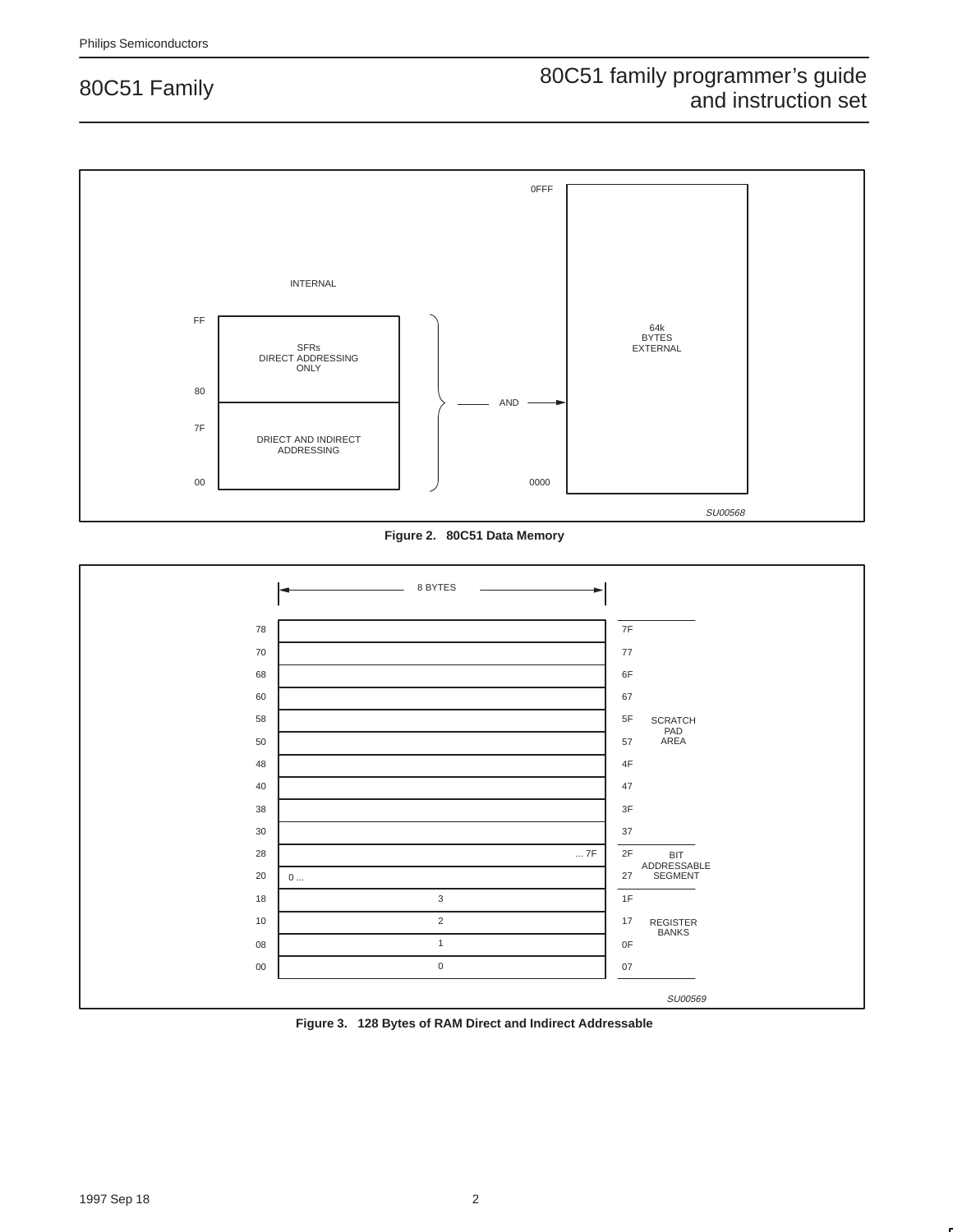### 80C51 family programmer's guide and instruction set

| <b>SYMBOL</b>        | <b>DESCRIPTION</b>          | <b>DIRECT</b><br><b>ADDRESS</b> | <b>MSB</b>        |                                       |                          |                          |                   |                          | BIT ADDRESS, SYMBOL, OR ALTERNATIVE PORT FUNCTION | <b>LSB</b>      | <b>RESET VALUE</b> |
|----------------------|-----------------------------|---------------------------------|-------------------|---------------------------------------|--------------------------|--------------------------|-------------------|--------------------------|---------------------------------------------------|-----------------|--------------------|
| $ACC*$               | Accumulator                 | EOH                             | E7                | E <sub>6</sub>                        | E <sub>5</sub>           | E4                       | E <sub>3</sub>    | E <sub>2</sub>           | E1                                                | E0              | 00H                |
| $\mathsf{B}^{\star}$ | <b>B</b> register           | F0H                             | F7                | F <sub>6</sub>                        | F <sub>5</sub>           | F4                       | F <sub>3</sub>    | $\mathsf{F2}$            | F <sub>1</sub>                                    | F <sub>0</sub>  | 00H                |
| <b>DPTR</b>          | Data pointer (2 by-<br>tes) |                                 |                   |                                       |                          |                          |                   |                          |                                                   |                 |                    |
| <b>DPH</b>           | Data pointer high           | 83H                             |                   |                                       |                          |                          |                   |                          |                                                   |                 | 00H                |
| <b>DPL</b>           | Data pointer low            | 82H                             |                   |                                       |                          |                          |                   |                          |                                                   |                 | 00H                |
|                      |                             |                                 | AF                | AE                                    | AD                       | AC                       | AB                | AA                       | A9                                                | A8              |                    |
| IE*                  | Interrupt enable            | A8H                             | EA                | -                                     | -                        | ES                       | ET <sub>1</sub>   | EX1                      | ET <sub>0</sub>                                   | EX0             | 0x000000B          |
|                      |                             |                                 | <b>BF</b>         | BE                                    | <b>BD</b>                | BC                       | BB                | <b>BA</b>                | B <sub>9</sub>                                    | B <sub>8</sub>  |                    |
| $IP^*$               | Interrupt priority          | B8H                             |                   | —                                     | $\overline{\phantom{0}}$ | PS                       | PT <sub>1</sub>   | PX1                      | PT <sub>0</sub>                                   | PX <sub>0</sub> | xx000000B          |
|                      |                             |                                 | 87                | 86                                    | 85                       | 84                       | 83                | 82                       | 81                                                | 80              |                    |
| $P0*$                | Port 0                      | 80H                             | AD7               | AD6                                   | AD <sub>5</sub>          | AD4                      | AD <sub>3</sub>   | AD <sub>2</sub>          | AD1                                               | AD <sub>0</sub> | FFH                |
|                      |                             |                                 |                   |                                       |                          |                          |                   |                          |                                                   |                 |                    |
|                      |                             |                                 | 97                | 96                                    | 95                       | 94                       | 93                | 92                       | 91                                                | 90              |                    |
| $P1*$                | Port 1                      | 90H                             | $\qquad \qquad -$ | $\qquad \qquad -$                     | $\qquad \qquad -$        | $\qquad \qquad -$        | $\qquad \qquad -$ | $\overline{\phantom{0}}$ | T <sub>2</sub> EX                                 | T <sub>2</sub>  | FFH                |
|                      |                             |                                 |                   |                                       |                          |                          |                   |                          |                                                   |                 |                    |
|                      |                             |                                 | A7                | A <sub>6</sub>                        | A <sub>5</sub>           | A4                       | A <sub>3</sub>    | A <sub>2</sub>           | A <sub>1</sub>                                    | A <sub>0</sub>  |                    |
| $P2*$                | Port 2                      | A0H                             | A15               | A14                                   | A13                      | A12                      | A11               | A10                      | A9                                                | A <sub>8</sub>  | <b>FFH</b>         |
|                      |                             |                                 |                   |                                       |                          |                          |                   |                          |                                                   |                 |                    |
|                      |                             |                                 | B7                | B <sub>6</sub>                        | B <sub>5</sub>           | B <sub>4</sub>           | B <sub>3</sub>    | B <sub>2</sub>           | B1                                                | B <sub>0</sub>  |                    |
| $P3*$                | Port 3                      | <b>B0H</b>                      | <b>RD</b><br>SMOD | <b>WR</b><br>$\overline{\phantom{0}}$ | T1                       | T <sub>0</sub>           | <b>INT1</b>       | <b>INTO</b>              | <b>TxD</b>                                        | Rxd             | FFH                |
| PCON <sup>1</sup>    | Power control               | 87H                             |                   |                                       | $\overline{\phantom{0}}$ | $\overline{\phantom{0}}$ | GF <sub>1</sub>   | GF <sub>0</sub>          | PD                                                | IDL             | <b>OxxxxxxxB</b>   |
|                      |                             |                                 | D7                | D <sub>6</sub>                        | D <sub>5</sub>           | D <sub>4</sub>           | D <sub>3</sub>    | D <sub>2</sub>           | D <sub>1</sub>                                    | D <sub>0</sub>  |                    |
| PSW*                 | Program status word         | D <sub>0</sub> H                | CY                | AC                                    | F <sub>0</sub>           | RS <sub>1</sub>          | RS <sub>0</sub>   | OV                       | $\overline{\phantom{0}}$                          | P               | 00H                |
| <b>SBUF</b>          | Serial data buffer          | 99H                             |                   |                                       |                          |                          |                   |                          |                                                   |                 | xxxxxxxB           |
|                      |                             |                                 | 9F                | 9E                                    | 9D                       | 9C                       | 9B                | <b>9A</b>                | 99                                                | 98              |                    |
| SCON*                | Serial controller           | 98H                             | SM <sub>0</sub>   | SM1                                   | SM <sub>2</sub>          | <b>REN</b>               | TB8               | RB8                      | TI                                                | R <sub>l</sub>  | 00H                |
| SP                   | Stack pointer               | 81H                             |                   |                                       |                          |                          |                   |                          |                                                   |                 | 07H                |
|                      |                             |                                 | 8F                | 8E                                    | 8D                       | $8\mathrm{C}$            | $8\mathsf{B}$     | 8A                       | 89                                                | 88              |                    |
| TCON*                | Timer control               | 88H                             | TF1               | TR <sub>1</sub>                       | TF <sub>0</sub>          | TR <sub>0</sub>          | IE <sub>1</sub>   | IT <sub>1</sub>          | IE <sub>0</sub>                                   | IT <sub>0</sub> |                    |
| TH <sub>0</sub>      | Timer high 0                | 8CH                             |                   |                                       |                          |                          |                   |                          |                                                   |                 | 00H                |
| TH <sub>1</sub>      | Timer high 1                | 8DH                             |                   |                                       |                          |                          |                   |                          |                                                   |                 | 00H                |
| <b>TLO</b>           | Timer low 0                 | 8AH                             |                   |                                       |                          |                          |                   |                          |                                                   |                 | 00H                |
| TL <sub>1</sub>      | Timer low 1                 | 8BH                             |                   |                                       |                          |                          |                   |                          |                                                   |                 | 00H                |
| <b>TMOD</b>          | Timer mode                  | 89H                             | GATE              | $C/\overline{T}$                      | M <sub>1</sub>           | M <sub>0</sub>           | GATE              | $C/\overline{T}$         | M1                                                | M <sub>0</sub>  | 00H                |

#### **Table 1. 80C51 Special Function Registers**

**NOTES:**

Bit addressable

1. Bits GF1, GF0, PD, and IDL of the PCON register are not implemented on the NMOS 8051/8031.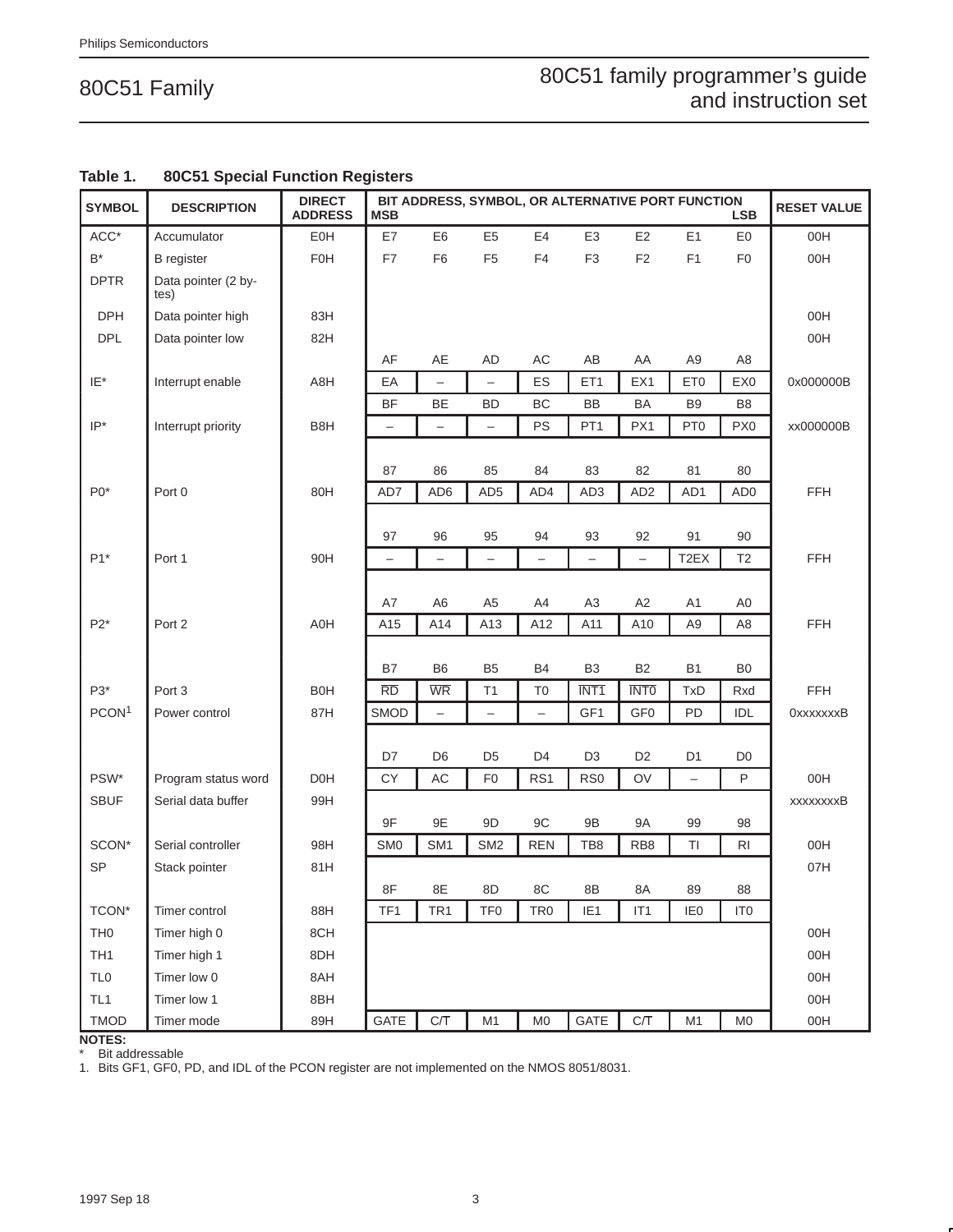

**Figure 4. SFR Memory Map**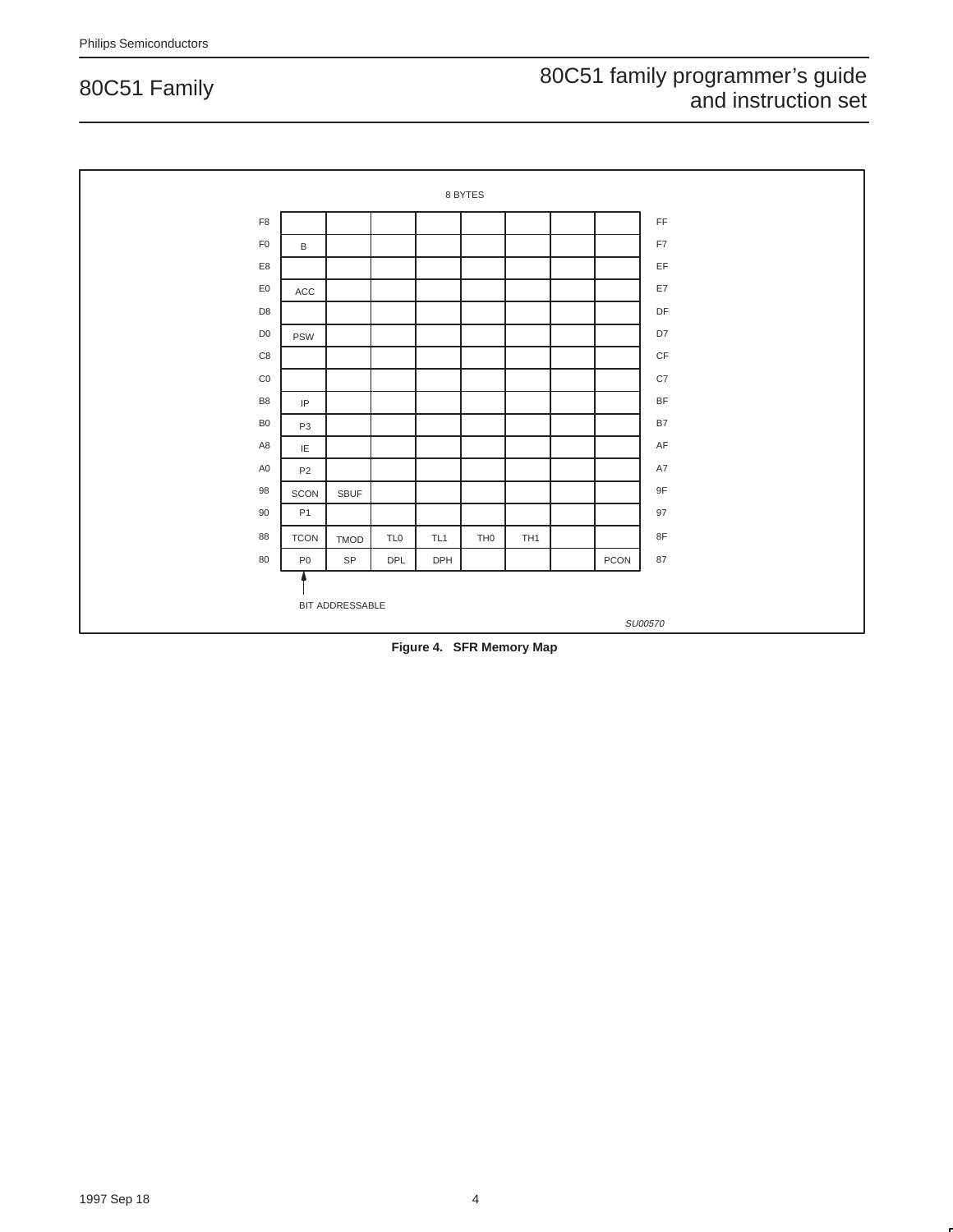Those SFRs that have their bits assigned for various functions are listed in this section. A brief description of each bit is provided for quick reference. For more detailed information refer to the Architecture Chapter of this book.

#### **PSW: PROGRAM STATUS WORD. BIT ADDRESSABLE.**

| <b>CY</b>       | AC               | F <sub>0</sub> | RS <sub>1</sub>       | RS <sub>0</sub>                            | OV |                                                                                                          | P |
|-----------------|------------------|----------------|-----------------------|--------------------------------------------|----|----------------------------------------------------------------------------------------------------------|---|
| <b>CY</b>       | PSW.7            |                | Carry Flag.           |                                            |    |                                                                                                          |   |
| AC              | PSW.6            |                | Auxiliary Carry Flag. |                                            |    |                                                                                                          |   |
| F <sub>0</sub>  | PSW.5            |                |                       |                                            |    | Flag 0 available to the user for general purpose.                                                        |   |
| RS <sub>1</sub> | PSW.4            |                |                       | Register Bank selector bit 1 (SEE NOTE 1). |    |                                                                                                          |   |
| R <sub>S0</sub> | PSW <sub>3</sub> |                |                       | Register Bank selector bit 0 (SEE NOTE 1). |    |                                                                                                          |   |
| OV              | PSW <sub>2</sub> |                | Overflow Flag.        |                                            |    |                                                                                                          |   |
|                 | PSW.1            |                |                       | Usable as a general purpose flag.          |    |                                                                                                          |   |
| P               | PSW.0            |                | the accumulator.      |                                            |    | Parity flag. Set/cleared by hardware each instruction cycle to indicate an odd/even number of '1' bus in |   |

#### **NOTE:**

1. The value presented by RS0 and RS1 selects the corresponding register bank.

| RS <sub>1</sub> | RS <sub>0</sub> | <b>REGISTER BANK</b> | <b>ADDRESS</b> |
|-----------------|-----------------|----------------------|----------------|
|                 |                 |                      | 00H-07H        |
|                 |                 |                      | 08H-0FH        |
|                 |                 |                      | 10H-17H        |
|                 |                 |                      | 18H-1FH        |

#### **PCON: POWER CONTROL REGISTER. NOT BIT ADDRESSABLE.**

| SMOD | $\sim$ $ \cdot$<br>-- | ~ - ~<br>−<br>- | --<br>◡ | $\overline{\phantom{a}}$<br>・ |
|------|-----------------------|-----------------|---------|-------------------------------|
|------|-----------------------|-----------------|---------|-------------------------------|

SMOD Double baud rate bit. If Timer 1 is used to generate baud rate and SMOD = 1, the baud rate is doubled when the Serial Port is used in modes 1, 2, or 3.

Not implemented, reserved for future use.\*

Not implemented reserved for future use.\*

Not implemented reserved for future use.\*

GF1 General purpose flag bit.

GF0 General purpose flag bit.

PD Power Down Bit. Setting this bit activates Power Down operation in the 80C51. (Available only in CMOS.)

IDL Idle mode bit. Setting this bit activates Idle Mode operation in the 80C51. (Available only in CMOS.)

If 1s are written to PD and IDL at the same time, PD takes precedence.

User software should not write 1s to reserved bits. These bits may be used in future 8051 products to invoke new features.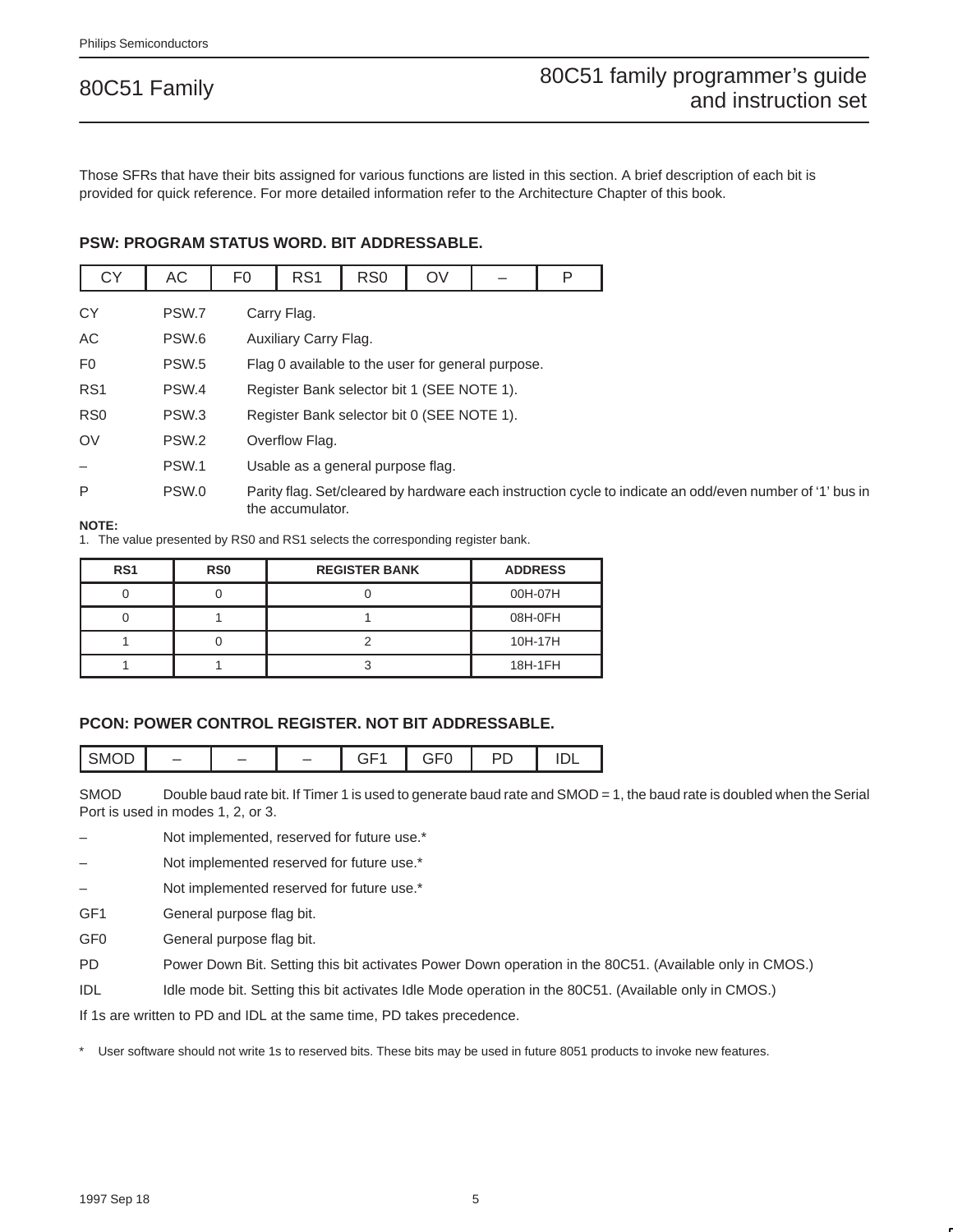#### **INTERRUPTS:**

To use any of the interrupts in the 80C51 Family, the following three steps must be taken.

- **1. Set the EA (enable all) bit in the IE register to 1.**
- **2. Set the corresponding individual interrupt enable bit in the IE register to 1.**

**3. Begin the interrupt service routine at the corresponding Vector Address of that interrupt. See Table below.**

| <b>INTERRUPT SOURCE</b> | <b>VECTOR ADDRESS</b> |
|-------------------------|-----------------------|
| IE <sub>0</sub>         | 0003H                 |
| TF0                     | 000BH                 |
| IE <sub>1</sub>         | 0013H                 |
| TF <sub>1</sub>         | 001BH                 |
| RI & TI                 | 0023H                 |

In addition, for external interrupts, pins INT0 and INT1 (P3.2 and P3.3) must be set to 1, and depending on whether the interrupt is to be level or transition activated, bits IT0 or IT1 in the TCON register may need to be set to 1.

 $ITx = 0$  level activated

ITx = 1 transition activated

#### **IE: INTERRUPT ENABLE REGISTER. BIT ADDRESSABLE.**

If the bit is 0, the corresponding interrupt is disabled. If the bit is 1, the corresponding interrupt is enabled.

| EA              |      | ES                                                                                                                                                                                          | ET <sub>1</sub> | EX <sub>1</sub> | ET <sub>0</sub> | EX <sub>0</sub> |
|-----------------|------|---------------------------------------------------------------------------------------------------------------------------------------------------------------------------------------------|-----------------|-----------------|-----------------|-----------------|
| EA              | IE.7 | Disables all interrupts. If $EA = 0$ , no interrupt will be acknowledged. If $EA = 1$ , each interrupt source is<br>individually enabled or disabled by setting or clearing its enable bit. |                 |                 |                 |                 |
|                 | IE.6 | Not implemented, reserved for future use.*                                                                                                                                                  |                 |                 |                 |                 |
|                 | IE.5 | Not implemented, reserved for future use.*                                                                                                                                                  |                 |                 |                 |                 |
| ES.             | IE.4 | Enable or disable the serial port interrupt.                                                                                                                                                |                 |                 |                 |                 |
| ET <sub>1</sub> | IE.3 | Enable or disable the Timer 1 overflow interrupt.                                                                                                                                           |                 |                 |                 |                 |
| EX <sub>1</sub> | IE.2 | Enable or disable External Interrupt 1.                                                                                                                                                     |                 |                 |                 |                 |
| ET0             | IE.1 | Enable or disable the Timer 0 overflow interrupt.                                                                                                                                           |                 |                 |                 |                 |
| EX <sub>0</sub> | IE.0 | Enable or disable External Interrupt 0.                                                                                                                                                     |                 |                 |                 |                 |

\* User software should not write 1s to reserved bits. These bits may be used in future 80C51 products to invoke new features.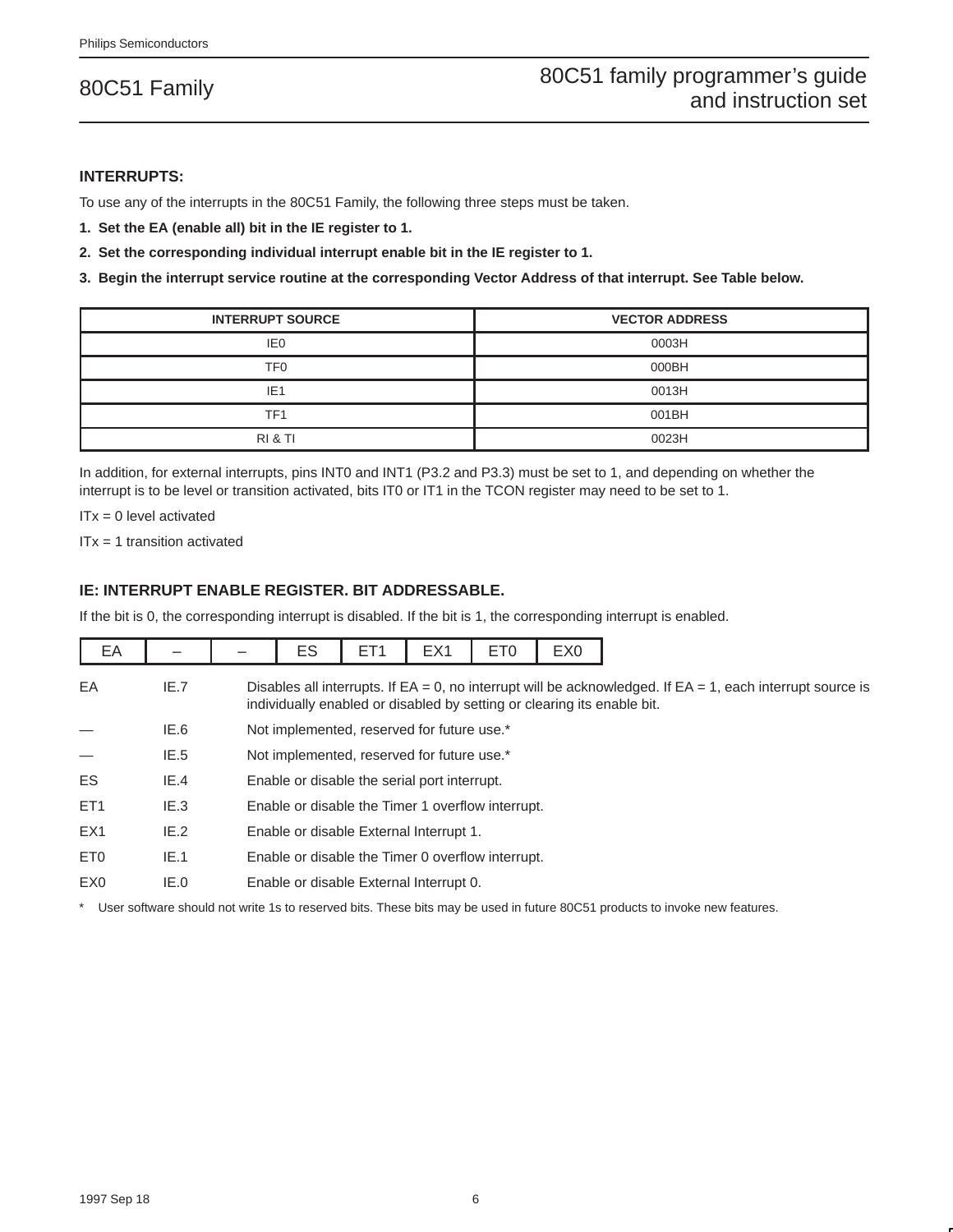#### **ASSIGNING HIGHER PRIORITY TO ONE OR MORE INTERRUPTS:**

In order to assign higher priority to an interrupt the corresponding bit in the IP register must be set to 1.

Remember that while an interrupt service is in progress, it cannot be interrupted by a lower or same level interrupt.

#### **PRIORITY WITHIN LEVEL:**

Priority within level is only to resolve simultaneous requests of the same priority level.

From high to low, interrupt sources are listed below:

IE0 TF0 IE1 TF1 RI or TI

#### **IP: INTERRUPT PRIORITY REGISTER. BIT ADDRESSABLE.**

If the bit is 0, the corresponding interrupt has a lower priority and if the bit is 1 the corresponding interrupt has a higher priority.

|                 |      |                                                  | PS                                           | PT <sub>1</sub>                                   | PX <sub>1</sub> | PT <sub>0</sub> | PX <sub>0</sub> |  |  |
|-----------------|------|--------------------------------------------------|----------------------------------------------|---------------------------------------------------|-----------------|-----------------|-----------------|--|--|
|                 | IP.7 |                                                  | Not implemented, reserved for future use.*   |                                                   |                 |                 |                 |  |  |
|                 | IP.6 |                                                  |                                              | Not implemented, reserved for future use.*        |                 |                 |                 |  |  |
|                 | IP.5 |                                                  |                                              | Not implemented, reserved for future use.*        |                 |                 |                 |  |  |
| PS              | IP.4 |                                                  |                                              | Defines the Serial Port interrupt priority level. |                 |                 |                 |  |  |
| PT <sub>1</sub> | IP.3 |                                                  |                                              | Defines the Timer 1 interrupt priority level.     |                 |                 |                 |  |  |
| PX <sub>1</sub> | IP.2 |                                                  | Defines External Interrupt 1 priority level. |                                                   |                 |                 |                 |  |  |
| PT <sub>0</sub> | IP.1 | Defines the Timer 0 interrupt priority level.    |                                              |                                                   |                 |                 |                 |  |  |
| P <sub>X0</sub> | IP.O | Defines the External Interrupt 0 priority level. |                                              |                                                   |                 |                 |                 |  |  |

\* User software should not write 1s to reserved bits. These bits may be used in future 80C51 products to invoke new features.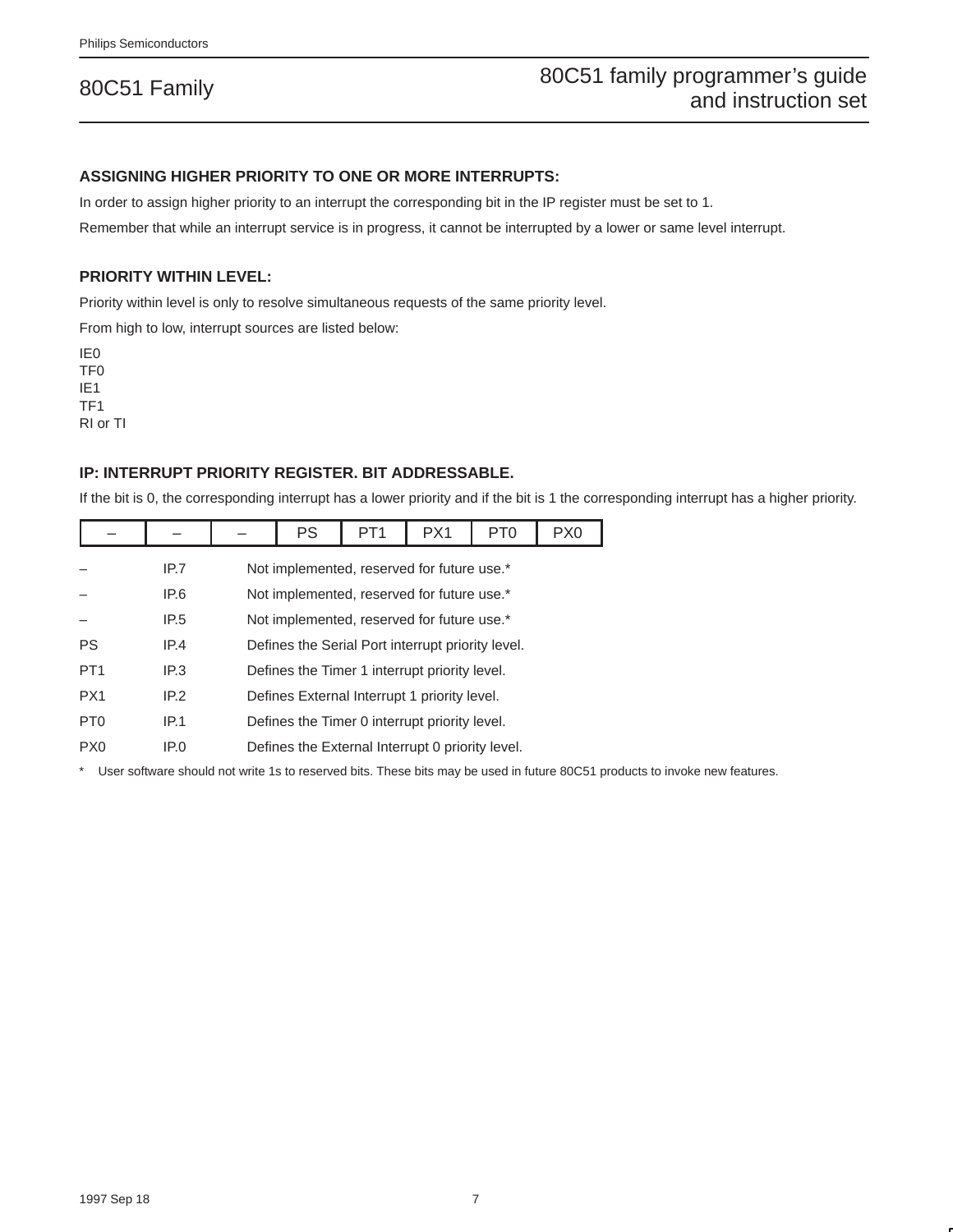#### **TCON: TIMER/COUNTER CONTROL REGISTER. BIT ADDRESSABLE.**

| TF <sub>1</sub> | TR <sub>1</sub> | TF <sub>0</sub> | TR0                                                 | IE <sub>1</sub> | IT <sub>1</sub> | IE0 | IT0 |                                                                                                            |
|-----------------|-----------------|-----------------|-----------------------------------------------------|-----------------|-----------------|-----|-----|------------------------------------------------------------------------------------------------------------|
| TF <sub>1</sub> | TCON.7          |                 | processor vectors to the interrupt service routine. |                 |                 |     |     | Timer 1 overflow flag. Set by hardware when the Timer/Counter 1 overflows. Cleared by hardware as          |
| TR <sub>1</sub> | TCON.6          |                 |                                                     |                 |                 |     |     | Timer 1 run control bit. Set/cleared by software to turn Timer/Counter 1 ON/OFF.                           |
| TF <sub>0</sub> | TCON.5          |                 | processor vectors to the service routine.           |                 |                 |     |     | Timer 0 overflow flag. Set by hardware when the Timer/Counter 0 overflows. Cleared by hardware as          |
| TR <sub>0</sub> | TCON.4          |                 |                                                     |                 |                 |     |     | Timer 0 run control bit. Set/cleared by software to turn Timer/Counter 0 ON/OFF.                           |
| IE <sub>1</sub> | TCON.3          |                 | hardware when interrupt is processed.               |                 |                 |     |     | External Interrupt 1 edge flag. Set by hardware when External Interrupt edge is detected. Cleared by       |
| IT1             | TCON.2          |                 | Interrupt.                                          |                 |                 |     |     | Interrupt 1 type control bit. Set/cleared by software to specify falling edge/low level triggered External |
| IE <sub>0</sub> | TCON.1          |                 | hardware when interrupt is processed.               |                 |                 |     |     | External Interrupt 0 edge flag. Set by hardware when External Interrupt edge detected. Cleared by          |
| IT <sub>0</sub> | TCON.0          | Interrupt.      |                                                     |                 |                 |     |     | Interrupt 0 type control bit. Set/cleared by software to specify falling edge/low level triggered External |

#### **TMOD: TIMER/COUNTER MODE CONTROL REGISTER. NOT BIT ADDRESSABLE.**

| <b>GATE</b>    | C/T            | M1          | M0                                                                                                                                                          | <b>GATE</b> | СÆ | M1                 | M0 |                                                                                                                                                                                                    |
|----------------|----------------|-------------|-------------------------------------------------------------------------------------------------------------------------------------------------------------|-------------|----|--------------------|----|----------------------------------------------------------------------------------------------------------------------------------------------------------------------------------------------------|
|                |                | Timer 1     |                                                                                                                                                             |             |    | Timer <sub>0</sub> |    |                                                                                                                                                                                                    |
| <b>GATE</b>    |                |             |                                                                                                                                                             |             |    |                    |    | When TRx (in TCON) is set and GATE = 1, TIMER/COUNTERx will run only while INTx pin is high (hardware control).<br>When GATE = 0, TIMER/COUNTERx will run only while $TRx = 1$ (software control). |
| C/T            |                |             | (input from Tx input pin).                                                                                                                                  |             |    |                    |    | Timer or Counter selector. Cleared for Timer operation (input from internal system clock). Set for Counter operation                                                                               |
| M1             |                |             | Mode selector bit. (NOTE 1)                                                                                                                                 |             |    |                    |    |                                                                                                                                                                                                    |
| M <sub>0</sub> |                |             | Mode selector bit. (NOTE 1)                                                                                                                                 |             |    |                    |    |                                                                                                                                                                                                    |
| <b>NOTE 1:</b> |                |             |                                                                                                                                                             |             |    |                    |    |                                                                                                                                                                                                    |
| M <sub>1</sub> | M <sub>0</sub> |             | <b>Operating Mode</b>                                                                                                                                       |             |    |                    |    |                                                                                                                                                                                                    |
| 0              | 0              | $\mathbf 0$ | 13-bit Timer (8048 compatible)                                                                                                                              |             |    |                    |    |                                                                                                                                                                                                    |
| 0              | 1              | 1           | 16-bit Timer/Counter                                                                                                                                        |             |    |                    |    |                                                                                                                                                                                                    |
| 1              | $\Omega$       | 2           | 8-bit Auto-Reload Timer/Counter                                                                                                                             |             |    |                    |    |                                                                                                                                                                                                    |
| 1              | 1              | 3           | (Timer 0) TL0 is an 8-bit Timer/Counter controlled by the standart Timer 0<br>control bits. THO is an8-bit Timer and is controlled by Timer 1 control bits. |             |    |                    |    |                                                                                                                                                                                                    |
| 1              | 1              | 3           | (Timer 1) Timer/Counter 1 stopped.                                                                                                                          |             |    |                    |    |                                                                                                                                                                                                    |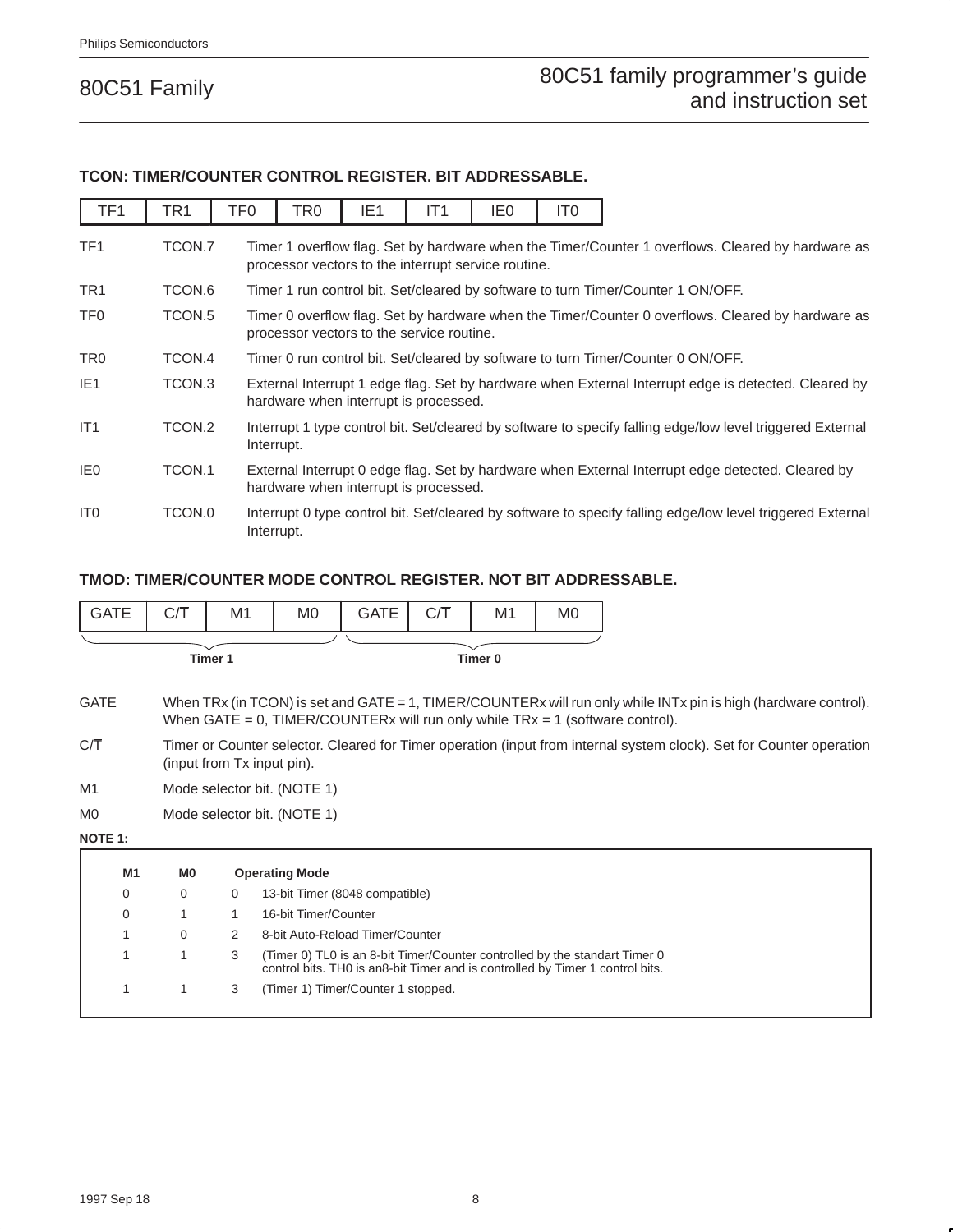#### **TIMER SET-UP**

Tables 2 through 5 give some values for TMOD which can be used to set up Timer 0 in different modes.

It is assumed that only one timer is being used at a time. If it is desired to run Timers 0 and 1 simultaneously, in any mode, the value in TMOD for Timer 0 must be ORed with the value shown for Timer 1 (Tables 5 and 6).

For example, if it is desired to run Timer 0 in mode 1 GATE (external control), and Timer 1 in mode 2 COUNTER, then the value that must be loaded into TMOD is 69H (09H from Table 2 ORed with 60H from Table 5).

Moreover, it is assumed that the user, at this point, is not ready to turn the timers on and will do that at a different point in the program by setting bit TRx (in TCON) to 1.

#### **TIMER/COUNTER 0**

#### **Table 2. As a Timer:**

|             |                            | <b>TMOD</b> |                                               |  |  |  |
|-------------|----------------------------|-------------|-----------------------------------------------|--|--|--|
| <b>MODE</b> | TIMER 0<br><b>FUNCTION</b> |             | <b>EXTERNAL</b><br><b>CONTROL</b><br>(NOTE 2) |  |  |  |
|             | 13-bit Timer               | 00H         | 08H                                           |  |  |  |
|             | 16-bit Timer               | 01H         | 09H                                           |  |  |  |
|             | 8-bit Auto-Reload          | 02H         | 0AH                                           |  |  |  |
|             | Two 8-bit Timers           | 03H         | 0 <sub>BH</sub>                               |  |  |  |

#### **Table 3. As a Counter:**

|             |                                     | <b>TMOD</b>                                   |                                               |  |  |  |
|-------------|-------------------------------------|-----------------------------------------------|-----------------------------------------------|--|--|--|
| <b>MODE</b> | <b>COUNTER 0</b><br><b>FUNCTION</b> | <b>INTERNAL</b><br><b>CONTROL</b><br>(NOTE 1) | <b>EXTERNAL</b><br><b>CONTROL</b><br>(NOTE 2) |  |  |  |
|             | 13-bit Timer                        | 04H                                           | 0CH                                           |  |  |  |
|             | 16-bit Timer                        | 05H                                           | 0 <sub>DH</sub>                               |  |  |  |
|             | 8-bit Auto-Reload                   | 06H                                           | 0EH                                           |  |  |  |
|             | One 8-bit Counter                   | 07H                                           | 0FH                                           |  |  |  |

**NOTES:**

1. The timer is turned ON/OFF by setting/clearing bit TR0 in the software.

2. The Timer is turned ON/OFF by the 1-to-0 transition on INT0 (P3.2) when TR0 = 1 (hardware control).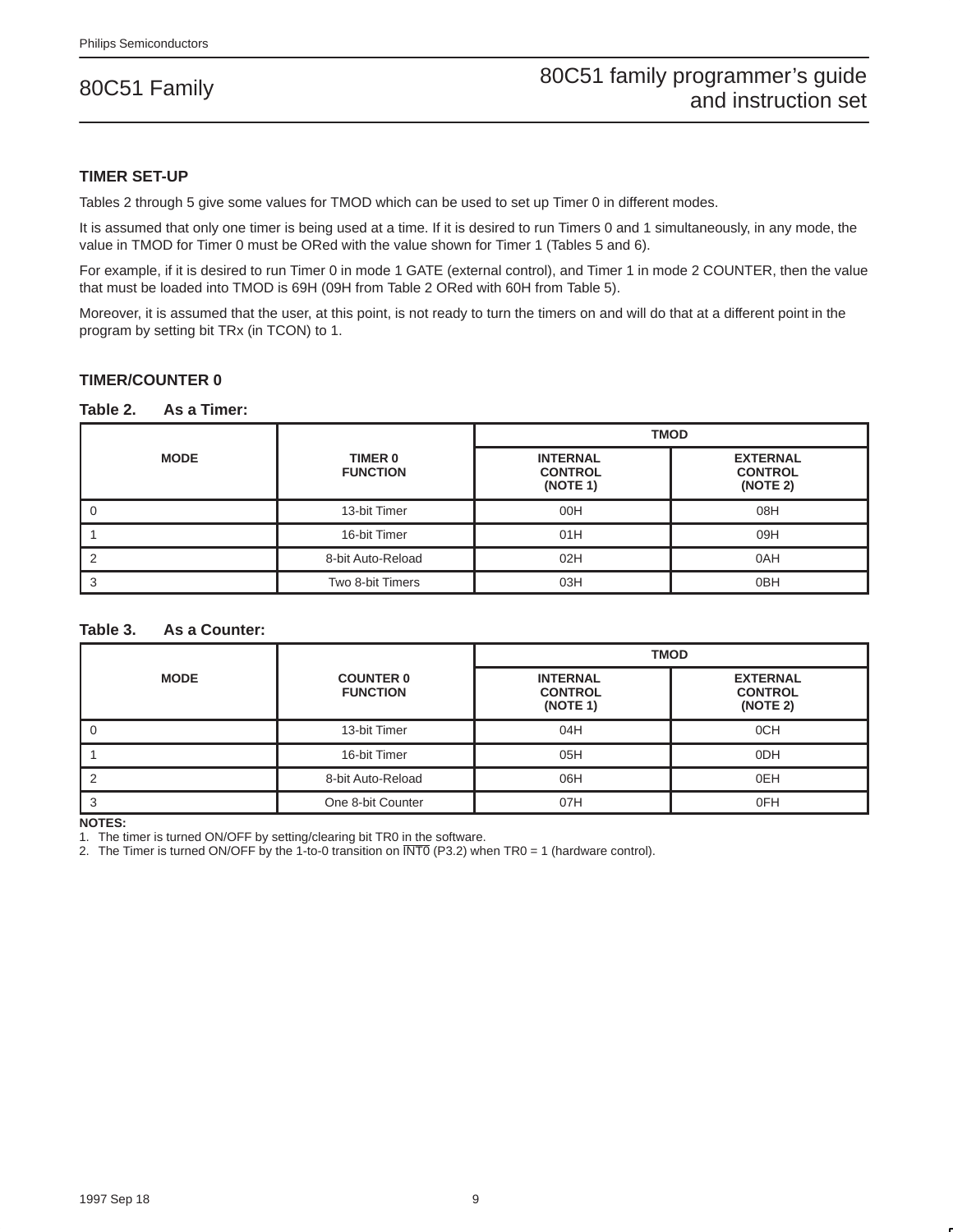#### **TIMER/COUNTER 1**

#### **Table 4. As a Timer:**

|             |                                   | <b>TMOD</b>                                   |                                               |  |  |  |
|-------------|-----------------------------------|-----------------------------------------------|-----------------------------------------------|--|--|--|
| <b>MODE</b> | <b>TIMER 1</b><br><b>FUNCTION</b> | <b>INTERNAL</b><br><b>CONTROL</b><br>(NOTE 1) | <b>EXTERNAL</b><br><b>CONTROL</b><br>(NOTE 2) |  |  |  |
|             | 13-bit Timer                      | 00H                                           | 80H                                           |  |  |  |
|             | 16-bit Timer                      | 10H                                           | 90H                                           |  |  |  |
|             | 8-bit Auto-Reload                 | 20H                                           | A <sub>0</sub> H                              |  |  |  |
|             | Does not run                      | 30H                                           | <b>B0H</b>                                    |  |  |  |

#### **Table 5. As a Counter:**

|             |                                     | <b>TMOD</b>                                   |                                               |  |  |
|-------------|-------------------------------------|-----------------------------------------------|-----------------------------------------------|--|--|
| <b>MODE</b> | <b>COUNTER 1</b><br><b>FUNCTION</b> | <b>INTERNAL</b><br><b>CONTROL</b><br>(NOTE 1) | <b>EXTERNAL</b><br><b>CONTROL</b><br>(NOTE 2) |  |  |
|             | 13-bit Timer                        | 40H                                           | <b>COH</b>                                    |  |  |
|             | 16-bit Timer                        | 50H                                           | D <sub>OH</sub>                               |  |  |
|             | 8-bit Auto-Reload                   | 60H                                           | <b>E0H</b>                                    |  |  |
|             | Not available                       |                                               |                                               |  |  |

**NOTES:**

1. The timer is turned ON/OFF by setting/clearing bit TR1 in the software.

2. The Timer is turned ON/OFF by the 1-to-0 transition on INT1 (P3.2) when TR1 = 1 (hardware control).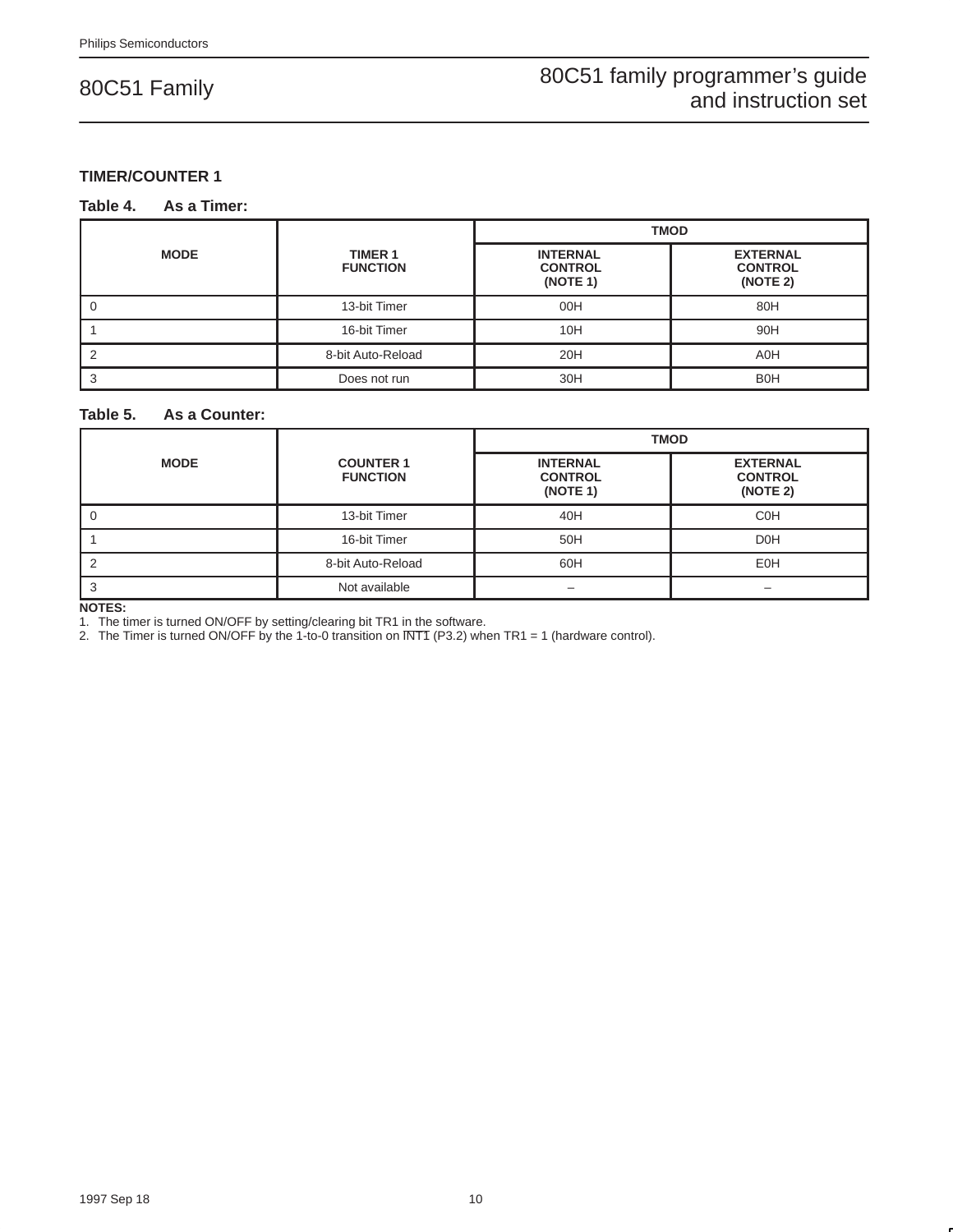### **SCON: SERIAL PORT CONTROL REGISTER. BIT ADDRESSABLE.**

| SM <sub>0</sub> | SM <sub>1</sub> | SM <sub>2</sub> | <b>REN</b> | TB8 | RB <sub>8</sub>                                                                                                                                                                                                                                                                                                         | TI | RI |
|-----------------|-----------------|-----------------|------------|-----|-------------------------------------------------------------------------------------------------------------------------------------------------------------------------------------------------------------------------------------------------------------------------------------------------------------------------|----|----|
| SM <sub>0</sub> | SCON.7          |                 |            |     | Serial Port mode specifier. (NOTE 1)                                                                                                                                                                                                                                                                                    |    |    |
| SM <sub>1</sub> | SCON.6          |                 |            |     | Serial Port mode specifier. (NOTE 1)                                                                                                                                                                                                                                                                                    |    |    |
| SM <sub>2</sub> | SCON.5          |                 |            |     | Enables the multiprocessor communication feature in modes 2 & 3. In mode 2 or 3, if SM2 is set to 1 then<br>RI will not be activated if the received 9th data bit (RB8) is 0. In mode 1, if $SM2 = 1$ then RI will not be<br>activated if a valid stop bit was not received. In mode 0, SM2 should be 0. (See Table 6.) |    |    |
| <b>REN</b>      | SCON.4          |                 |            |     | Set/Cleared by software to Enable/Disable reception.                                                                                                                                                                                                                                                                    |    |    |
| TB8             | SCON.3          |                 |            |     | The 9th bit that will be transmitted in modes 2 & 3. Set/Cleared by software.                                                                                                                                                                                                                                           |    |    |
| RB <sub>8</sub> | SCON.2          |                 |            |     | In modes 2 & 3, is the 9th data bit that was received. In mode 1, if $SM2 = 0$ , RB8 is the stop bit that was<br>received. In mode 0, RB8 is not used.                                                                                                                                                                  |    |    |
| ΤI              | SCON.1          |                 |            |     | Transmit interrupt flag. Set by hardware at the end of the 8th bit time in mode 0, or at the beginning of the<br>stop bit in the other modes. Must be cleared by software.                                                                                                                                              |    |    |
| R <sub>1</sub>  | SCON.0          |                 |            |     | Receive interrupt flag. Set by hardware at the end of the 8th bit time in mode 0, or halfway through the<br>stop bit time in the other modes (except see SM2). Must be cleared by software.                                                                                                                             |    |    |

#### **NOTE 1:**

| SM <sub>0</sub> | SM <sub>1</sub> | Mode | <b>Description</b>    | <b>Baud Rate</b>                       |
|-----------------|-----------------|------|-----------------------|----------------------------------------|
| 0               | 0               |      | <b>Shift Register</b> | $F_{\rm OSC}$ /12                      |
| 0               |                 |      | 8-bit UART            | Variable                               |
|                 |                 | 2    | 9-bit UART            | $F_{\rm OSC}$ /64 or $F_{\rm OSC}$ /32 |
|                 |                 |      | 9-bit UART            | Variable                               |

#### **SERIAL PORT SET-UP:**

#### **Table 6.**

| <b>MODE</b> | <b>SCON</b>                                  | <b>SM2 VARIATION</b>                           |
|-------------|----------------------------------------------|------------------------------------------------|
|             | 10H<br>50H<br>90H<br>D <sub>O</sub> H        | Single Processor<br>Environment<br>$(SM2 = 0)$ |
|             | <b>NA</b><br>70H<br><b>BOH</b><br><b>F0H</b> | Multiprocessor<br>Environment<br>$(SM2 = 1)$   |

#### **GENERATING BAUD RATES**

#### **Serial Port in Mode 0:**

Mode 0 has a fixed baud rate which is 1/12 of the oscillator frequency. To run the serial port in this mode none of the Timer/Counters need to be set up. Only the SCON register needs to be defined.

$$
Baud Rate = \frac{Osc Freq}{12}
$$

#### **Serial Port in Mode 1:**

Mode 1 has a variable baud rate. The baud rate is generated by Timer 1.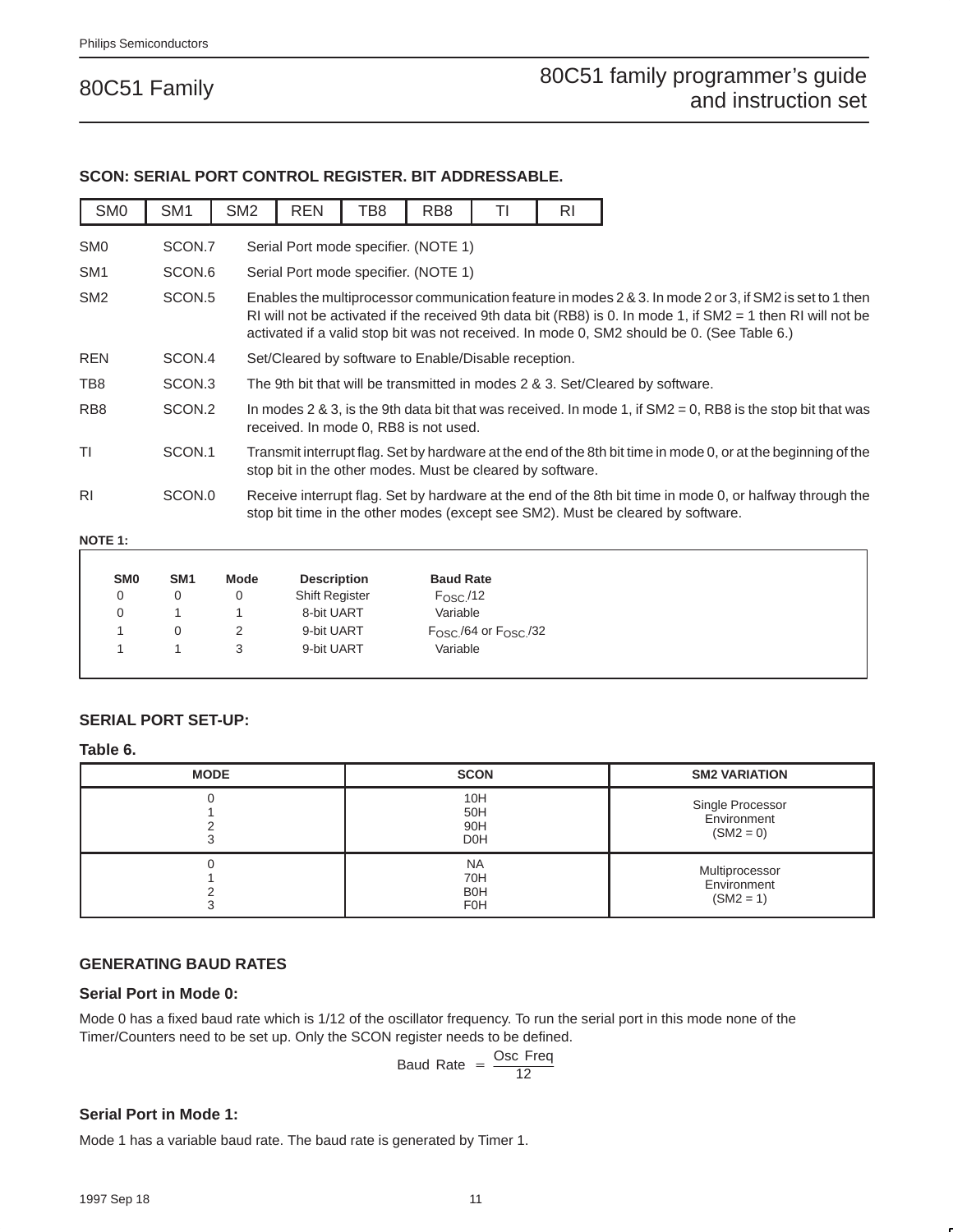#### **USING TIMER/COUNTER 1 TO GENERATE BAUD RATES:**

For this purpose, Timer 1 is used in mode 2 (Auto-Reload). Refer to Timer Setup section of this chapter.

$$
(\text{Auto-Reioad).}
$$

If SMOD = 0, then  $K = 1$ . If SMOD = 1, then  $K = 2$  (SMOD is in the PCON register).

Most of the time the user knows the baud rate and needs to know the reload value for TH1.

TH1 = 256 -  $\frac{K \times \text{Osc } \text{Freq}}{384 \times \text{baud rate}}$ 

TH1 must be an integer value. Rounding off TH1 to the nearest integer may not produce the desired baud rate. In this case, the user may have to choose another crystal frequency.

Since the PCON register is not bit addressable, one way to set the bit is logical ORing the PCON register (i.e., ORL PCON,#80H). The address of PCON is 87H.

#### **SERIAL PORT IN MODE 2:**

The baud rate is fixed in this mode and is 1/32 or 1/64 of the oscillator frequency, depending on the value of the SMOD bit in the PCON register.

In this mode none of the Timers are used and the clock comes from the internal phase 2 clock.

 $SMOD = 1$ , Baud Rate =  $1/32$  Osc Freq.

 $SMOD = 0$ , Baud Rate =  $1/64$  Osc Freq.

To set the SMOD bit: ORL PCON,#80H. The address of PCON is 87H.

#### **SERIAL PORT IN MODE 3:**

The baud rate in mode 3 is variable and sets up exactly the same as in mode 1.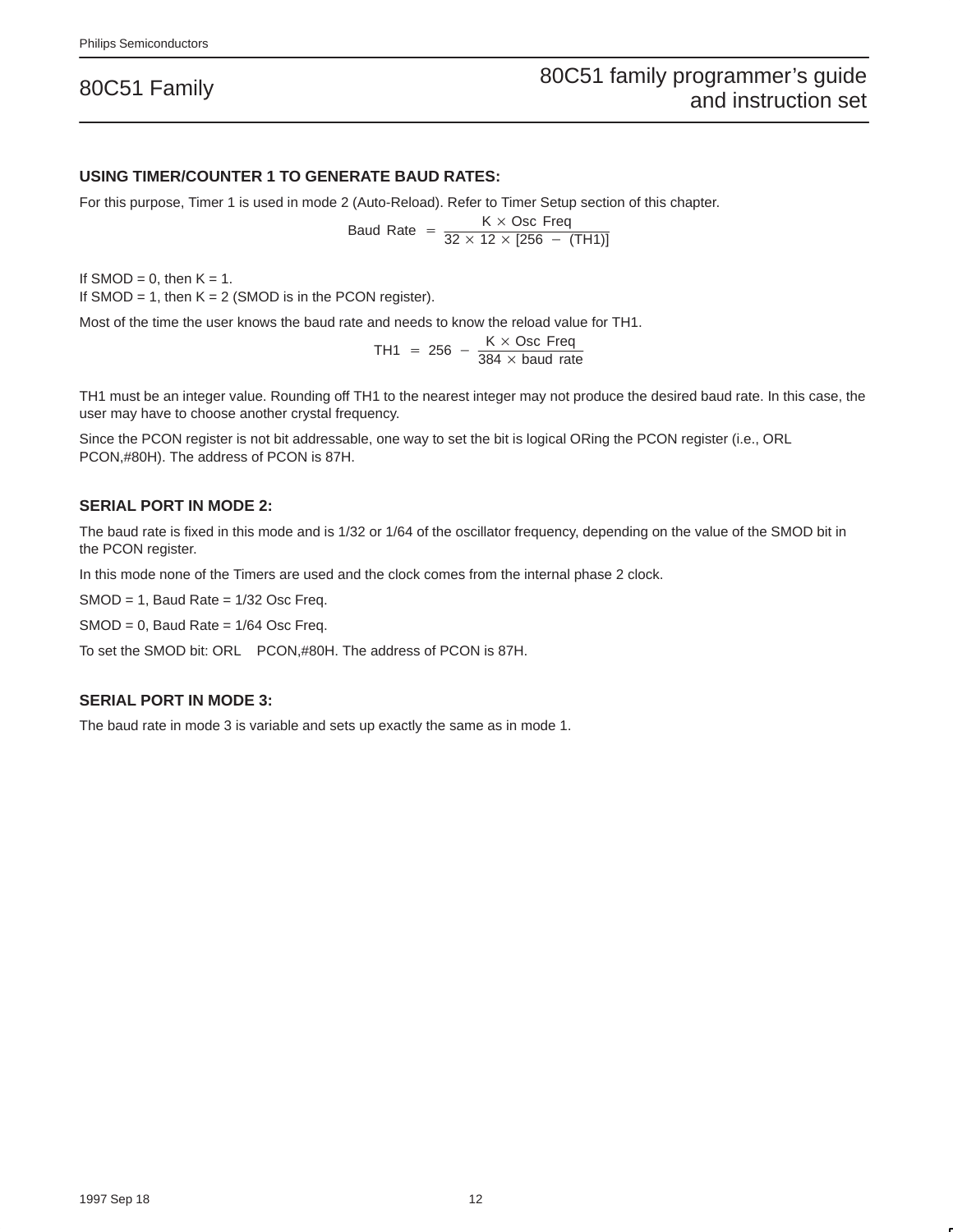#### **80C51 FAMILY INSTRUCTION SET**

#### **Table 7. 80C51 Instruction Set Summary**

|                                       |                                                                                                                                                                                     |                                                                                          |                                                                                                                       |                                        |                                                |                                    | Interrupt Response Time: Refer to Hardware Description Chapter.                                     |                                                     |       |                                                                                                                                                         |
|---------------------------------------|-------------------------------------------------------------------------------------------------------------------------------------------------------------------------------------|------------------------------------------------------------------------------------------|-----------------------------------------------------------------------------------------------------------------------|----------------------------------------|------------------------------------------------|------------------------------------|-----------------------------------------------------------------------------------------------------|-----------------------------------------------------|-------|---------------------------------------------------------------------------------------------------------------------------------------------------------|
|                                       |                                                                                                                                                                                     |                                                                                          |                                                                                                                       |                                        |                                                |                                    | Instructions that Affect Flag Settings <sup>(1)</sup>                                               |                                                     |       |                                                                                                                                                         |
|                                       |                                                                                                                                                                                     |                                                                                          | <b>Instruction</b>                                                                                                    |                                        | Flag                                           |                                    | <b>Instruction</b>                                                                                  |                                                     | Flag  |                                                                                                                                                         |
|                                       |                                                                                                                                                                                     |                                                                                          | ADD<br><b>ADDC</b><br><b>SUBB</b><br><b>MUL</b><br><b>DIV</b><br>DA.<br><b>RRC</b><br><b>RLC</b><br>SETB <sub>C</sub> | C<br>X.<br>0<br>0<br>X<br>Χ<br>Χ<br>1. | <b>OV</b><br>X<br>$X \times X$<br>XX<br>X<br>X | AC<br>X<br>X<br>X                  | CLR C<br>CPL C<br>ANL C, bit<br>ANL C,/bit<br>ORL C, bit<br>ORL C./bit<br>MOV C, bit<br><b>CJNE</b> | С<br>0<br>Χ<br>Χ<br>Χ<br>Χ<br>Χ<br>$\mathsf X$<br>X | OV AC |                                                                                                                                                         |
|                                       |                                                                                                                                                                                     |                                                                                          |                                                                                                                       |                                        |                                                |                                    |                                                                                                     |                                                     |       | <sup>(1)</sup> Note that operations on SFR byte address 208 or bit addresses 209-215 (i.e., the PSW or bits in the PSW) will also affect flag settings. |
|                                       |                                                                                                                                                                                     |                                                                                          |                                                                                                                       |                                        |                                                |                                    | Notes on instruction set and addressing modes:                                                      |                                                     |       |                                                                                                                                                         |
| Rn                                    |                                                                                                                                                                                     | Register R7-R0 of the currently selected Register Bank.                                  |                                                                                                                       |                                        |                                                |                                    |                                                                                                     |                                                     |       |                                                                                                                                                         |
| direct                                |                                                                                                                                                                                     | control register, status register, etc. (128-255)].                                      |                                                                                                                       |                                        |                                                |                                    |                                                                                                     |                                                     |       | 8-bit internal data location's address. This could be an Internal Data RAM location (0-127) or a SFR [i.e., I/O port,                                   |
| @Ri                                   |                                                                                                                                                                                     | 8-bit internal data RAM location (0-255) addressed indirectly through register R1 or R0. |                                                                                                                       |                                        |                                                |                                    |                                                                                                     |                                                     |       |                                                                                                                                                         |
| #data                                 |                                                                                                                                                                                     | 8-bit constant included in the instruction.                                              |                                                                                                                       |                                        |                                                |                                    |                                                                                                     |                                                     |       |                                                                                                                                                         |
|                                       | #data 16                                                                                                                                                                            | 16-bit constant included in the instruction                                              |                                                                                                                       |                                        |                                                |                                    |                                                                                                     |                                                     |       |                                                                                                                                                         |
|                                       | 16-bit destination address. Used by LCALL and LJMP. A branch can be anywhere within the 64k-byte Program<br>addr 16<br>Memory address space.                                        |                                                                                          |                                                                                                                       |                                        |                                                |                                    |                                                                                                     |                                                     |       |                                                                                                                                                         |
|                                       | 11-bit destination address. Used by ACALL and AJMP. The branch will be within the same 2k-byte page of<br>addr 11<br>program memory as the first byte of the following instruction. |                                                                                          |                                                                                                                       |                                        |                                                |                                    |                                                                                                     |                                                     |       |                                                                                                                                                         |
| rel                                   | Signed (two's complement) 8-bit offset byte. Used by SJMP and all conditional jumps. Range is -128 to +127<br>bytes relative to first byte of the following instruction.            |                                                                                          |                                                                                                                       |                                        |                                                |                                    |                                                                                                     |                                                     |       |                                                                                                                                                         |
| bit                                   |                                                                                                                                                                                     | Direct Addressed bit in Internal Data RAM or Special Function Register.                  |                                                                                                                       |                                        |                                                |                                    |                                                                                                     |                                                     |       |                                                                                                                                                         |
| <b>MNEMONIC</b><br><b>DESCRIPTION</b> |                                                                                                                                                                                     |                                                                                          |                                                                                                                       |                                        | <b>BYTE</b>                                    | <b>OSCILLATOR</b><br><b>PERIOD</b> |                                                                                                     |                                                     |       |                                                                                                                                                         |
|                                       |                                                                                                                                                                                     | <b>ARITHMETIC OPERATIONS</b>                                                             |                                                                                                                       |                                        |                                                |                                    |                                                                                                     |                                                     |       |                                                                                                                                                         |
| <b>ADD</b>                            | A,Rn                                                                                                                                                                                |                                                                                          | Add register to Accumulator                                                                                           |                                        |                                                |                                    |                                                                                                     |                                                     | 1     | $12 \overline{ }$                                                                                                                                       |
| ADD                                   |                                                                                                                                                                                     | A, direct                                                                                | Add direct byte to Accumulator                                                                                        |                                        |                                                |                                    |                                                                                                     |                                                     | 2     | 12                                                                                                                                                      |
| ADD                                   | A, @Ri                                                                                                                                                                              |                                                                                          | Add indirect RAM to Accumulator                                                                                       |                                        |                                                |                                    |                                                                                                     |                                                     | 1     | $12 \overline{ }$                                                                                                                                       |
| <b>ADD</b>                            |                                                                                                                                                                                     | A,#data                                                                                  | Add immediate data to Accumulator                                                                                     |                                        |                                                |                                    |                                                                                                     |                                                     | 2     | 12                                                                                                                                                      |
| ADDC                                  | A,Rn                                                                                                                                                                                |                                                                                          | Add register to Accumulator with carry                                                                                |                                        |                                                |                                    |                                                                                                     |                                                     | 1     | 12                                                                                                                                                      |
| ADDC                                  |                                                                                                                                                                                     | A, direct                                                                                | Add direct byte to Accumulator with carry                                                                             |                                        |                                                |                                    |                                                                                                     |                                                     | 2     | 12                                                                                                                                                      |
| ADDC<br>A,@Ri                         |                                                                                                                                                                                     |                                                                                          | Add indirect RAM to Accumulator with carry                                                                            |                                        |                                                |                                    | 1                                                                                                   | 12                                                  |       |                                                                                                                                                         |
| ADDC                                  | A,#data                                                                                                                                                                             |                                                                                          | Add immediate data to A <sub>CC</sub> with carry                                                                      |                                        |                                                |                                    |                                                                                                     |                                                     | 2     | 12                                                                                                                                                      |
| <b>SUBB</b>                           | A,Rn                                                                                                                                                                                |                                                                                          | Subtract Register from A <sub>CC</sub> with borrow                                                                    |                                        |                                                |                                    |                                                                                                     |                                                     | 1     | 12                                                                                                                                                      |
| <b>SUBB</b>                           |                                                                                                                                                                                     | A, direct                                                                                | Subtract direct byte from A <sub>CC</sub> with borrow                                                                 |                                        |                                                |                                    |                                                                                                     |                                                     | 2     | 12                                                                                                                                                      |
| <b>SUBB</b>                           | A,@Ri                                                                                                                                                                               |                                                                                          |                                                                                                                       |                                        |                                                |                                    | Subtract indirect RAM from A <sub>CC</sub> with borrow                                              |                                                     | 1     | $12 \overline{ }$                                                                                                                                       |
| <b>SUBB</b>                           |                                                                                                                                                                                     | A,#data                                                                                  |                                                                                                                       |                                        |                                                |                                    | Subtract immediate data from A <sub>CC</sub> with borrow                                            |                                                     | 2     | 12                                                                                                                                                      |
| <b>INC</b>                            | A                                                                                                                                                                                   |                                                                                          | Increment Accumulator                                                                                                 |                                        |                                                |                                    |                                                                                                     |                                                     | 1     | 12                                                                                                                                                      |
| <b>INC</b>                            | Rn                                                                                                                                                                                  |                                                                                          | Increment register                                                                                                    |                                        |                                                |                                    |                                                                                                     |                                                     | 1     | 12                                                                                                                                                      |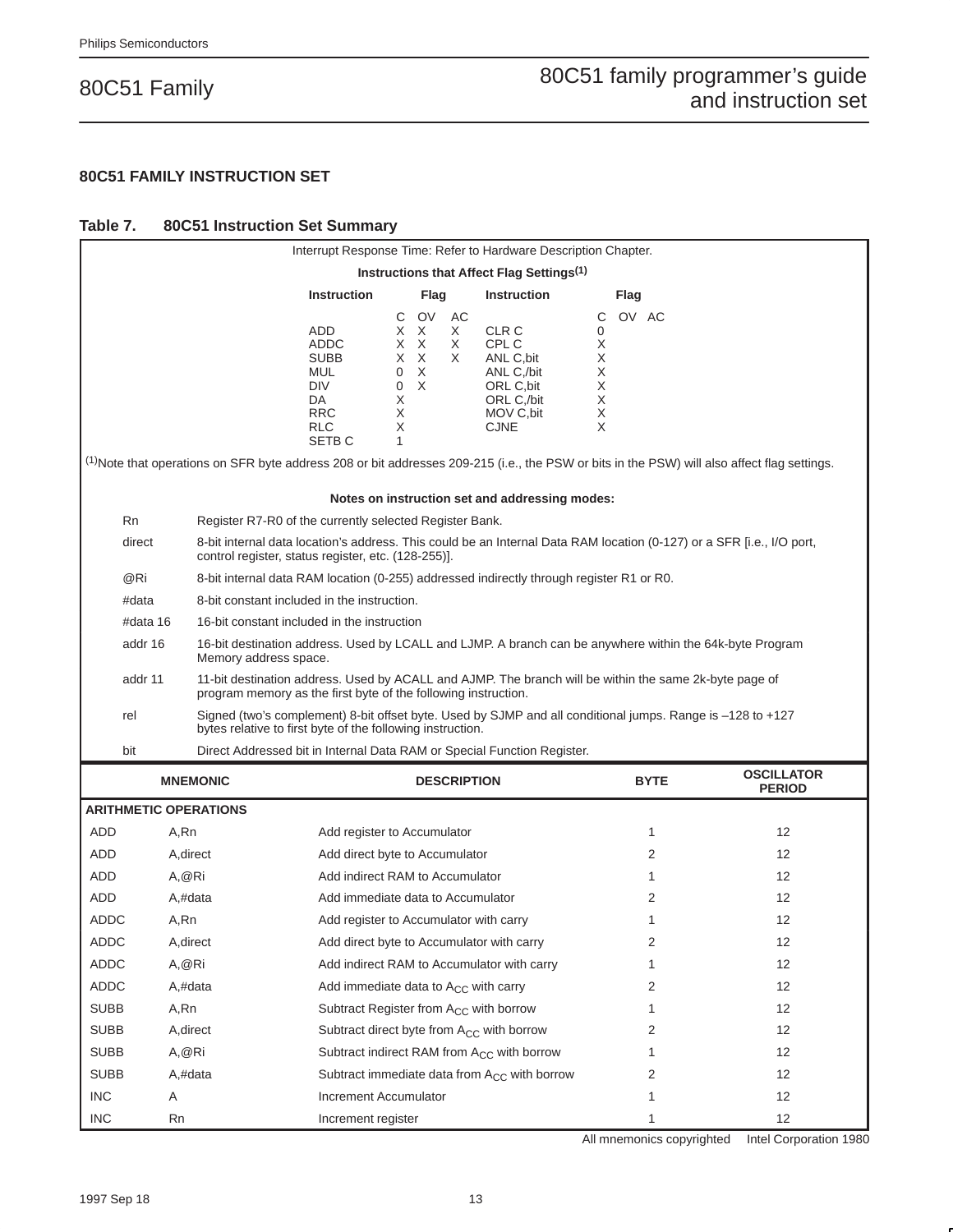|                      | <b>MNEMONIC</b>                          | <b>DESCRIPTION</b>                         | <b>BYTE</b>  | <b>OSCILLATOR</b><br><b>PERIOD</b> |
|----------------------|------------------------------------------|--------------------------------------------|--------------|------------------------------------|
|                      | <b>ARITHMETIC OPERATIONS (Continued)</b> |                                            |              |                                    |
| <b>INC</b>           | direct                                   | Increment direct byte                      | 2            | 12                                 |
| <b>INC</b>           | @Ri                                      | Increment indirect RAM                     | 1            | 12                                 |
| <b>DEC</b>           | Α                                        | Decrement Accumulator                      | 1            | 12                                 |
| <b>DEC</b>           | Rn                                       | <b>Decrement Register</b>                  | 1            | 12                                 |
| <b>DEC</b>           | direct                                   | Decrement direct byte                      | 2            | 12                                 |
| <b>DEC</b>           | @Ri                                      | Decrement indirect RAM                     | 1            | 12                                 |
| <b>INC</b>           | <b>DPTR</b>                              | Increment Data Pointer                     | 1            | 24                                 |
| <b>MUL</b>           | AB                                       | Multiply A and B                           | 1            | 48                                 |
| <b>DIV</b>           | AB                                       | Divide A by B                              | 1            | 48                                 |
| DA                   | A                                        | Decimal Adjust Accumulator                 | 1            | $12 \overline{ }$                  |
|                      | <b>LOGICAL OPERATIONS</b>                |                                            |              |                                    |
| <b>ANL</b>           | A,Rn                                     | AND Register to Accumulator                | 1            | 12                                 |
| <b>ANL</b>           | A, direct                                | AND direct byte to Accumulator             | 2            | 12                                 |
| <b>ANL</b>           | A, @Ri                                   | AND indirect RAM to Accumulator            | 1            | 12                                 |
| <b>ANL</b>           | A,#data                                  | AND immediate data to Accumulator          | 2            | 12                                 |
| <b>ANL</b>           | direct, A                                | AND Accumulator to direct byte             | 2            | 12                                 |
| <b>ANL</b>           | direct,#data                             | AND immediate data to direct byte          | 3            | 24                                 |
| ORL                  | A,Rn                                     | OR register to Accumulator                 | 1            | 12                                 |
| ORL                  | A, direct                                | OR direct byte to Accumulator              | 2            | $12 \overline{ }$                  |
| ORL                  | A, @Ri                                   | OR indirect RAM to Accumulator             | $\mathbf{1}$ | 12                                 |
| ORL                  | A,#data                                  | OR immediate data to Accumulator           | 2            | 12                                 |
| ORL                  | direct, A                                | OR Accumulator to direct byte              | 2            | 12                                 |
| ORL                  | direct,#data                             | OR immediate data to direct byte           | 3            | 24                                 |
| <b>XRL</b>           | A,Rn                                     | Exclusive-OR register to Accumulator       | 1            | 12                                 |
| <b>XRL</b>           | A, direct                                | Exclusive-OR direct byte to Accumulator    | 2            | 12                                 |
| <b>XRL</b>           | A, @Ri                                   | Exclusive-OR indirect RAM to Accumulator   | 1            | $12 \overline{ }$                  |
| <b>XRL</b>           | A,#data                                  | Exclusive-OR immediate data to Accumulator | 2            | 12                                 |
| <b>XRL</b>           | direct, A                                | Exclusive-OR Accumulator to direct byte    | 2            | 12                                 |
| <b>XRL</b>           | direct,#data                             | Exclusive-OR immediate data to direct byte | 3            | 24                                 |
| <b>CLR</b>           | Α                                        | Clear Accumulator                          | 1            | 12                                 |
| CPL                  | Α                                        | <b>Complement Accumulator</b>              | 1            | 12                                 |
| <b>RL</b>            | Α                                        | Rotate Accumulator left                    | 1            | 12                                 |
| <b>RLC</b>           | Α                                        | Rotate Accumulator left through the carry  | 1            | 12                                 |
| <b>RR</b>            | Α                                        | Rotate Accumulator right                   | 1            | 12                                 |
| <b>RRC</b>           | Α                                        | Rotate Accumulator right through the carry | 1            | 12                                 |
| <b>SWAP</b>          | A                                        | Swap nibbles within the Accumulator        | 1            | 12                                 |
| <b>DATA TRANSFER</b> |                                          |                                            |              |                                    |
| <b>MOV</b>           | A,Rn                                     | Move register to Accumulator               | 1            | 12                                 |
| <b>MOV</b>           | A, direct                                | Move direct byte to Accumulator            | 2            | 12                                 |
| <b>MOV</b>           | A, @Ri                                   | Move indirect RAM to Accumulator           | 1            | 12                                 |

#### **Table 7. 80C51 Instruction Set Summary** (Continued)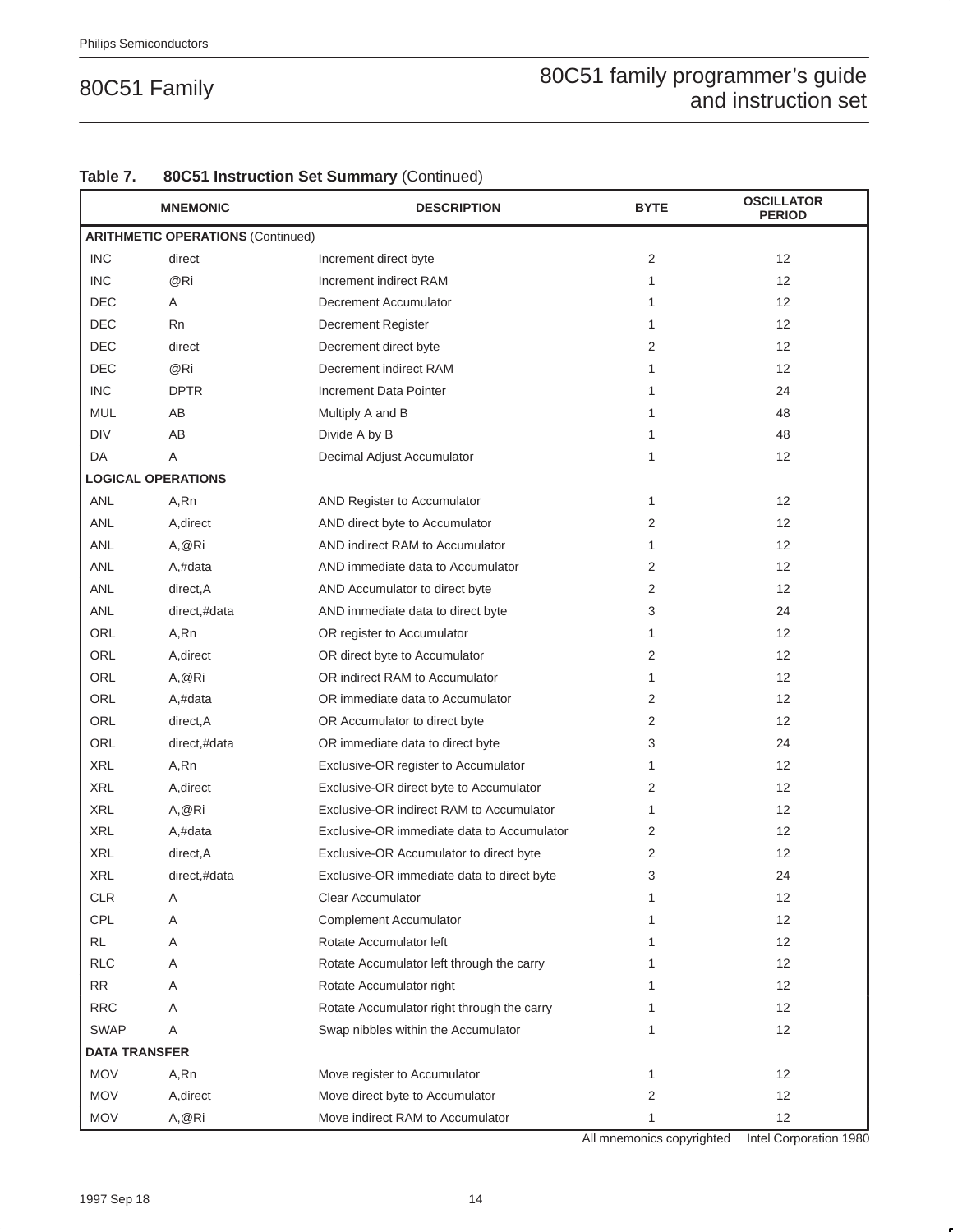|             | <b>MNEMONIC</b>                      | <b>DESCRIPTION</b>                                         | <b>BYTE</b>    | <b>OSCILLATOR</b><br><b>PERIOD</b> |
|-------------|--------------------------------------|------------------------------------------------------------|----------------|------------------------------------|
|             | <b>DATA TRANSFER (Continued)</b>     |                                                            |                |                                    |
| <b>MOV</b>  | A,#data                              | Move immediate data to Accumulator                         | 2              | 12                                 |
| <b>MOV</b>  | Rn,A                                 | Move Accumulator to register                               | 1              | 12                                 |
| <b>MOV</b>  | Rn, direct                           | Move direct byte to register                               | 2              | 24                                 |
| <b>MOV</b>  | RN,#data                             | Move immediate data to register                            | $\overline{2}$ | 12                                 |
| <b>MOV</b>  | direct, A                            | Move Accumulator to direct byte                            | 2              | 12                                 |
| <b>MOV</b>  | direct, Rn                           | Move register to direct byte                               | 2              | 24                                 |
| <b>MOV</b>  | direct, direct                       | Move direct byte to direct                                 | 3              | 24                                 |
| <b>MOV</b>  | direct, @Ri                          | Move indirect RAM to direct byte                           | 2              | 24                                 |
| <b>MOV</b>  | direct,#data                         | Move immediate data to direct byte                         | 3              | 24                                 |
| <b>MOV</b>  | @Ri,A                                | Move Accumulator to indirect RAM                           | 1              | 12                                 |
| <b>MOV</b>  | @Ri,direct                           | Move direct byte to indirect RAM                           | 2              | 24                                 |
| <b>MOV</b>  | @Ri,#data                            | Move immediate data to indirect RAM                        | 2              | 12                                 |
| <b>MOV</b>  | DPTR,#data16                         | Load Data Pointer with a 16-bit constant                   | 3              | 24                                 |
| <b>MOVC</b> | A, @A+DPTR                           | Move Code byte relative to DPTR to A <sub>CC</sub>         | 1              | 24                                 |
| <b>MOVC</b> | $A, @A+PC$                           | Move Code byte relative to PC to A <sub>CC</sub>           | 1              | 24                                 |
| <b>MOVX</b> | A, @Ri                               | Move external RAM (8-bit addr) to A <sub>CC</sub>          | 1              | 24                                 |
| <b>MOVX</b> | A, @DPTR                             | Move external RAM (16-bit addr) to A <sub>CC</sub>         | 1              | 24                                 |
| <b>MOVX</b> | A, @ Ri, A                           | Move $A_{CC}$ to external RAM (8-bit addr)                 | 1              | 24                                 |
| <b>MOVX</b> | @DPTR,A                              | Move A <sub>CC</sub> to external RAM (16-bit addr)         | 1              | 24                                 |
| <b>PUSH</b> | direct                               | Push direct byte onto stack                                | 2              | 24                                 |
| <b>POP</b>  | direct                               | Pop direct byte from stack                                 | 2              | 24                                 |
| <b>XCH</b>  | A,Rn                                 | Exchange register with Accumulator                         | $\mathbf{1}$   | 12                                 |
| <b>XCH</b>  | A, direct                            | Exchange direct byte with Accumulator                      | 2              | 12                                 |
| <b>XCH</b>  | A,@Ri                                | Exchange indirect RAM with Accumulator                     | 1              | 12                                 |
| <b>XCHD</b> | A, @Ri                               | Exchange low-order digit indirect RAM with A <sub>CC</sub> | 1              | 12                                 |
|             | <b>BOOLEAN VARIABLE MANIPULATION</b> |                                                            |                |                                    |
| CLR         | $\mathsf C$                          | Clear carry                                                | 1              | 12                                 |
| <b>CLR</b>  | bit                                  | Clear direct bit                                           | $\overline{2}$ | 12                                 |
| <b>SETB</b> | С                                    | Set carry                                                  | 1              | 12                                 |
| <b>SETB</b> | bit                                  | Set direct bit                                             | 2              | 12                                 |
| CPL         | $\mathbf C$                          | Complement carry                                           | $\mathbf{1}$   | 12                                 |
| CPL         | bit                                  | Complement direct bit                                      | $\overline{2}$ | 12                                 |
| ANL         | C, bit                               | AND direct bit to carry                                    | $\overline{2}$ | 24                                 |
| ANL         | $C$ ,/bit                            | AND complement of direct bit to carry                      | 2              | 24                                 |
| ORL         | C, bit                               | OR direct bit to carry                                     | $\overline{2}$ | 24                                 |
| ORL         | $C$ ,/bit                            | OR complement of direct bit to carry                       | $\overline{2}$ | 24                                 |
| <b>MOV</b>  | C, bit                               | Move direct bit to carry                                   | $\overline{2}$ | 12                                 |
| <b>MOV</b>  | bit, C                               | Move carry to direct bit                                   | 2              | 24                                 |
| ${\sf JC}$  | rel                                  | Jump if carry is set                                       | $\overline{2}$ | 24                                 |
| <b>JNC</b>  | rel                                  | Jump if carry not set                                      | 2              | 24                                 |

#### **Table 7. 80C51 Instruction Set Summary** (Continued)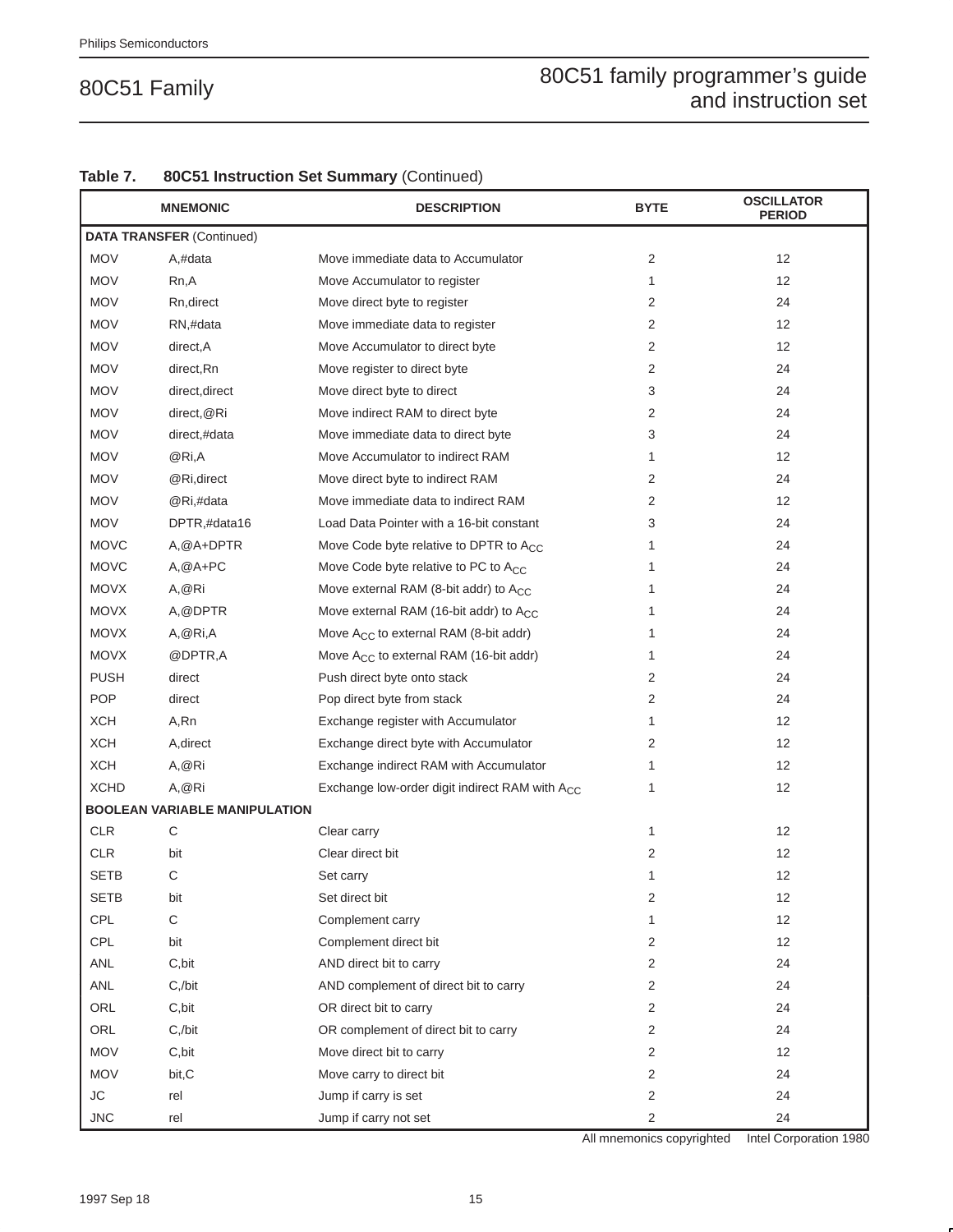|              | <b>MNEMONIC</b>                                  | <b>DESCRIPTION</b>                                     | <b>BYTE</b>    | <b>OSCILLATOR</b><br><b>PERIOD</b> |
|--------------|--------------------------------------------------|--------------------------------------------------------|----------------|------------------------------------|
|              | <b>BOOLEAN VARIABLE MANIPULATION (Continued)</b> |                                                        |                |                                    |
| <b>JB</b>    | rel                                              | Jump if direct bit is set                              | 3              | 24                                 |
| <b>JNB</b>   | rel                                              | Jump if direct bit is not set                          | 3              | 24                                 |
| <b>JBC</b>   | bit.rel                                          | Jump if direct bit is set and clear bit                | 3              | 24                                 |
|              | <b>PROGRAM BRANCHING</b>                         |                                                        |                |                                    |
| <b>ACALL</b> | addr11                                           | Absolute subroutine call                               | $\overline{2}$ | 24                                 |
| <b>LCALL</b> | addr16                                           | Long subroutine call                                   | 3              | 24                                 |
| <b>RET</b>   |                                                  | Return from subroutine                                 | 1              | 24                                 |
| <b>RETI</b>  |                                                  | Return from interrupt                                  | 1              | 24                                 |
| <b>AJMP</b>  | addr11                                           | Absolute jump                                          | $\overline{2}$ | 24                                 |
| LJMP         | addr16                                           | Long jump                                              | 3              | 24                                 |
| <b>SJMP</b>  | rel                                              | Short jump (relative addr)                             | 2              | 24                                 |
| <b>JMP</b>   | @A+DPTR                                          | Jump indirect relative to the DPTR                     | 1              | 24                                 |
| JZ           | rel                                              | Jump if Accumulator is zero                            | 2              | 24                                 |
| <b>JNZ</b>   | rel                                              | Jump if Accumulator is not zero                        | 2              | 24                                 |
| <b>CJNE</b>  | A, direct, rel                                   | Compare direct byte to $A_{CC}$ and jump if not equal  | 3              | 24                                 |
| <b>CJNE</b>  | A,#data,rel                                      | Compare immediate to $A_{CC}$ and jump if not equal    | 3              | 24                                 |
| <b>CJNE</b>  | RN,#data,rel                                     | Compare immediate to register and jump if not<br>equal | 3              | 24                                 |
| <b>CJNE</b>  | @Ri,#data,rel                                    | Compare immediate to indirect and jump if not<br>equal | 3              | 24                                 |
| <b>DJNZ</b>  | Rn,rel                                           | Decrement register and jump if not zero                | 2              | 24                                 |
| <b>DJNZ</b>  | direct,rel                                       | Decrement direct byte and jump if not zero             | 3              | 24                                 |
| <b>NOP</b>   |                                                  | No operation                                           | 1              | 12                                 |

#### **Table 7. 80C51 Instruction Set Summary** (Continued)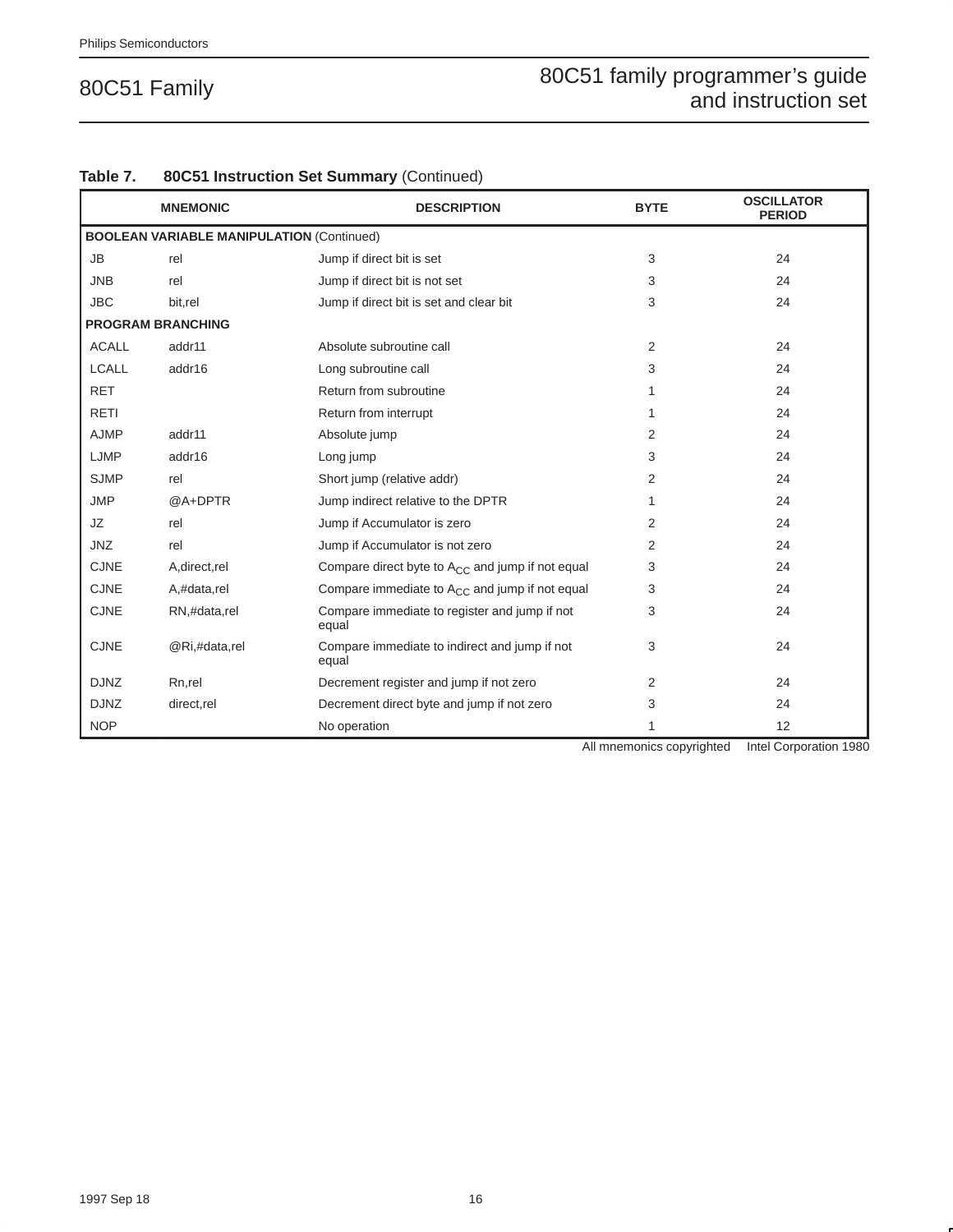#### **INSTRUCTION DEFINITIONS**

#### **ACALL addr11**

| <b>Function:</b>    | Absolute Call                                                                                                                                                                                                                                                                                                                                                                                                                                                                                                                                                                                                                                       |
|---------------------|-----------------------------------------------------------------------------------------------------------------------------------------------------------------------------------------------------------------------------------------------------------------------------------------------------------------------------------------------------------------------------------------------------------------------------------------------------------------------------------------------------------------------------------------------------------------------------------------------------------------------------------------------------|
| <b>Description:</b> | ACALL unconditionally calls a subroutine located at the indicated address. The instruction increments<br>the PC twice to obtain the address of the following instruction, then pushes the 16-bit result onto the<br>stack (low-order byte first) and increments the Stack Pointer twice. The destination address is obtained<br>by successively concatenating the five high-order bits of the incremented PC, opcode bits 7-5, and the<br>second byte of the instruction. The subroutine called must therefore start within the same 2k block of the<br>program memory as the first byte of the instruction following ACALL. No flags are affected. |
| Example:            | Initially SP equals 07H. The label "SUBRTN" is at program memory location 0345 H. After executing the<br>instruction.                                                                                                                                                                                                                                                                                                                                                                                                                                                                                                                               |
|                     | ACALL<br><b>SUBRTN</b>                                                                                                                                                                                                                                                                                                                                                                                                                                                                                                                                                                                                                              |
|                     | at location 0123H, SP will contain 09H, internal RAM locations 08H and 09H will contain 25H and 01H,<br>respectively, and the PC will contain 0345H.                                                                                                                                                                                                                                                                                                                                                                                                                                                                                                |
| Bytes:              | 2                                                                                                                                                                                                                                                                                                                                                                                                                                                                                                                                                                                                                                                   |
| Cycles:             | 2                                                                                                                                                                                                                                                                                                                                                                                                                                                                                                                                                                                                                                                   |
| Encoding:           | a7 a6 a5 a4<br>a3 a2 a1 a0<br>a10a9 a8 1<br>$\mathbf 0$<br>$\Omega$<br>$\overline{0}$<br>$\overline{1}$                                                                                                                                                                                                                                                                                                                                                                                                                                                                                                                                             |
| <b>Operation:</b>   | <b>ACALL</b><br>$(PC) \leftarrow (PC) + 2$<br>$(SP) \leftarrow (SP) + 1$<br>$(SP) \leftarrow (PC_{7-0})$<br>$(SP) \leftarrow (SP) + 1$<br>$(SP) \leftarrow (PC_{15-8})$<br>$(PC_{10-0}) \leftarrow$ page address                                                                                                                                                                                                                                                                                                                                                                                                                                    |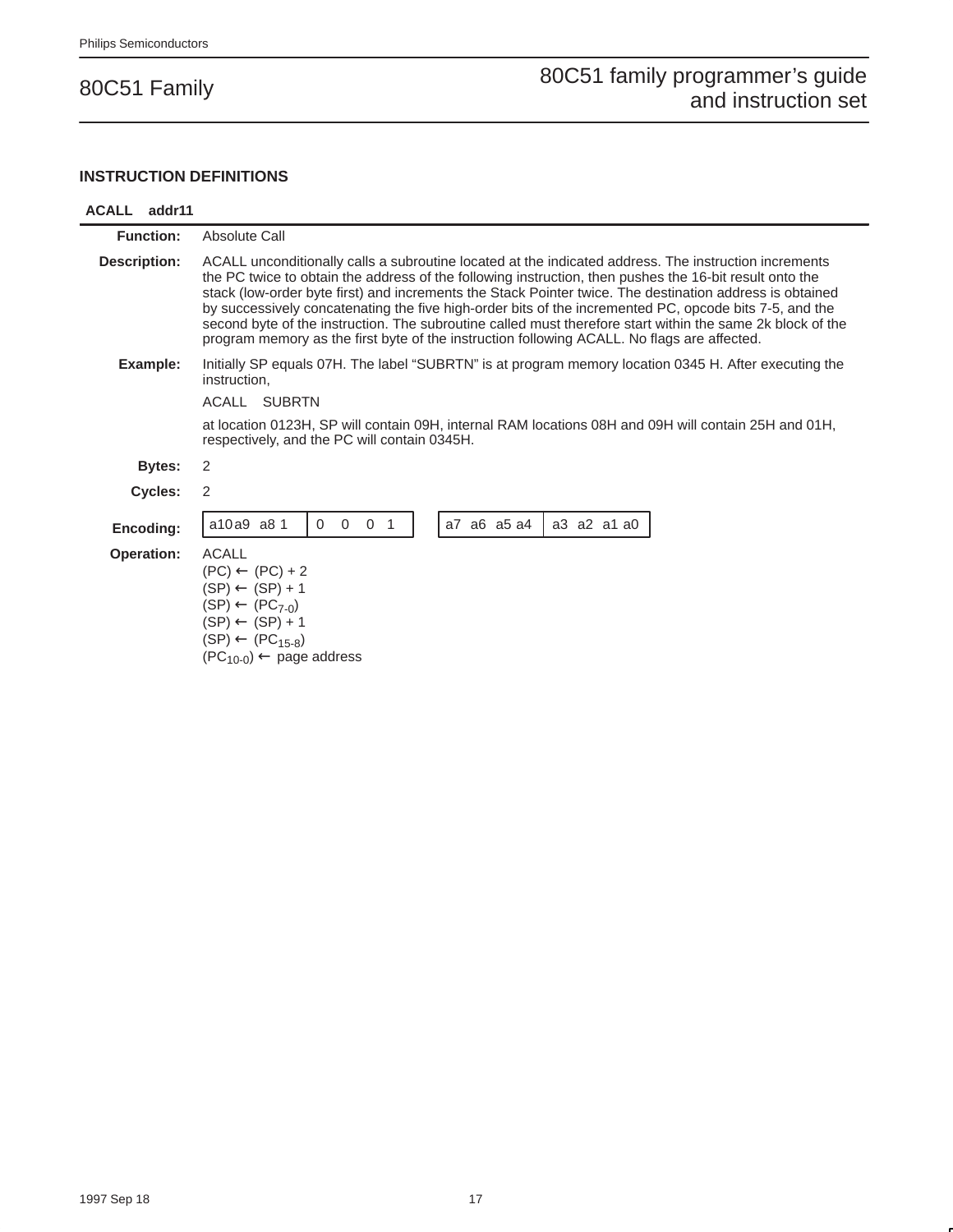# **ADD A,<src-byte>**

| <b>Function:</b>                                                                                           | Add                                                                                                                                                                                                                                                                                                                |  |  |  |  |  |
|------------------------------------------------------------------------------------------------------------|--------------------------------------------------------------------------------------------------------------------------------------------------------------------------------------------------------------------------------------------------------------------------------------------------------------------|--|--|--|--|--|
| <b>Description:</b>                                                                                        | ADD adds the byte variable indicated to the Accumulator, leaving the result in the Accumulator. The carry<br>and auxiliary-carry flags are set, respectively, if there is a carry-out from bit 7 or bit 3, and cleared<br>otherwise. When adding unsigned integers, the carry flag indicates an overflow occurred. |  |  |  |  |  |
|                                                                                                            | OV is set if there is a carry-out of bit 6 but not out of bit 7, or a carry-out of bit 7 but not bit 6; otherwise OV<br>is cleared. When adding signed integers, OV indicates a negative number produced as the sum of two<br>positive operands, or a positive sum from two negative operands.                     |  |  |  |  |  |
|                                                                                                            | Four source operand addressing modes are allowed: register, direct, register-indirect, or immediate.                                                                                                                                                                                                               |  |  |  |  |  |
| Example:<br>The Accumulator holds 0C3H (11000011B) and register 0 holds 0AAH (10101010B). The instruction, |                                                                                                                                                                                                                                                                                                                    |  |  |  |  |  |
|                                                                                                            | ADD A,R0                                                                                                                                                                                                                                                                                                           |  |  |  |  |  |
|                                                                                                            | will leave 6DH (01101101B) in the Accumulator with the AC flag cleared and both the Carry flag and OV<br>set to 1.                                                                                                                                                                                                 |  |  |  |  |  |
| <b>ADD</b><br>A,Rn                                                                                         |                                                                                                                                                                                                                                                                                                                    |  |  |  |  |  |
| <b>Bytes:</b>                                                                                              | 1                                                                                                                                                                                                                                                                                                                  |  |  |  |  |  |
| Cycles:                                                                                                    | 1                                                                                                                                                                                                                                                                                                                  |  |  |  |  |  |
| Encoding:                                                                                                  | $\,0\,$<br>$\mathbf{1}$<br>0<br>$\mathbf{1}$<br>$\overline{0}$<br>$\mathsf{r}$<br>$r - r$                                                                                                                                                                                                                          |  |  |  |  |  |
| Operation:                                                                                                 | <b>ADD</b>                                                                                                                                                                                                                                                                                                         |  |  |  |  |  |
|                                                                                                            | $(A) \leftarrow (A) + (R_n)$                                                                                                                                                                                                                                                                                       |  |  |  |  |  |
|                                                                                                            |                                                                                                                                                                                                                                                                                                                    |  |  |  |  |  |
| A, direct<br>ADD                                                                                           |                                                                                                                                                                                                                                                                                                                    |  |  |  |  |  |
| <b>Bytes:</b>                                                                                              | 2                                                                                                                                                                                                                                                                                                                  |  |  |  |  |  |
| Cycles:                                                                                                    | 1                                                                                                                                                                                                                                                                                                                  |  |  |  |  |  |
| Encoding:                                                                                                  | $1\quad 0$<br>$\mathbf 0$<br>$\mathbf{1}$<br>0 <sub>1</sub><br>direct address<br>$\pmb{0}$<br>$\overline{0}$                                                                                                                                                                                                       |  |  |  |  |  |
| Operation:                                                                                                 | <b>ADD</b>                                                                                                                                                                                                                                                                                                         |  |  |  |  |  |
|                                                                                                            | $(A) \leftarrow (A) + (direct)$                                                                                                                                                                                                                                                                                    |  |  |  |  |  |
| <b>ADD</b><br>A, @Ri                                                                                       |                                                                                                                                                                                                                                                                                                                    |  |  |  |  |  |
| <b>Bytes:</b>                                                                                              | 1                                                                                                                                                                                                                                                                                                                  |  |  |  |  |  |
| Cycles:                                                                                                    | 1                                                                                                                                                                                                                                                                                                                  |  |  |  |  |  |
|                                                                                                            | 0<br>$0 \quad 1 \quad 0$<br>$\overline{0}$<br>$1 \quad 1 \quad i$                                                                                                                                                                                                                                                  |  |  |  |  |  |
| Encoding:<br>Operation:                                                                                    | <b>ADD</b>                                                                                                                                                                                                                                                                                                         |  |  |  |  |  |
|                                                                                                            | $(A) \leftarrow (A) + ((R_i))$                                                                                                                                                                                                                                                                                     |  |  |  |  |  |
|                                                                                                            |                                                                                                                                                                                                                                                                                                                    |  |  |  |  |  |
| <b>ADD</b><br>A,#data                                                                                      |                                                                                                                                                                                                                                                                                                                    |  |  |  |  |  |
| <b>Bytes:</b>                                                                                              | $\sqrt{2}$                                                                                                                                                                                                                                                                                                         |  |  |  |  |  |
| Cycles:                                                                                                    | 1                                                                                                                                                                                                                                                                                                                  |  |  |  |  |  |
| Encoding:                                                                                                  | immediate data<br>$\mathbf 0$<br>$\mathsf{O}\xspace$<br>$1\quad 0$<br>$\mathbf 0$<br>$1 -$<br>$0\quad 0$                                                                                                                                                                                                           |  |  |  |  |  |
| Operation:                                                                                                 | <b>ADD</b>                                                                                                                                                                                                                                                                                                         |  |  |  |  |  |
|                                                                                                            | $(A) \leftarrow (A) + #data$                                                                                                                                                                                                                                                                                       |  |  |  |  |  |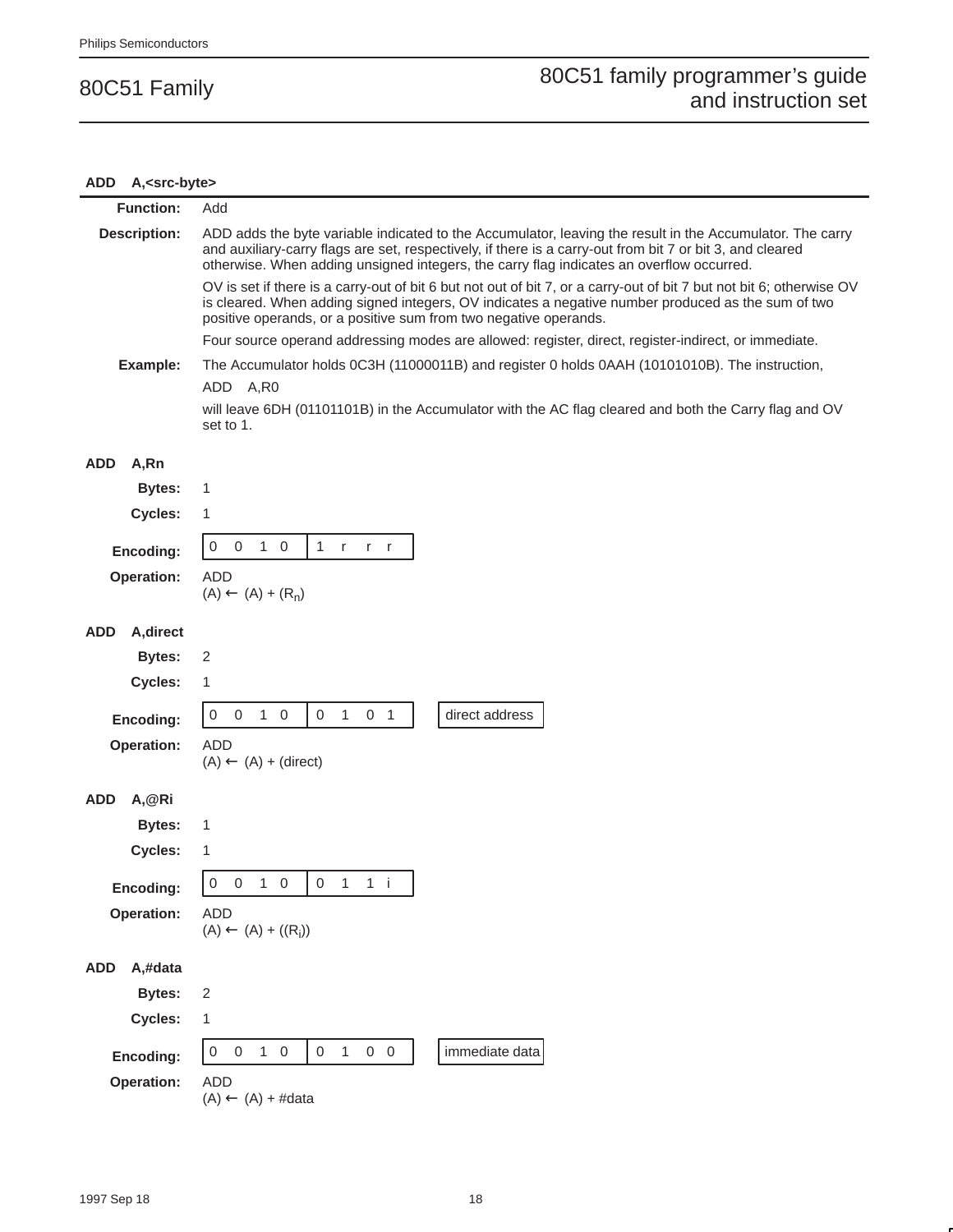# **ADDC A,<src-byte>**

| <b>Function:</b>         | Add with Carry                                                                                                                                                                                                                                                                                                                                                  |
|--------------------------|-----------------------------------------------------------------------------------------------------------------------------------------------------------------------------------------------------------------------------------------------------------------------------------------------------------------------------------------------------------------|
| <b>Description:</b>      | ADDC simultaneously adds the byte variable indicated, the carry flag and the Accumulator contents,<br>leaving the result in the Accumulator. The carry and auxiliary-carry flags are set, respectively, if there is a<br>carry-out from bit 7 or bit 3, and cleared otherwise. When adding unsigned integers, the carry flag<br>indicates an overflow occurred. |
|                          | OV is set if there is a carry-out of bit 6 but not out of bit 7, or a carry-out of bit 7 but not out of bit 6;<br>otherwise OV is cleared. When adding signed integers, OV indicates a negative number produced as the<br>sum of two positive operands, or a positive sum from two negative operands.                                                           |
|                          | Four source operand addressing modes are allowed: register, direct, register-indirect, or immediate.                                                                                                                                                                                                                                                            |
| Example:                 | The Accumulator holds 0C3H (11000011B) and register 0 holds 0AAH (10101010B) with the carry flag set.<br>The instruction,                                                                                                                                                                                                                                       |
|                          | ADDC A,R0                                                                                                                                                                                                                                                                                                                                                       |
|                          | will leave 6EH (01101110B) in the Accumulator with AC cleared and both the Carry flag and OV set to 1.                                                                                                                                                                                                                                                          |
| <b>ADDC</b><br>A,Rn      |                                                                                                                                                                                                                                                                                                                                                                 |
| <b>Bytes:</b>            | 1                                                                                                                                                                                                                                                                                                                                                               |
| Cycles:                  | 1                                                                                                                                                                                                                                                                                                                                                               |
| Encoding:                | $\boldsymbol{0}$<br>$\overline{0}$<br>$1\quad1$<br>1 r<br>$r - r$                                                                                                                                                                                                                                                                                               |
| <b>Operation:</b>        | ADDC<br>$(A) \leftarrow (A) + (C) + (R_n)$                                                                                                                                                                                                                                                                                                                      |
| <b>ADDC</b><br>A, direct |                                                                                                                                                                                                                                                                                                                                                                 |
| <b>Bytes:</b>            | 2                                                                                                                                                                                                                                                                                                                                                               |
| Cycles:                  | 1                                                                                                                                                                                                                                                                                                                                                               |
| Encoding:                | $\mathbf{1}$<br>0 <sub>1</sub><br>$\boldsymbol{0}$<br>$\boldsymbol{0}$<br>$1\quad1$<br>$\mathbf 0$<br>direct address                                                                                                                                                                                                                                            |
| <b>Operation:</b>        | <b>ADDC</b>                                                                                                                                                                                                                                                                                                                                                     |
|                          | $(A) \leftarrow (A) + (C) + (direct)$                                                                                                                                                                                                                                                                                                                           |
| <b>ADDC</b><br>A,@Ri     |                                                                                                                                                                                                                                                                                                                                                                 |
| <b>Bytes:</b>            | 1                                                                                                                                                                                                                                                                                                                                                               |
| Cycles:                  | 1                                                                                                                                                                                                                                                                                                                                                               |
| Encoding:                | $\overline{0}$<br>$1 \quad 1$<br>$\mathbf 0$<br>$\mathbf{1}$<br>$\,0\,$<br>$1$ i                                                                                                                                                                                                                                                                                |
| <b>Operation:</b>        | <b>ADDC</b><br>$(A) \leftarrow (A) + (C) + ((R_i))$                                                                                                                                                                                                                                                                                                             |
|                          |                                                                                                                                                                                                                                                                                                                                                                 |
| <b>ADDC</b><br>A,#data   |                                                                                                                                                                                                                                                                                                                                                                 |
| <b>Bytes:</b>            | $\sqrt{2}$                                                                                                                                                                                                                                                                                                                                                      |
| Cycles:                  | 1                                                                                                                                                                                                                                                                                                                                                               |
| Encoding:                | $0\quad 0$<br>immediate data<br>$\boldsymbol{0}$<br>$\boldsymbol{0}$<br>$1 \quad 1$<br>0<br>$\mathbf{1}$                                                                                                                                                                                                                                                        |
| Operation:               | <b>ADDC</b><br>$(A) \leftarrow (A) + (C) + #data$                                                                                                                                                                                                                                                                                                               |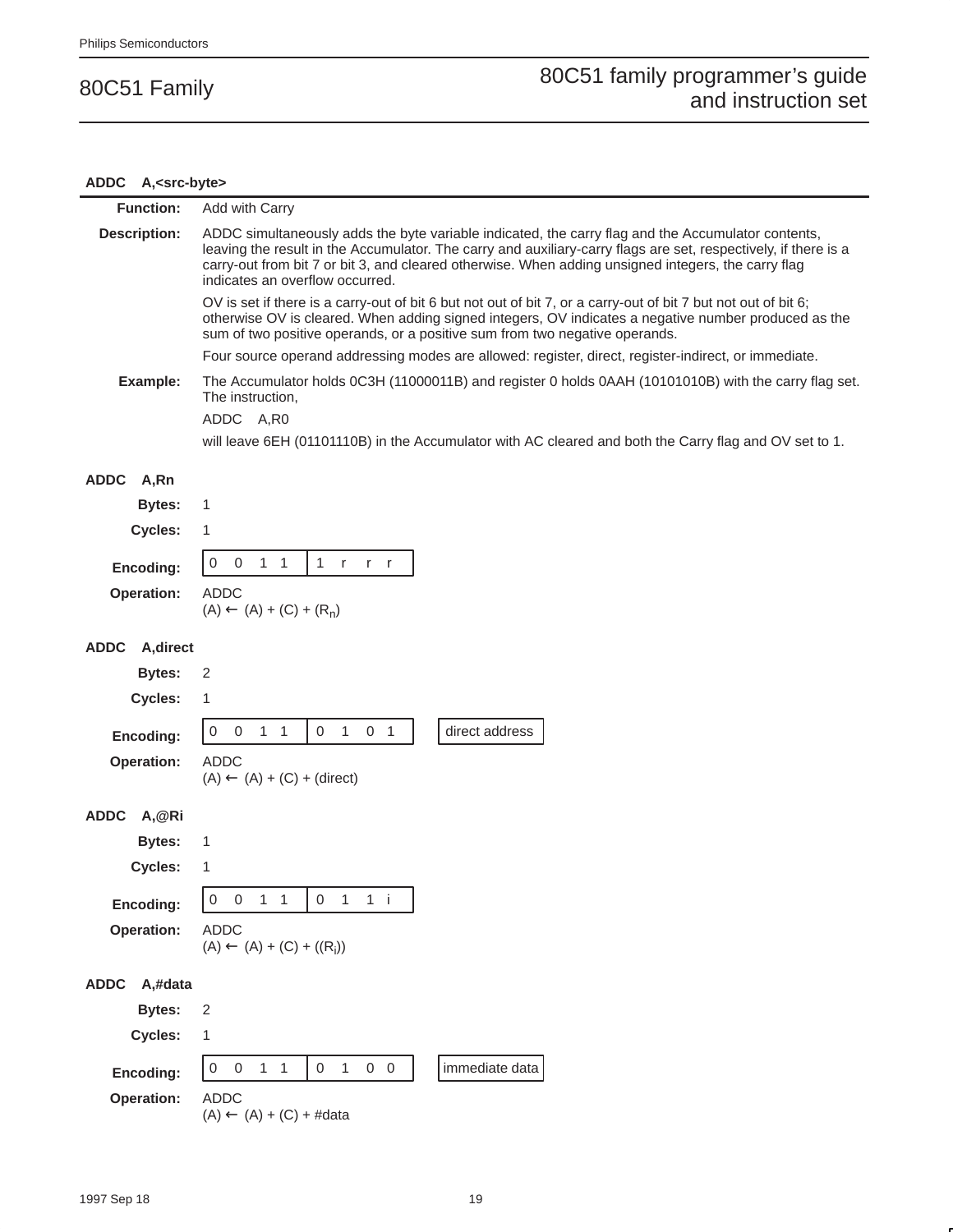### **AJMP addr11 Function:** Absolute Jump **Description:** AJMP transfers program execution to the indicated address, which is formed at run-time by concatenating the high-order five bits of the PC (after incrementing the PC twice), opcode bits 7-5, and the second byte of the instruction. The destination must therefore be within the same 2k block of program memory as the first byte of the instruction following AJMP. **Example:** The label "JMPADR" is at program memory location 0123H. The instruction, AJMP JMPADR is at location 0345H and will load the PC with 0123H. **Bytes:** 2 **Cycles:** 2 **Encoding:**  $\begin{bmatrix} a^{10} & a^9 & a^8 & 0 \end{bmatrix}$  0 0 0 1  $\begin{bmatrix} a^7 & a^6 & a^5 & a^4 \end{bmatrix}$  a 3 a 2 a 1 a 0 **Operation:** AJMP  $(PC) \leftarrow (PC) + 2$  $(PC_{10-0}) \leftarrow$  page address

#### **ANL <dest-byte>,<src-byte>**

| <b>Function:</b>    | Logical-AND for byte variables                                                                                                                                                                                                                                                                                                                  |  |  |  |  |  |
|---------------------|-------------------------------------------------------------------------------------------------------------------------------------------------------------------------------------------------------------------------------------------------------------------------------------------------------------------------------------------------|--|--|--|--|--|
| <b>Description:</b> | ANL performs the bitwise logical-AND operation between the variables indicated and stores the results in<br>the destination variable. No flags are affected.                                                                                                                                                                                    |  |  |  |  |  |
|                     | The two operands allow six addressing mode combinations. When the destination is the Accumulator, the<br>source can use register, direct, register-indirect, or immediate addressing; when the destination is a direct<br>address, the source can be the Accumulator or immediate data.                                                         |  |  |  |  |  |
|                     | <i>Note:</i> When this instruction is used to modify an output port, the value used as the original port data will<br>be read from the output data latch, not the input pins.                                                                                                                                                                   |  |  |  |  |  |
| Example:            | If the Accumulator holds 0C3H (11000011B) and register 0 holds 55H (01010101B) then the instruction,                                                                                                                                                                                                                                            |  |  |  |  |  |
|                     | ANL A,R0                                                                                                                                                                                                                                                                                                                                        |  |  |  |  |  |
|                     | will leave 41H (01000001B) in the Accumulator.                                                                                                                                                                                                                                                                                                  |  |  |  |  |  |
|                     | When the destination is a directly addressed byte, this instruction will clear combinations of bits in any<br>RAM location or hardware register. The mask byte determining the pattern of bits to be cleared would<br>either be a constant contained in the instruction or a value computed in the Accumulator at run-time. The<br>instruction, |  |  |  |  |  |
|                     | P1,#01110011B<br>ANL                                                                                                                                                                                                                                                                                                                            |  |  |  |  |  |

will clear bits 7, 3, and 2 of output port 1.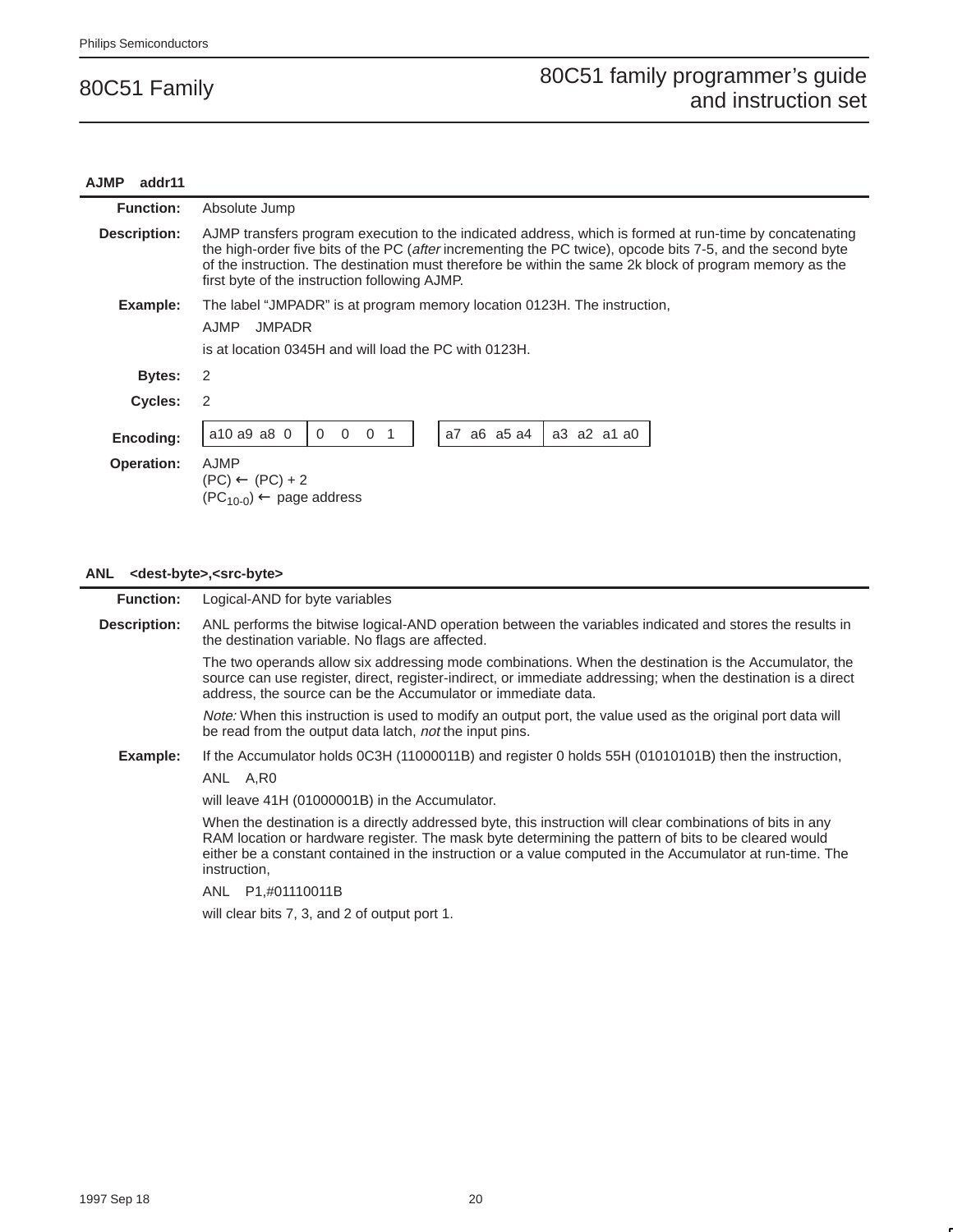| <b>ANL</b><br>A,Rn         |                                                                                                                  |                |                |
|----------------------------|------------------------------------------------------------------------------------------------------------------|----------------|----------------|
| <b>Bytes:</b>              | 1                                                                                                                |                |                |
| Cycles:                    | 1                                                                                                                |                |                |
| Encoding:                  | $\,0\,$<br>$\mathbf{1}$<br>0 <sub>1</sub><br>$\mathbf{1}$<br>$r_{\parallel}$<br>$r - r$                          |                |                |
| Operation:                 | <b>ANL</b>                                                                                                       |                |                |
|                            | $(A) \leftarrow (A) \wedge (R_n)$                                                                                |                |                |
| <b>ANL</b><br>A, direct    |                                                                                                                  |                |                |
| <b>Bytes:</b>              | 2                                                                                                                |                |                |
| Cycles:                    | $\mathbf{1}$                                                                                                     |                |                |
| Encoding:                  | $\mathbf{1}$<br>$\,0\,$<br>$\mathbf{1}$<br>0 <sub>1</sub><br>$\mathsf 0$<br>0 <sub>1</sub>                       | direct address |                |
| Operation:                 | <b>ANL</b><br>$(A) \leftarrow (A) \wedge (direct)$                                                               |                |                |
| <b>ANL</b><br>A,@Ri        |                                                                                                                  |                |                |
| <b>Bytes:</b>              | 1                                                                                                                |                |                |
| Cycles:                    | 1                                                                                                                |                |                |
| Encoding:                  | $\boldsymbol{0}$<br>$\boldsymbol{0}$<br>$\mathbf{1}$<br>1<br>0 <sub>1</sub><br>$1$ i                             |                |                |
| Operation:                 | <b>ANL</b><br>$(A) \leftarrow (A) \wedge ((R_i))$                                                                |                |                |
|                            |                                                                                                                  |                |                |
| <b>ANL</b><br>A,#data      |                                                                                                                  |                |                |
| <b>Bytes:</b>              | $\sqrt{2}$                                                                                                       |                |                |
| Cycles:                    | 1                                                                                                                |                |                |
| Encoding:                  | $\mathbf{1}$<br>$\,0\,$<br>$\mathbf{1}$<br>0 <sub>1</sub><br>0<br>$0\quad 0$                                     | immediate data |                |
| Operation:                 | <b>ANL</b>                                                                                                       |                |                |
|                            | $(A) \leftarrow (A) \wedge #data$                                                                                |                |                |
| <b>ANL</b><br>direct, A    |                                                                                                                  |                |                |
| <b>Bytes:</b>              | $\overline{c}$                                                                                                   |                |                |
| Cycles:                    | 1                                                                                                                |                |                |
| Encoding:                  | $\mathbf 0$<br>$\mathbf{1}$<br>0 <sub>1</sub><br>$\mathsf{O}\xspace$<br>$\mathsf{O}\xspace$<br>$1\quad 0$        | direct address |                |
| Operation:                 | <b>ANL</b><br>$(A) \leftarrow \langle$ direct) $\wedge$ (A)                                                      |                |                |
|                            |                                                                                                                  |                |                |
| <b>ANL</b><br>direct,#data |                                                                                                                  |                |                |
| <b>Bytes:</b>              | 3<br>2                                                                                                           |                |                |
| Cycles:                    |                                                                                                                  |                |                |
| Encoding:<br>Operation:    | $\mathbf 0$<br>$\mathsf{O}\xspace$<br>$\mathbf 0$<br>$1 \quad 1$<br>$\mathbf{1}$<br>0 <sub>1</sub><br><b>ANL</b> | direct address | immediate data |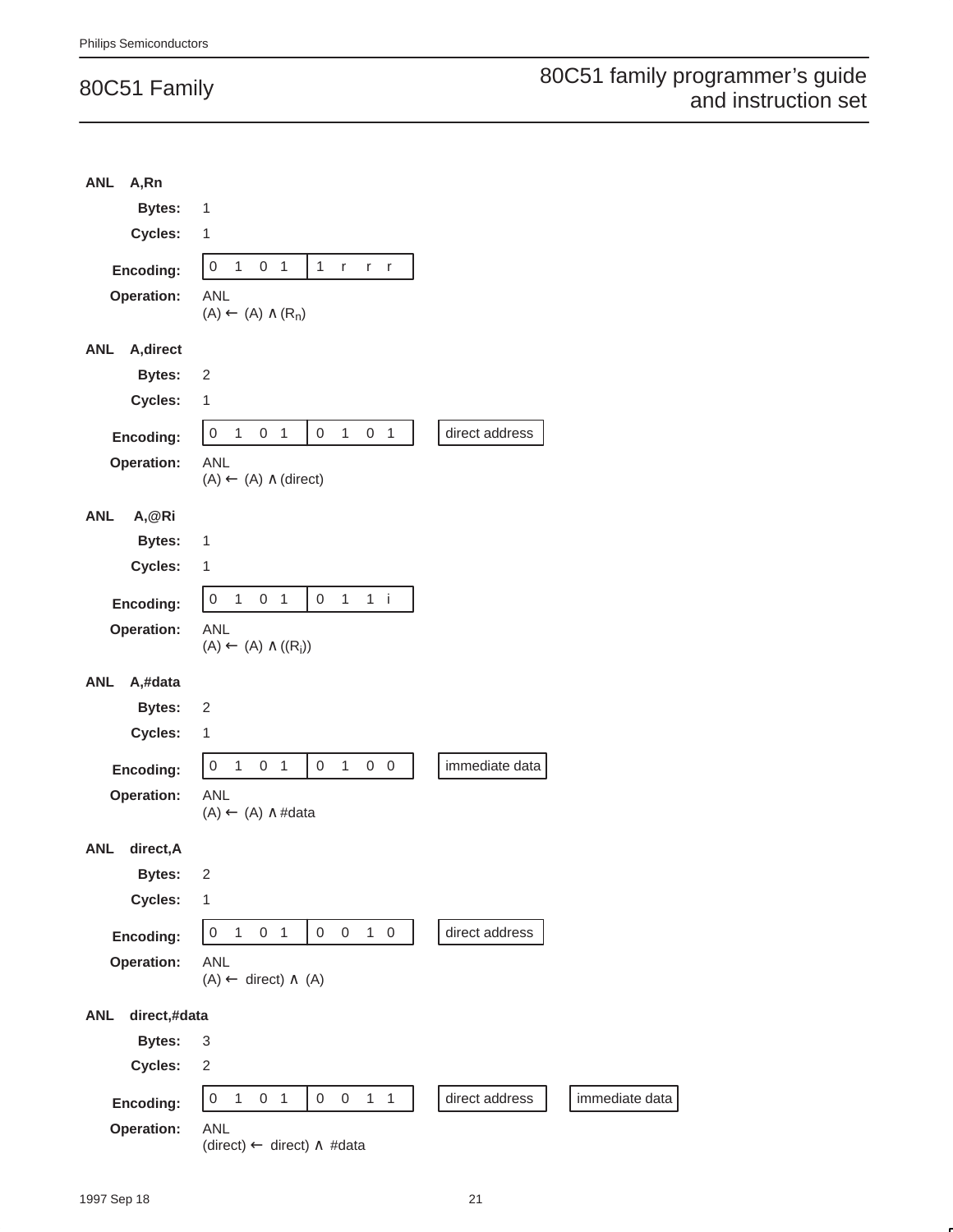### **ANL C,<src-bit> Function:** Logical-AND for bit variables **Description:** If the Boolean value of the source bit is a logical 0 then clear the carry flag; otherwise leave the carry flag in its current state. A slash ("/") preceding the operand in the assembly language indicates that the logical complement of the addressed bit is used as the source value, but the source bit itself is not affected. No other flags are affected. Only direct addressing is allowed for the source operand. **Example:** Set the carry flag if, and only if,  $P1.0 = 1$ ,  $ACC.7 = 1$ , and  $OV = 0$ : MOV C,P1.0 ;LOAD CARRY WITH INPUT PIN STATE ANL C,ACC.7;AND CARRY WITH ACCUM. BIT 7 ANL C,/OV ;AND WITH INVERSE OF OVERFLOW FLAG **ANL C,bit Bytes:** 2 **Cycles:** 2 **Encoding:** 1 0 0 0 0 0 1 0 bit address **Operation:** ANL  $(C) \leftarrow (C) \wedge (bit)$ **ANL C,/bit Bytes:** 2 **Cycles:** 2 **Encoding:**  $\begin{vmatrix} 1 & 0 & 1 & 1 \end{vmatrix}$  0 0 0 0 0 bit address **Operation:** ANL  $(C) \leftarrow (C) \wedge \overline{\phantom{a}}$  (bit)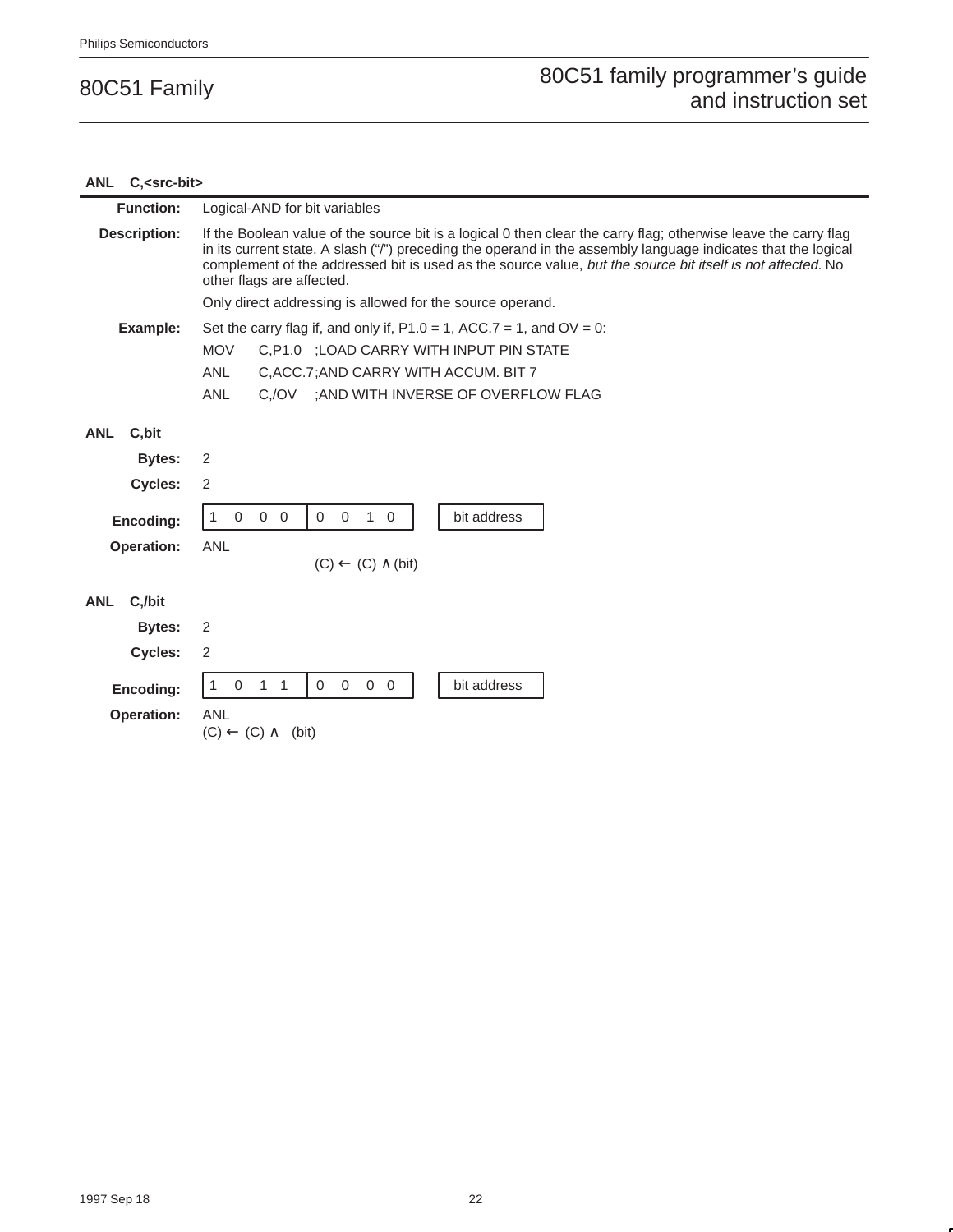#### **CJNE <dest-byte>,<src-byte>,rel**

#### **Function:** Compare and Jump if Not Equal

**Description:** CJNE compares the magnitudes of the first two operands, and branches if their values are not equal. The branch destination is computed by adding the signed relative-displacement in the last instruction byte to the PC, after incrementing the PC to the start of the next instruction. The carry flag is set if the unsigned integer value of <dest-byte> is less than the unsigned integer value of <src-byte>; otherwise, the carry is cleared. Neither operand is affected.

> The first two operands allow four addressing mode combinations: the Accumulator may be compared with any directly addressed byte or immediate data, and any indirect RAM location or working register can be compared with an immediate constant.

**Example:** The Accumulator contains 34H. Register 7 contains 56H. The first instruction in the sequence,

| <b>CJNE</b>    | R7,#60H,NOT EQ |                |  |  |  |  |  |
|----------------|----------------|----------------|--|--|--|--|--|
| ٠<br>$\cdots$  |                | $R7 = 60H$ .   |  |  |  |  |  |
| NOT EQ<br>- JC | REQ LOW        | IF R7 $<$ 60H. |  |  |  |  |  |
| ٠<br>          | ٠<br>          | $R7 > 60H$ .   |  |  |  |  |  |

sets the carry flag and branches to the instruction at label NOT\_EQ. By testing the carry flag, this instruction determines whether R7 is greater or less than 60H.

If the data being presented to Port 1 is also 34H, then the instruction,

#### WAIT: CJNE A,P1,WAIT

clears the carry flag and continues with the next instruction in sequence, since the Accumulator does equal the data read from P1. (If some other value was being input on P1, the program will loop at this point until the P1 data changes to 34H.)

#### **CJNE A,direct,rel**

| Bytes:            | $\overline{\mathbf{3}}$                                            |                                             |                |              |
|-------------------|--------------------------------------------------------------------|---------------------------------------------|----------------|--------------|
| Cycles:           | $\overline{2}$                                                     |                                             |                |              |
| Encoding:         | $0 \t1 \t1$<br>1                                                   | $0 \t1 \t0 \t1$                             | direct address | rel. address |
| <b>Operation:</b> | $(PC) \leftarrow (PC) + 3$<br>IF $(A)$ < > (direct)<br><b>THEN</b> |                                             |                |              |
|                   |                                                                    | $(PC) \leftarrow (PC) + relative \; offset$ |                |              |
|                   | IF $(A) < (direct)$<br>THEN.                                       |                                             |                |              |
|                   |                                                                    | $(C) \leftarrow 1$                          |                |              |
|                   | <b>ELSE</b>                                                        | $(C) \leftarrow 0$                          |                |              |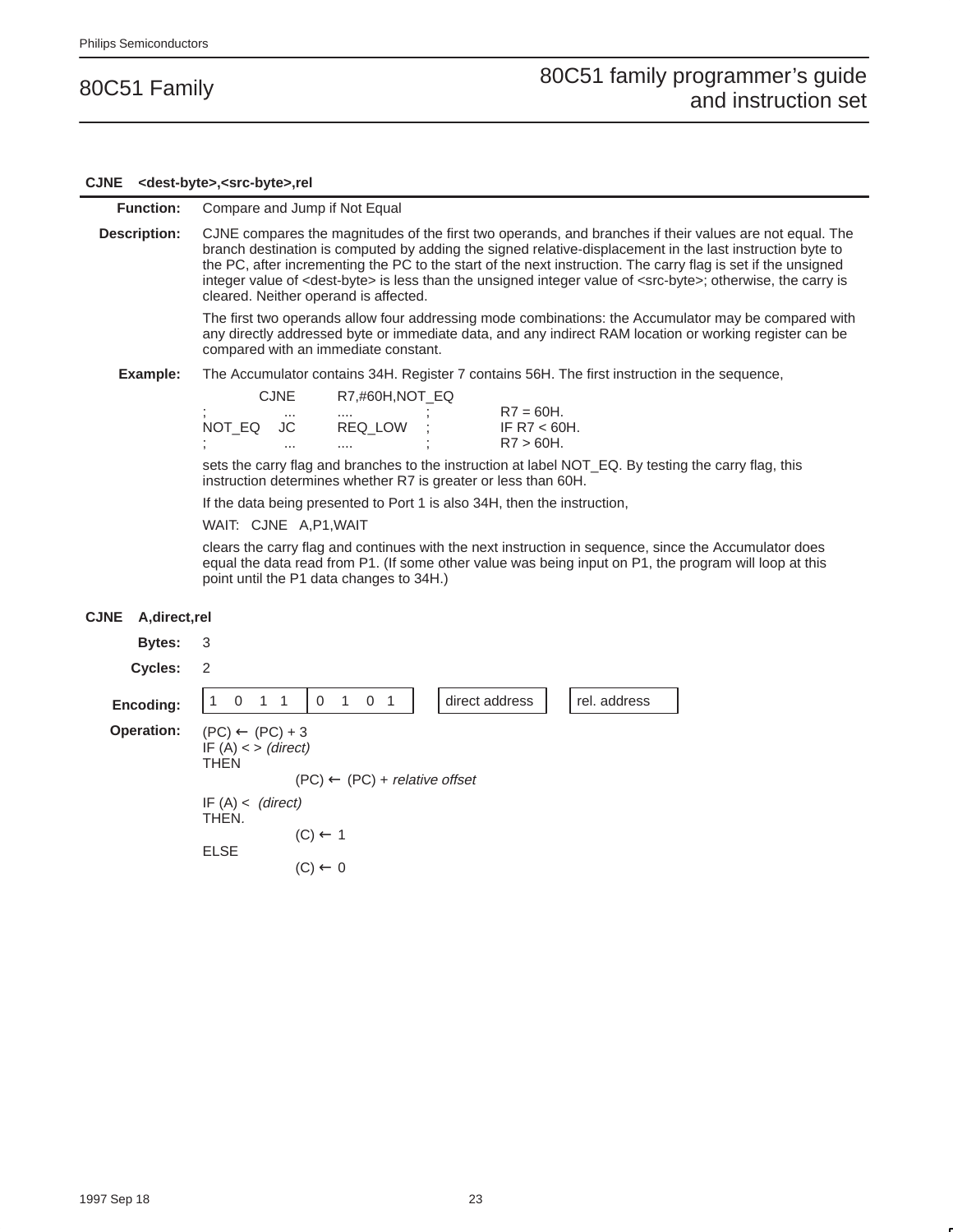| <b>CJNE</b>       | A,#data,rel    |                                                                                       |   |              |                                                     |                                          |              |            |                                             |              |
|-------------------|----------------|---------------------------------------------------------------------------------------|---|--------------|-----------------------------------------------------|------------------------------------------|--------------|------------|---------------------------------------------|--------------|
|                   | <b>Bytes:</b>  | 3                                                                                     |   |              |                                                     |                                          |              |            |                                             |              |
|                   | <b>Cycles:</b> | 2                                                                                     |   |              |                                                     |                                          |              |            |                                             |              |
| Encoding:         |                | $\mathbf{1}$                                                                          | 0 | $\mathbf{1}$ | 1                                                   | 0                                        | $\mathbf{1}$ | $0\quad 0$ | immediate data                              | rel. address |
| Operation:        |                | IF $(A)$ < > data<br><b>THEN</b><br>IF(A) < data<br><b>THEN</b><br><b>ELSE</b>        |   |              | $(PC) \leftarrow (PC) + 3$                          | $(C) \leftarrow 1$<br>$(C) \leftarrow 0$ |              |            | $(PC) \leftarrow (PC) + relative \; offset$ |              |
| <b>CJNE</b>       | Rn,#data,rel   |                                                                                       |   |              |                                                     |                                          |              |            |                                             |              |
|                   | <b>Bytes:</b>  | 3                                                                                     |   |              |                                                     |                                          |              |            |                                             |              |
|                   | Cycles:        | 2                                                                                     |   |              |                                                     |                                          |              |            |                                             |              |
| Encoding:         |                | $\mathbf{1}$                                                                          | 0 | $\mathbf{1}$ | 1                                                   | $\mathbf{1}$                             | r.           | r r        | immediate data                              | rel. address |
| <b>Operation:</b> |                | IF $(R_n)$ < > data<br><b>THEN</b><br>IF $(R_n)$ < data<br><b>THEN</b><br><b>ELSE</b> |   |              | $(PC) \leftarrow (PC) + 3$                          | $(C) \leftarrow 1$<br>$(C) \leftarrow 0$ |              |            | $(PC) \leftarrow (PC) + relative \; offset$ |              |
| <b>CJNE</b>       | @Ri,#data,rel  |                                                                                       |   |              |                                                     |                                          |              |            |                                             |              |
|                   | <b>Bytes:</b>  | 3                                                                                     |   |              |                                                     |                                          |              |            |                                             |              |
|                   | Cycles:        | 2                                                                                     |   |              |                                                     |                                          |              |            |                                             |              |
| Encoding:         |                | 1                                                                                     | 0 | $\mathbf{1}$ | 1                                                   | 0                                        | $\mathbf{1}$ | $1$ i      | immediate data                              | rel. address |
| <b>Operation:</b> |                | <b>THEN</b>                                                                           |   |              | $(PC) \leftarrow (PC) + 3$<br>IF $((R_i)) < > data$ |                                          |              |            | $(PC) \leftarrow (PC) + relative \; offset$ |              |
|                   |                | IF $((R_i)) <$ data<br><b>THEN</b>                                                    |   |              |                                                     |                                          |              |            |                                             |              |
|                   |                | <b>ELSE</b>                                                                           |   |              |                                                     | $(C) \leftarrow 1$                       |              |            |                                             |              |
|                   |                |                                                                                       |   |              |                                                     | $(C) \leftarrow 0$                       |              |            |                                             |              |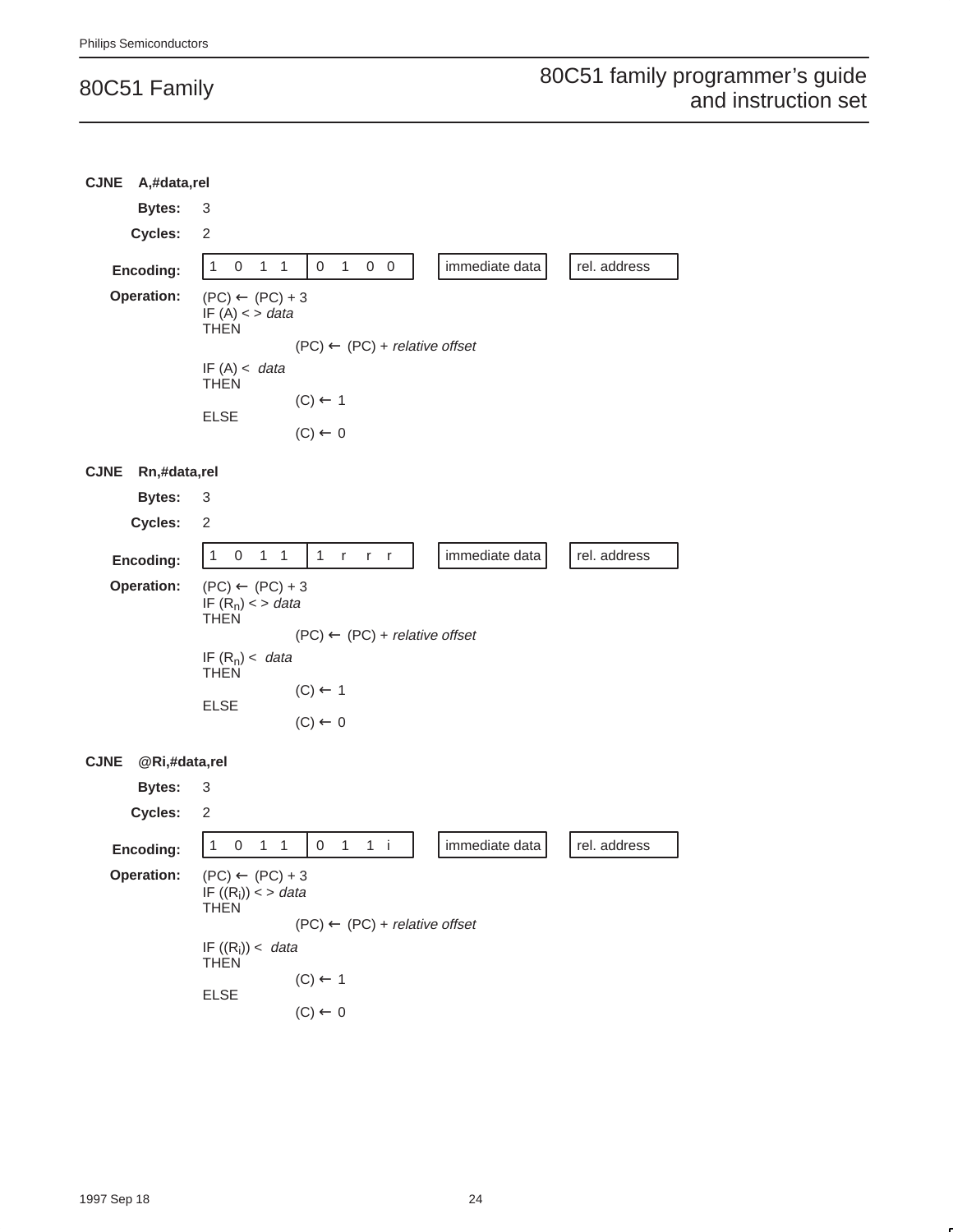## **CLR A**

| <b>Function:</b>               | <b>Clear Accumulator</b>                                                                                                  |  |  |  |
|--------------------------------|---------------------------------------------------------------------------------------------------------------------------|--|--|--|
| <b>Description:</b>            | The Accumulator is cleared (all bits reset to zero). No flags are affected.                                               |  |  |  |
| Example:                       | The Accumulator contains 5CH (01011100B). The instruction,<br>CLR A<br>will leave the Accumulator set to 00H (00000000B). |  |  |  |
| Bytes:                         | 1                                                                                                                         |  |  |  |
| Cycles:                        |                                                                                                                           |  |  |  |
| Encoding:<br><b>Operation:</b> | $1\quad 0$<br>$\mathbf 0$<br>$\overline{0}$<br>$\overline{0}$<br>$\overline{1}$<br><b>CLR</b><br>$(A) \leftarrow 0$       |  |  |  |

## **CLR bit**

| <b>Function:</b> | Clear bit                                                                                                                                        |
|------------------|--------------------------------------------------------------------------------------------------------------------------------------------------|
| Description:     | The indicated bit is cleared (reset to zero). No other flags are affected. CLR can operate on the carry flag<br>or any directly addressable bit. |
| Example:         | Port 1 has previously been written with 5DH (01011101B). The instruction,                                                                        |
|                  | $CLR$ $P1.2$                                                                                                                                     |
|                  | will leave the port set to 59H (01011001B).                                                                                                      |

#### **CLR C**

|            | <b>Bytes: 1</b> |                    |                 |  |  |  |
|------------|-----------------|--------------------|-----------------|--|--|--|
|            | Cycles: 1       |                    |                 |  |  |  |
|            | Encoding:       |                    | 1 1 0 0 0 0 1 1 |  |  |  |
|            | Operation: CLR  | $(C) \leftarrow 0$ |                 |  |  |  |
| <b>CLR</b> | bit             |                    |                 |  |  |  |
|            | <b>Bytes: 2</b> |                    |                 |  |  |  |
|            | ____            |                    |                 |  |  |  |

| Cycles:               |          |                      |  |   |  |  |             |
|-----------------------|----------|----------------------|--|---|--|--|-------------|
| <b>Encoding:</b>      | 11 1 0 0 |                      |  | 0 |  |  | bit address |
| <b>Operation: CLR</b> |          | $(bit) \leftarrow 0$ |  |   |  |  |             |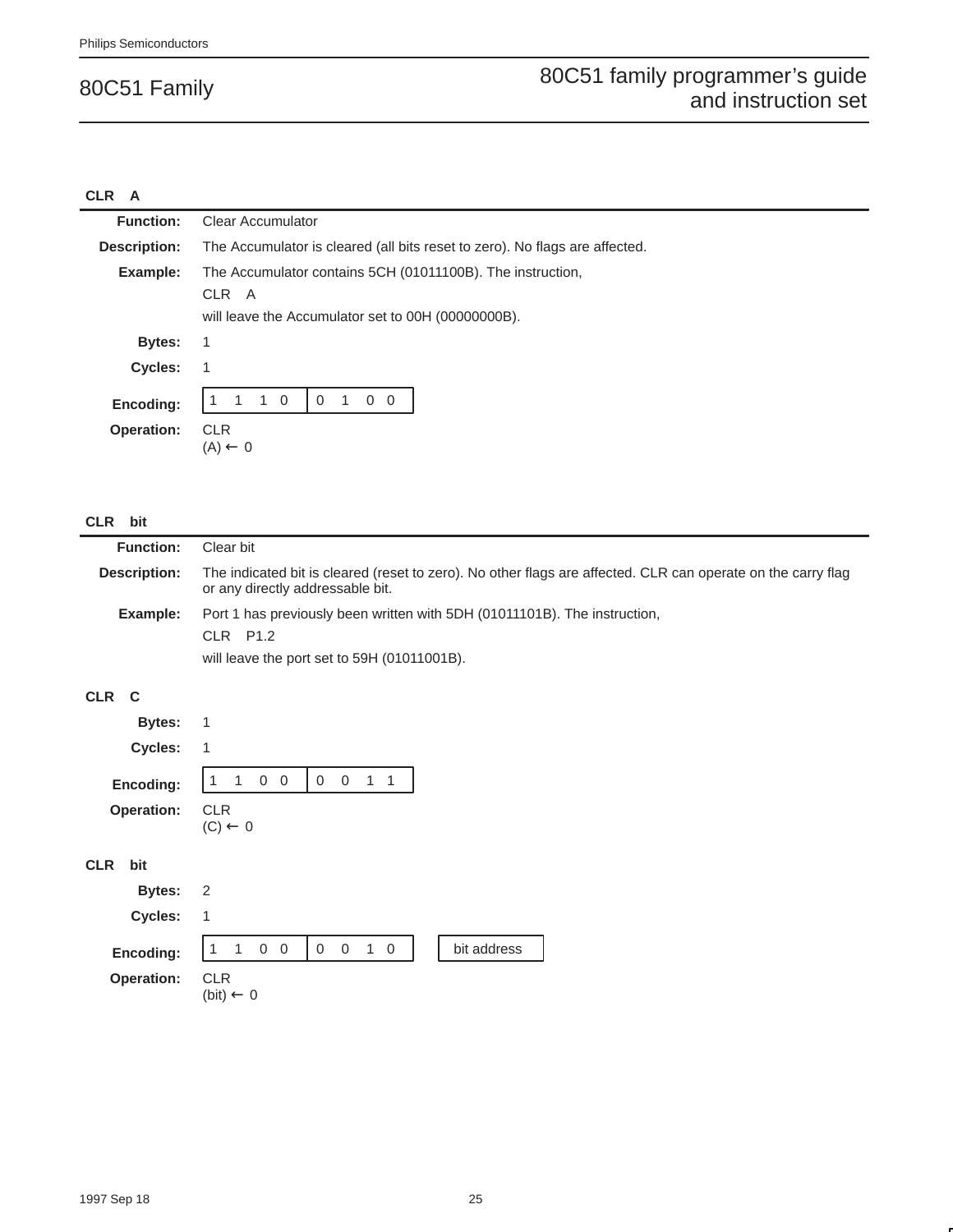#### **CPL A**

| <b>Function:</b><br><b>Complement Accumulator</b><br>Description:<br>Each bit of the Accumulator is logically complemented (one's complement). Bits which previously<br>contained a one are changed to a zero and vice-versa. No flags are affected.<br>Example:<br>The Accumulator contains 5CH (01011100B). The instruction,<br>CPL A<br>will leave the Accumulator set to 0A3H (10100011B).<br><b>Bytes:</b><br><b>Cycles:</b><br>$\Omega$<br>$\Omega$<br>0<br>Encoding:<br><b>CPL</b><br><b>Operation:</b> |  |  |  |  |  |  |
|----------------------------------------------------------------------------------------------------------------------------------------------------------------------------------------------------------------------------------------------------------------------------------------------------------------------------------------------------------------------------------------------------------------------------------------------------------------------------------------------------------------|--|--|--|--|--|--|
|                                                                                                                                                                                                                                                                                                                                                                                                                                                                                                                |  |  |  |  |  |  |
|                                                                                                                                                                                                                                                                                                                                                                                                                                                                                                                |  |  |  |  |  |  |
|                                                                                                                                                                                                                                                                                                                                                                                                                                                                                                                |  |  |  |  |  |  |
|                                                                                                                                                                                                                                                                                                                                                                                                                                                                                                                |  |  |  |  |  |  |
|                                                                                                                                                                                                                                                                                                                                                                                                                                                                                                                |  |  |  |  |  |  |
|                                                                                                                                                                                                                                                                                                                                                                                                                                                                                                                |  |  |  |  |  |  |
|                                                                                                                                                                                                                                                                                                                                                                                                                                                                                                                |  |  |  |  |  |  |
|                                                                                                                                                                                                                                                                                                                                                                                                                                                                                                                |  |  |  |  |  |  |
|                                                                                                                                                                                                                                                                                                                                                                                                                                                                                                                |  |  |  |  |  |  |

## **CPL bit**

| <b>Function:</b>    | Complement bit                                                                                                                                                                                          |  |  |  |  |  |
|---------------------|---------------------------------------------------------------------------------------------------------------------------------------------------------------------------------------------------------|--|--|--|--|--|
| <b>Description:</b> | The bit variable specified is complemented. A bit which had been a one is changed to zero and<br>vice-versa. No other flags are affected. CPL can operate on the carry or any directly addressable bit. |  |  |  |  |  |
|                     | Note: When this instruction is used to modify an output pin, the value used as the original data will be read<br>from the output data latch, not the input pin.                                         |  |  |  |  |  |
| Example:            | Port 1 has previously been written with 5DH (01011101B). The instruction sequence,<br><b>CPL</b><br>P <sub>1.1</sub><br><b>CPL</b><br>P <sub>1.2</sub><br>will leave the port set to 5BH (01011011B).   |  |  |  |  |  |
| CPL C               |                                                                                                                                                                                                         |  |  |  |  |  |
| Bytes:              |                                                                                                                                                                                                         |  |  |  |  |  |
| Cycles:             |                                                                                                                                                                                                         |  |  |  |  |  |
| Encoding:           | $\mathbf 0$<br>$\Omega$<br>$\Omega$<br>$1 \quad 1$                                                                                                                                                      |  |  |  |  |  |
| <b>Operation:</b>   | <b>CPL</b><br>$(C) \leftarrow$ (C)                                                                                                                                                                      |  |  |  |  |  |
| CPL<br>bit          |                                                                                                                                                                                                         |  |  |  |  |  |

| Bytes: 2<br>Cycles: 1          |                                                                   |
|--------------------------------|-------------------------------------------------------------------|
| Encoding:<br><b>Operation:</b> | 10110010<br>bit address<br><b>CPL</b><br>$(bit) \leftarrow$ (bit) |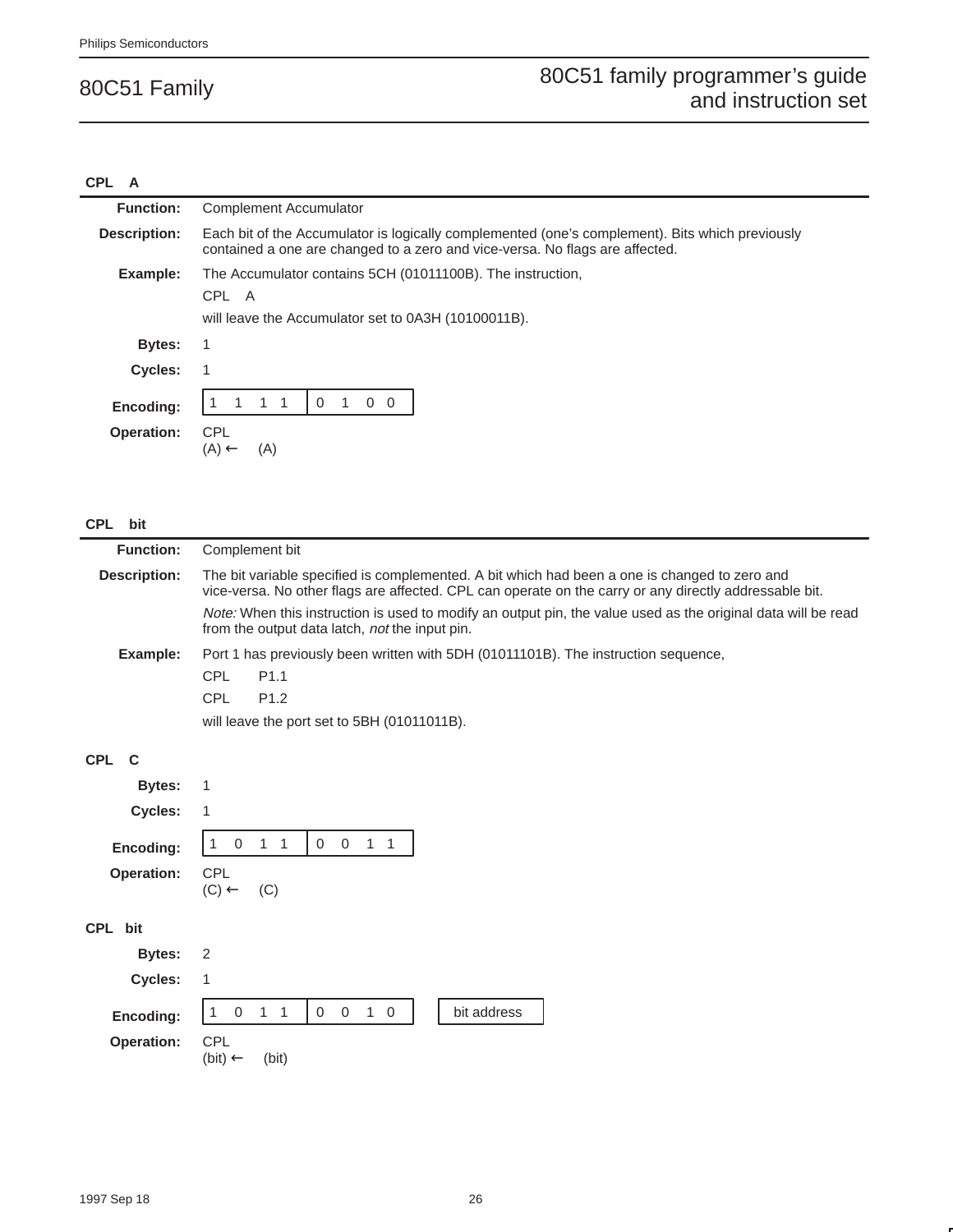#### **DA A**

| <b>Function:</b>    | Decimal-adjust Accumulator for Addition                                                                                                                                                                                                                                                                                                                                                                                                                                                                  |
|---------------------|----------------------------------------------------------------------------------------------------------------------------------------------------------------------------------------------------------------------------------------------------------------------------------------------------------------------------------------------------------------------------------------------------------------------------------------------------------------------------------------------------------|
| <b>Description:</b> | DA A adjusts the eight-bit value in the Accumulator resulting from the earlier addition of two variable (each<br>in packed-BCD format), producing two four-bit digits. Any ADD or ADDC instruction may have been used<br>to perform the addition.                                                                                                                                                                                                                                                        |
|                     | If Accumulator bits 3-0 are greater than nine (xxx1010-xxx1111), or if the AC flag is one, six is added to<br>the Accumulator, producing the proper BCD digit in the low-order nibble. This internal addition would set<br>the carry flag if a carry-out of the low-order four-bit field propagated through all high-order bits, but it would<br>not clear the carry flag otherwise.                                                                                                                     |
|                     | If the carry flag is now set, or if the four high-order bits now exceed nine (1010xxx-111xxxx), these<br>high-order bits are incremented by six, producing the proper BCD digit in the high-order nibble. Again, this<br>would set the carry flag if there was a carry-out of the high-order bits, but wouldn't clear the carry. The<br>carry flag thus indicates if the sum of the original two BCD variables is greater than 100, allowing multiple<br>precision decimal addition. OV is not affected. |
|                     | All of this occurs during the one instruction cycle. Essentially, this instruction performs the decimal<br>conversion by adding 00H, 06H, 60H, or 66H to the Accumulator, depending on initial Accumulator and<br>PSW conditions.                                                                                                                                                                                                                                                                        |
|                     | Note: DA A cannot simply convert a hexadecimal number in the Accumulator to BCD notation, nor does<br>DA A apply to decimal subtraction.                                                                                                                                                                                                                                                                                                                                                                 |
| Example:            | The Accumulator holds the value 56H (01010110B) representing the packed BCD digits of the decimal<br>number 56. Register 3 contains the value 67H (01100111B) representing the packed BCD digits of the<br>decimal number 67. The carry flag is set The instruction sequence,                                                                                                                                                                                                                            |
|                     | <b>ADDC</b><br>A, R3<br>DA<br>A                                                                                                                                                                                                                                                                                                                                                                                                                                                                          |
|                     | will first perform a standard two's-complement binary addition, resulting in the value 0BEH (10111110B) in<br>the Accumulator. The carry and auxiliary carry flags will be cleared.                                                                                                                                                                                                                                                                                                                      |
|                     | The Decimal Adjust instruction will then alter the Accumulator to the value 24H (00100100B), indicating<br>the packed BCD digits of the decimal number 24, the low-order two digits of the decimal sum of 56, 67,<br>and the carry-in. The carry flag will be set by the Decimal Adjust instruction, indicating that a decimal<br>overflow occurred. The true sum 56, 67, and 1 is 124.                                                                                                                  |
|                     | BCD variables can be incremented or decremented by adding 01H or 99H. If the Accumulator initially<br>holds 30H (representing the digits of 30 decimal), the the instruction sequence,                                                                                                                                                                                                                                                                                                                   |
|                     | ADD<br>A,#99H<br>DA<br>A                                                                                                                                                                                                                                                                                                                                                                                                                                                                                 |
|                     | will leave the carry set and 29H in the Accumulator, since $30 + 99 = 129$ . The low-order byte of the sum<br>can be interpreted to mean $30 - 1 = 29$ .                                                                                                                                                                                                                                                                                                                                                 |
| <b>Bytes:</b>       | 1                                                                                                                                                                                                                                                                                                                                                                                                                                                                                                        |
| Cycles:             | 1                                                                                                                                                                                                                                                                                                                                                                                                                                                                                                        |
| Encoding:           | 0 <sub>1</sub><br>$\mathbf{0}$<br>$\mathbf{1}$<br>1<br>1<br>$0\quad 0$                                                                                                                                                                                                                                                                                                                                                                                                                                   |
| Operation:          | DA                                                                                                                                                                                                                                                                                                                                                                                                                                                                                                       |
|                     | -contents of Accumulator are BCD<br>$[[(A_{3-0}) > 9] \vee [(AC) = 1]]$<br>IF<br>THEN(A <sub>3-0</sub> ) $\leftarrow$ (A <sub>3-0</sub> ) + 6<br><b>AND</b>                                                                                                                                                                                                                                                                                                                                              |
|                     | IF<br>$[[(A_{7-4}) > 9] \vee [(C) = 1]]$<br>THEN(A <sub>7-4</sub> ) $\leftarrow$ (A <sub>7-4</sub> ) + 6                                                                                                                                                                                                                                                                                                                                                                                                 |
|                     |                                                                                                                                                                                                                                                                                                                                                                                                                                                                                                          |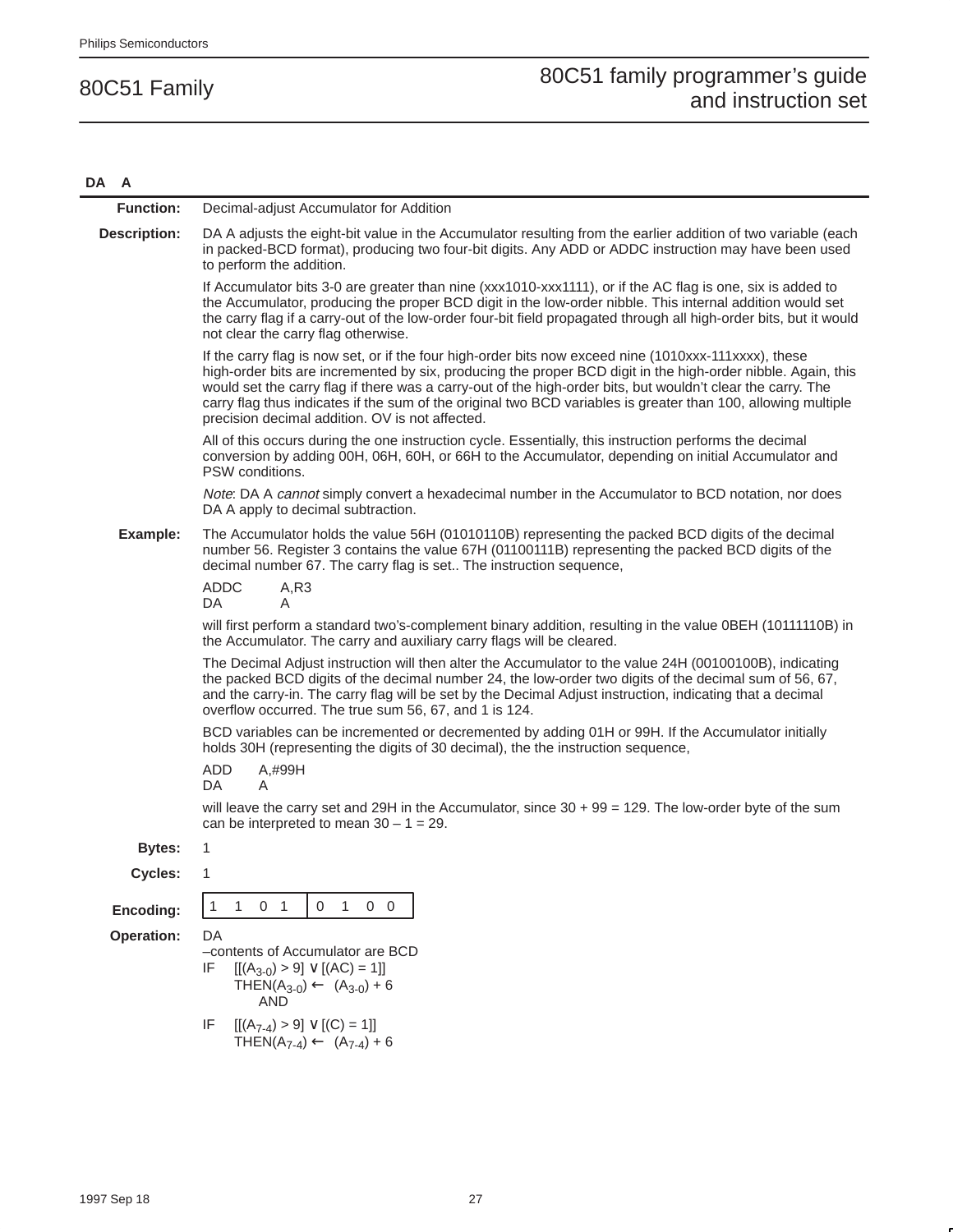| byte<br>DEC          |                                                                                                                                                                                                                        |  |
|----------------------|------------------------------------------------------------------------------------------------------------------------------------------------------------------------------------------------------------------------|--|
| <b>Function:</b>     | Decrement                                                                                                                                                                                                              |  |
| <b>Description:</b>  | The variable indicated is decremented by 1. An original value of 00H will underflow to 0FFH. No flags are<br>affected. Four operand addressing modes are allowed: accumulator, register, direct, or register-indirect. |  |
|                      | Note: When this instruction is used to modify an output port, the value used as the original data will be<br>read from the output data latch, not the input pin.                                                       |  |
| Example:             | Register 0 contains 7FH (01111111B). Internal RAM locations 7EH and 7FH contain 00H and 40H,<br>respectively. The instruction sequence,                                                                                |  |
|                      | <b>DEC</b><br>@R0                                                                                                                                                                                                      |  |
|                      | <b>DEC</b><br>R <sub>0</sub><br><b>DEC</b><br>@R0                                                                                                                                                                      |  |
|                      | will leave register 0 set to 7EH and internal RAM locations 7EH and 7FH set to 0FFH and 3FH.                                                                                                                           |  |
|                      |                                                                                                                                                                                                                        |  |
| <b>DEC</b><br>A      |                                                                                                                                                                                                                        |  |
| <b>Bytes:</b>        | 1                                                                                                                                                                                                                      |  |
| Cycles:              | 1                                                                                                                                                                                                                      |  |
| Encoding:            | $\overline{0}$<br>1<br>0<br>$\overline{0}$<br>0 <sub>1</sub><br>$0\quad 0$                                                                                                                                             |  |
| Operation:           | <b>DEC</b>                                                                                                                                                                                                             |  |
|                      | $(A) \leftarrow (A) - 1$                                                                                                                                                                                               |  |
| <b>DEC</b><br>Rn     |                                                                                                                                                                                                                        |  |
| <b>Bytes:</b>        | 1                                                                                                                                                                                                                      |  |
| Cycles:              | 1                                                                                                                                                                                                                      |  |
| Encoding:            | $\,0\,$<br>0 <sub>1</sub><br>1<br>$\mathbf 0$<br>$r -$<br>$r - r$                                                                                                                                                      |  |
| Operation:           | <b>DEC</b><br>$(R_n) \leftarrow (R_n) - 1$                                                                                                                                                                             |  |
|                      |                                                                                                                                                                                                                        |  |
| <b>DEC</b><br>direct |                                                                                                                                                                                                                        |  |
| <b>Bytes:</b>        | 2                                                                                                                                                                                                                      |  |
| Cycles:              | 1                                                                                                                                                                                                                      |  |
| Encoding:            | $\boldsymbol{0}$<br>0 <sub>1</sub><br>$\boldsymbol{0}$<br>$\mathbf{1}$<br>direct address<br>0<br>0 <sub>1</sub>                                                                                                        |  |
| Operation:           | DEC                                                                                                                                                                                                                    |  |
|                      | $(direct) \leftarrow (direct) - 1$                                                                                                                                                                                     |  |
| @Ri<br><b>DEC</b>    |                                                                                                                                                                                                                        |  |
| <b>Bytes:</b>        | 1                                                                                                                                                                                                                      |  |
| Cycles:              | 1                                                                                                                                                                                                                      |  |
| Encoding:            | 1 i<br>$\overline{0}$<br>$\overline{0}$<br>0 <sub>1</sub><br>$\mathbf 0$<br>1                                                                                                                                          |  |
| Operation:           | DEC                                                                                                                                                                                                                    |  |
|                      | $((\mathsf{R_i})) \leftarrow ((\mathsf{R_i})) - 1$                                                                                                                                                                     |  |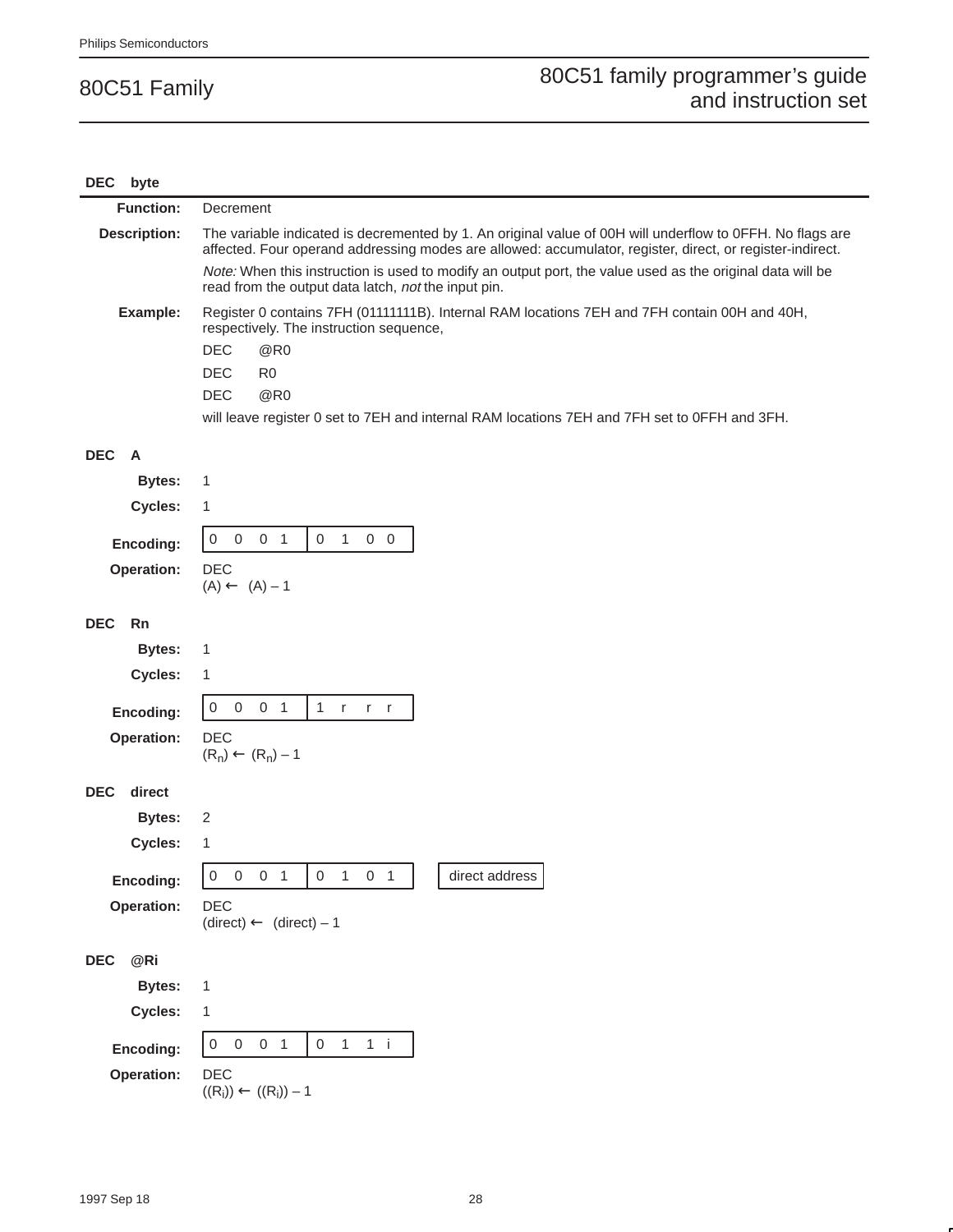#### **DIV AB**

| <b>Function:</b>  | <b>Divide</b>                                                                                                                                                                                             |  |
|-------------------|-----------------------------------------------------------------------------------------------------------------------------------------------------------------------------------------------------------|--|
| Description:      | DIV AB divides the unsigned eight-bit integer in the Accumulator by the unsigned eight-bit integer in<br>register B.                                                                                      |  |
|                   | The Accumulator receives the integer part of the quotient; register B receives the integer remainder. The<br>carry and OV flags will be cleared.                                                          |  |
|                   | <i>Exception:</i> if B had originally contained 00H, the values returned in the Accumulator and B-register will be<br>undefined and the overflow flag will be set. The carry flag is cleared in any case. |  |
| Example:          | The Accumulator contains 251 (OFBH or 11111011B) and B contains 18 (12H or 00010010B). The<br>instruction,                                                                                                |  |
|                   | DIV AB                                                                                                                                                                                                    |  |
|                   | will leave 13 in the Accumulator (ODH or 00001101B) and the value 17 (11H or 00010001B) in B, since<br>$251 = (13 \times 18) + 17$ . Carry and OV will both be cleared.                                   |  |
| <b>Bytes:</b>     | 1                                                                                                                                                                                                         |  |
| <b>Cycles:</b>    | 4                                                                                                                                                                                                         |  |
| Encoding:         | $\Omega$<br>$0\quad 0$<br>$\mathbf 0$<br>$0\quad 0$<br>1                                                                                                                                                  |  |
| <b>Operation:</b> | <b>DIV</b><br>$(A)_{15-8} \leftarrow (A)/(B)$<br>$(B)_{7-0}$                                                                                                                                              |  |
|                   |                                                                                                                                                                                                           |  |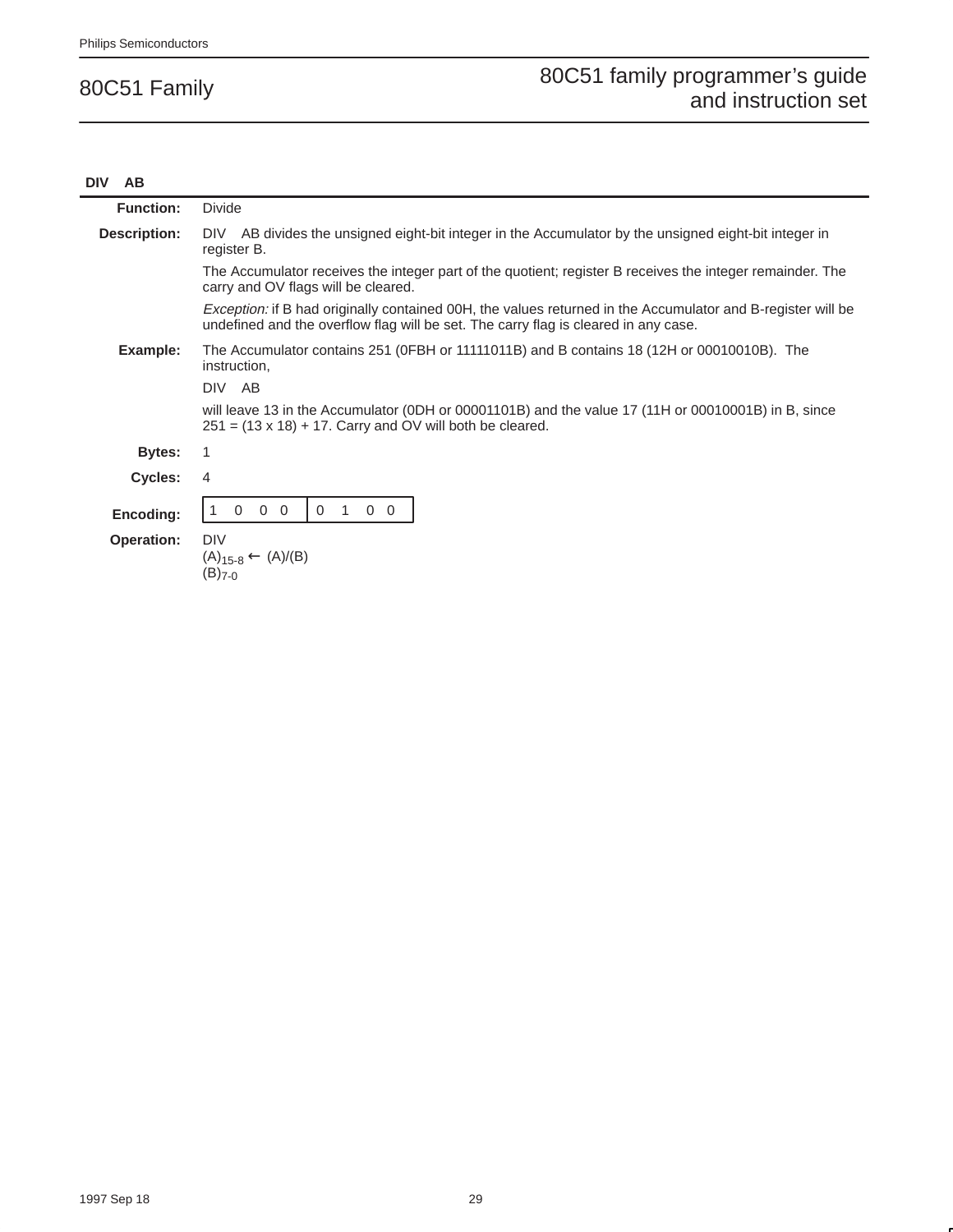#### **DJNZ <byte>,<rel-addr>**

| <b>Function:</b> | Decrement and Jump if Not Zero |
|------------------|--------------------------------|
|------------------|--------------------------------|

**Description:** DJNZ decrements the location indicated by 1, and branches to the address indicated by the second operand if the resulting value is not zero. An original value of 00H will underflow to 0FFH. No flags are affected. The branch destination would be computed by adding the signed relative-displacement value in the last instruction byte to the PC, after incrementing the PC to the first byte of the following instruction.

The location decremented may be a register or directly addressed byte.

Note: When this instruction is used to modify an output port, the value used as the original port data will be read from the output data latch, not the input pins.

**Example:** Internal RAM locations 40H, 50H, and 60H contain the values 01H, 70H, and 15H, respectively. The instruction sequence,

> DJNZ 40H,LABEL\_1 DJNZ 50H,LABEL\_2<br>DJNZ 60H,LABEL\_3 60H,LABEL\_3

will cause a jump to the instruction at LABEL\_2 with the values 00h, 6FH, and 15H in the three RAM locations. The first jump was not taken because the result was zero.

This instruction provides a simple was of executing a program loop a given number of times, or for adding a moderate time delay (from 2 to 512 machine cycles) with a single instruction. The instruction sequence,

|             | <b>MOV</b>  | R2,#8                   |
|-------------|-------------|-------------------------|
| TOGGLE: CPL |             | P <sub>1</sub> 7        |
|             | <b>DJNZ</b> | R <sub>2</sub> , TOGGLE |

will toggle P1.7 eight times, causing four output pulses to appear at bit 7 of output Port 1. Each pulse will last three machine cycles, two for DJNZ and one to alter the pin.

#### **DJNZ Rn,rel**

**Bytes:** 2

**Cycles:** 2

Encoding: 1 1 0 1 1 r r r r rel. address **Operation:** DJNZ

| $(PC) \leftarrow (PC) + 2$    |
|-------------------------------|
| $(R_n) \leftarrow (R_n) - 1$  |
| IF $(R_n) > 0$ or $(R_n) < 0$ |
| THEN                          |
| $(PC) \leftarrow$             |

#### **DJNZ direct,rel**

**Bytes:** 3 **Cycles:** 2 **Encoding:**  $\begin{bmatrix} 1 & 1 & 0 & 1 \end{bmatrix}$  0 1 0 1 direct data  $\begin{bmatrix} 1 & 0 & 0 & 0 \end{bmatrix}$  rel. address **Operation:** DJNZ  $(PC) \leftarrow (PC) + 2$  $(direct) \leftarrow (direct) - 1$ IF (direct)  $> 0$  or (direct)  $< 0$  THEN  $(PC) \leftarrow (PC) + rel$ 

 $(PC) + rel$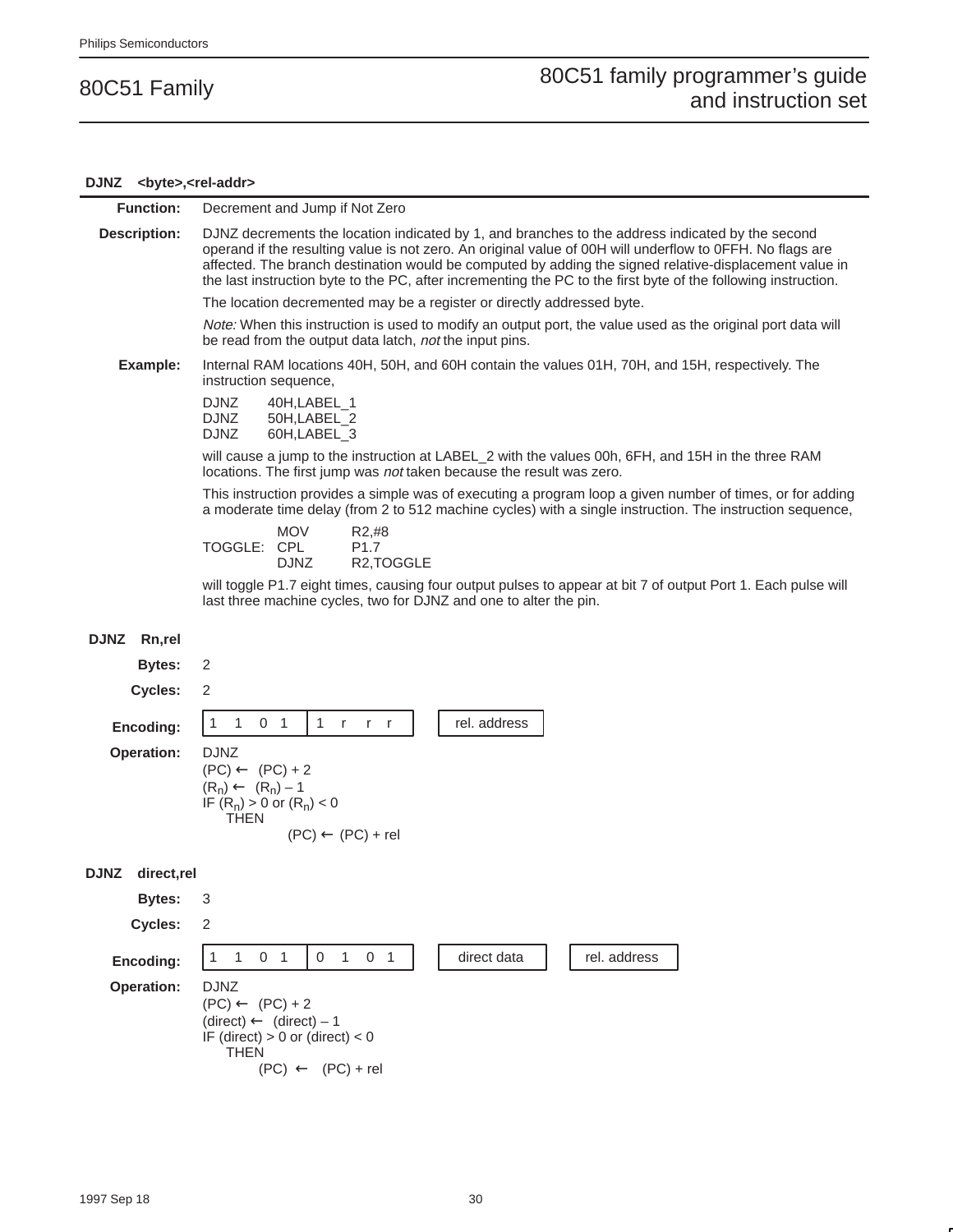| <b>INC</b> | <byte></byte>       |                                                                                                                                                                                                   |  |
|------------|---------------------|---------------------------------------------------------------------------------------------------------------------------------------------------------------------------------------------------|--|
|            | <b>Function:</b>    | Increment                                                                                                                                                                                         |  |
|            | <b>Description:</b> | INC increments the indicated variable by 1. An original value of OFFH will overflow to 00H. No flags are<br>affected. Three addressing modes are allowed: register, direct, or register-indirect. |  |
|            |                     | Note: When this instruction is used to modify an output port, the value used as the original port data will<br>be read from the output data latch, not the input pins.                            |  |
|            | Example:            | Register 0 contains 7EH (01111110B). Internal RAM locations 7EH and 7FH contain 0FFH and 40H,<br>respectively. The instruction sequence,                                                          |  |
|            |                     | <b>INC</b><br>@R0<br><b>INC</b><br>R0<br><b>INC</b><br>@R0                                                                                                                                        |  |
|            |                     | will leave register 0 set to 7FH and internal RAM locations 7EH and 7FH holding (respectively) 00H and<br>41H.                                                                                    |  |
| <b>INC</b> | $\overline{A}$      |                                                                                                                                                                                                   |  |
|            | <b>Bytes:</b>       | 1                                                                                                                                                                                                 |  |
|            | Cycles:             | 1                                                                                                                                                                                                 |  |
|            | Encoding:           | $0\quad 0$<br>$\mathbf{1}$<br>$\overline{0}$<br>$\mathbf 0$<br>$0\quad 0$<br>$\overline{0}$                                                                                                       |  |
|            | Operation:          | <b>INC</b>                                                                                                                                                                                        |  |
|            |                     | $(A) \leftarrow (A) + 1$                                                                                                                                                                          |  |
| <b>INC</b> | Rn                  |                                                                                                                                                                                                   |  |
|            | <b>Bytes:</b>       | 1                                                                                                                                                                                                 |  |
|            | Cycles:             | 1                                                                                                                                                                                                 |  |
|            | Encoding:           | $0\quad 0$<br>$\overline{0}$<br>$\mathbf{1}$<br>0<br>r<br>$r$ r                                                                                                                                   |  |
|            | Operation:          | <b>INC</b><br>$(R_n) \leftarrow (R_n) + 1$                                                                                                                                                        |  |
| <b>INC</b> | direct              |                                                                                                                                                                                                   |  |
|            | <b>Bytes:</b>       | 2                                                                                                                                                                                                 |  |
|            | Cycles:             | 1                                                                                                                                                                                                 |  |
|            | Encoding:           | $0\quad 0\quad 0\quad 0$<br>$0 \quad 1 \quad 0 \quad 1$<br>direct address                                                                                                                         |  |
|            | Operation:          | <b>INC</b><br>$(direct) \leftarrow (direct) + 1$                                                                                                                                                  |  |
| <b>INC</b> | @Ri                 |                                                                                                                                                                                                   |  |
|            | <b>Bytes:</b>       | $\mathbf{1}$                                                                                                                                                                                      |  |
|            | Cycles:             | 1                                                                                                                                                                                                 |  |
|            | Encoding:           | $0\quad 0$<br>$\mathsf{O}\xspace$<br>$\mathsf{O}\xspace$<br>$\mathbf{1}$<br>$1$ i<br>$\boldsymbol{0}$                                                                                             |  |
|            | <b>Operation:</b>   | <b>INC</b><br>$((R_i)) \leftarrow ((R_i)) + 1$                                                                                                                                                    |  |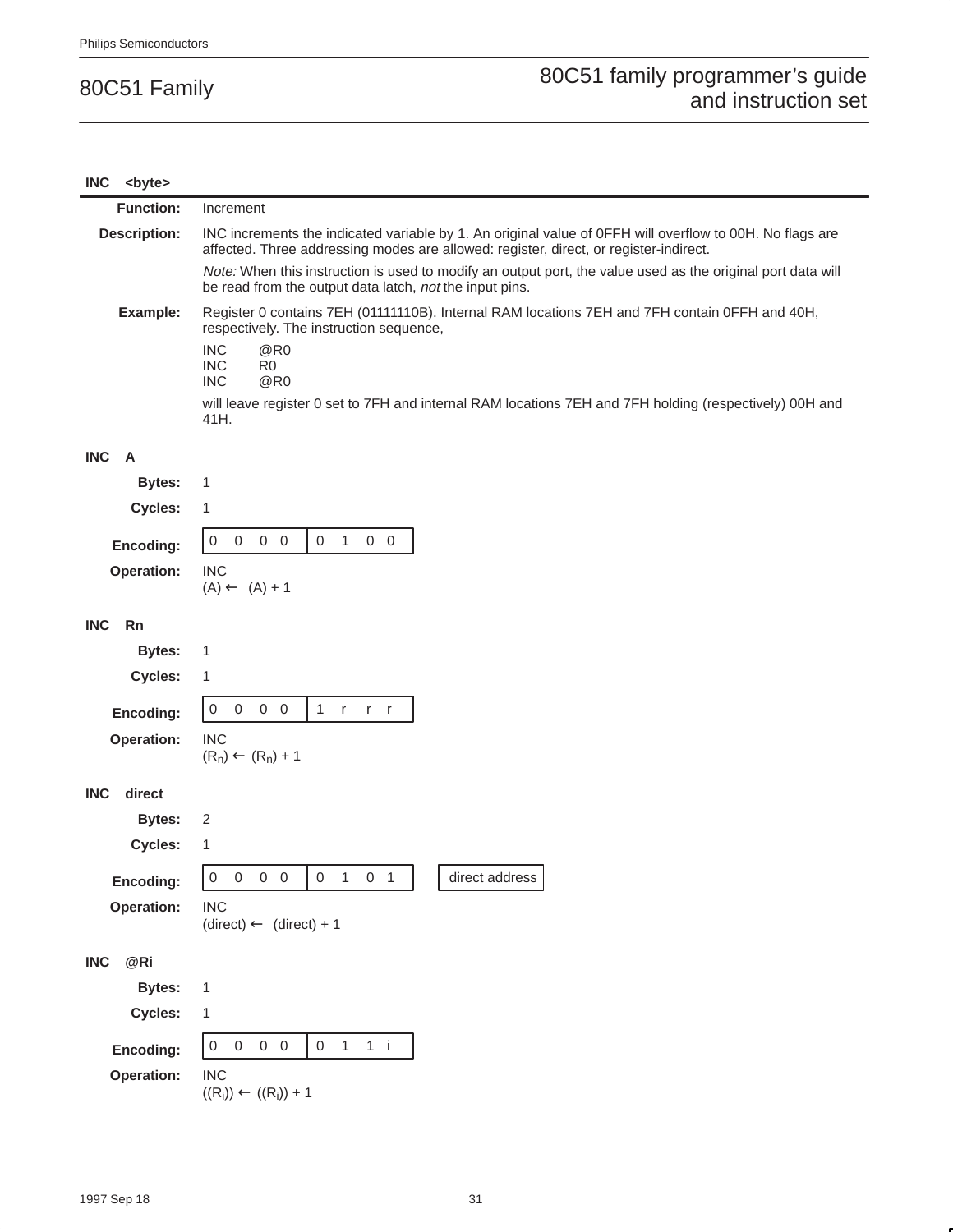#### **INC DPTR**

| <b>Function:</b>               | Increment Data Pointer                                                                                                                                                                                                                          |  |
|--------------------------------|-------------------------------------------------------------------------------------------------------------------------------------------------------------------------------------------------------------------------------------------------|--|
| Description:                   | Increment the 16-bit data pointer by 1. A 16-bit increment (modulo $2^{16}$ ) is performed; an overflow of the<br>low-order byte of the data pointer (DPL) from OFFH to 00H will increment the high-order byte (DPH). No<br>flags are affected. |  |
|                                | This is the only 16-bit register which can be incremented.                                                                                                                                                                                      |  |
| Example:                       | Registers DPH and DPL contain 12H and OFEH, respectively. The instruction sequence,<br><b>INC</b><br><b>DPTR</b><br>INC.<br><b>DPTR</b><br>INC.<br><b>DPTR</b><br>will change DPH and DPL to 13H and 01H.                                       |  |
| <b>Bytes:</b>                  |                                                                                                                                                                                                                                                 |  |
| Cycles:                        | 2                                                                                                                                                                                                                                               |  |
| Encoding:<br><b>Operation:</b> | $\overline{0}$<br>$\overline{0}$<br>$\mathbf 0$<br>$\Omega$<br><b>INC</b><br>$(DPTR) \leftarrow (DPTR) + 1$                                                                                                                                     |  |

#### **JB bit,rel**

| <b>Function:</b>  | Jump if Bit set                                                                                                                                                                                                                                                                                                                                                        |  |
|-------------------|------------------------------------------------------------------------------------------------------------------------------------------------------------------------------------------------------------------------------------------------------------------------------------------------------------------------------------------------------------------------|--|
| Description:      | If the indicated bit is a one, jump to the address indicated; otherwise proceed with the next instruction. The<br>branch destination is computed by adding the signed relative-displacement in the third instruction byte to<br>the PC, after incrementing the PC to the first byte of the next instruction. The bit tested is not modified. No<br>flags are affected. |  |
| Example:          | The data present at input port 1 is 11001010B. The Accumulator holds 56 (01010110B). The instruction<br>sequence,                                                                                                                                                                                                                                                      |  |
|                   | JB<br>P <sub>1.2</sub> , LABEL <sub>1</sub><br>ACC.2, LABEL2<br>JB                                                                                                                                                                                                                                                                                                     |  |
|                   | will cause program execution to branch to the instruction at label LABEL2.                                                                                                                                                                                                                                                                                             |  |
| Bytes:            | 3                                                                                                                                                                                                                                                                                                                                                                      |  |
| <b>Cycles:</b>    | 2                                                                                                                                                                                                                                                                                                                                                                      |  |
| Encoding:         | bit address<br>$\overline{0}$<br>$\overline{0}$<br>$\Omega$<br>$\mathbf 0$<br>$\overline{0}$<br>rel. address<br>$\overline{0}$<br>$\Omega$                                                                                                                                                                                                                             |  |
| <b>Operation:</b> | JB<br>$(PC) \leftarrow (PC) + 3$<br>IF $(bit) = 1$<br>THEN<br>$(PC) \leftarrow (PC) + rel$                                                                                                                                                                                                                                                                             |  |
|                   |                                                                                                                                                                                                                                                                                                                                                                        |  |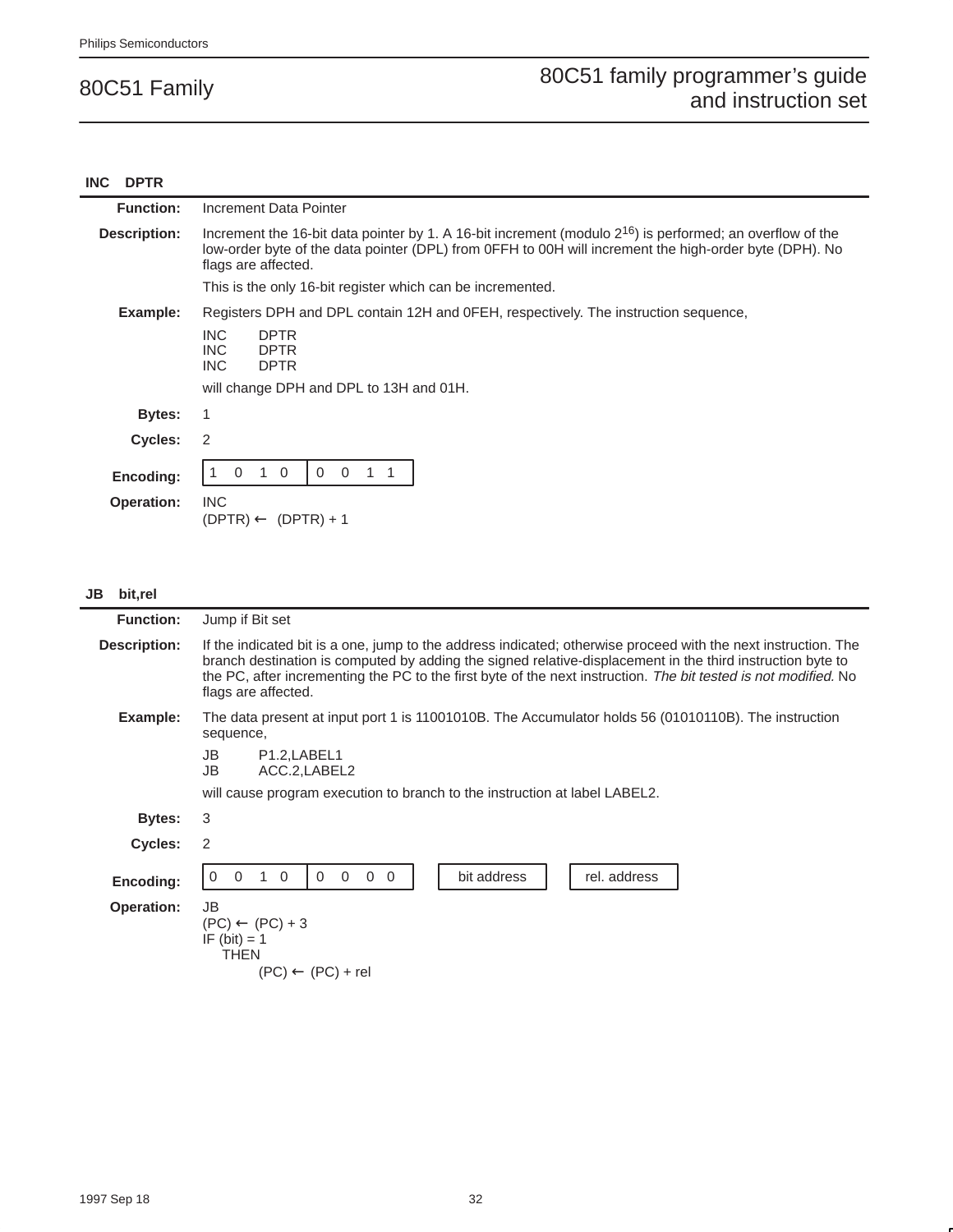| <b>JBC</b><br>bit,rel |                                                                                                                                                                                                                                                                                                                                                                                               |  |
|-----------------------|-----------------------------------------------------------------------------------------------------------------------------------------------------------------------------------------------------------------------------------------------------------------------------------------------------------------------------------------------------------------------------------------------|--|
| <b>Function:</b>      | Jump if Bit is set and Clear bit                                                                                                                                                                                                                                                                                                                                                              |  |
| <b>Description:</b>   | If the indicated bit is a one, branch to the address indicated; otherwise proceed with the next instruction.<br>The bit will not be cleared if it is already a zero. The branch destination is computed by adding the signed<br>relative-displacement in the third instruction byte to the PC, after incrementing the PC to the first byte of<br>the next instruction. No flags are affected. |  |
|                       | Note: When this instruction is used to test an output pin, the value used as the original data will read from<br>the output data latch, not the input pin.                                                                                                                                                                                                                                    |  |
| Example:              | The Accumulator holds 56H (01010110B). The instruction sequence,                                                                                                                                                                                                                                                                                                                              |  |
|                       | <b>JBC</b><br>ACC.3, LABEL1<br>JBC.<br>ACC.2, LABEL2                                                                                                                                                                                                                                                                                                                                          |  |
|                       | will cause program execution to continue at the instruction identified by the LABEL2, with the Accumulator<br>modified to 52H (01010010B).                                                                                                                                                                                                                                                    |  |
| Bytes:                | 3                                                                                                                                                                                                                                                                                                                                                                                             |  |
| <b>Cycles:</b>        | 2                                                                                                                                                                                                                                                                                                                                                                                             |  |
| Encoding:             | 0 <sub>1</sub><br>$\mathbf 0$<br>$\overline{0}$<br>$\overline{0}$<br>bit address<br>rel. address<br>$\mathbf{0}$<br>$\mathbf 0$<br>$\Omega$                                                                                                                                                                                                                                                   |  |
| <b>Operation:</b>     | <b>JBC</b><br>$(PC) \leftarrow (PC) + 3$<br>IF $(bit) = 1$<br><b>THEN</b><br>(bit) $\leftarrow$ 0<br>$(PC) \leftarrow (PC) + rel$                                                                                                                                                                                                                                                             |  |

**JC rel**

| <b>Function:</b>    | Jump if Carry is set                                                                                                                                                                                                                                                                          |  |
|---------------------|-----------------------------------------------------------------------------------------------------------------------------------------------------------------------------------------------------------------------------------------------------------------------------------------------|--|
| <b>Description:</b> | If the carry flag is set, branch to the address indicated; otherwise proceed with the next instruction. The<br>branch destination is computed by adding the signed relative-displacement in the second instruction byte<br>to the PC, after incrementing the PC twice. No flags are affected. |  |
| Example:            | The carry flag is cleared. The instruction sequence,                                                                                                                                                                                                                                          |  |
|                     | JC<br>LABEL1<br>CPL<br>C.<br>JC.<br>LABEL2                                                                                                                                                                                                                                                    |  |
|                     | will set the carry and cause program execution to continue at the instruction identified by the label<br>LABEL2.                                                                                                                                                                              |  |
| Bytes:              | 2                                                                                                                                                                                                                                                                                             |  |
| Cycles:             | 2                                                                                                                                                                                                                                                                                             |  |
| Encoding:           | rel. address<br>$\Omega$<br>$\Omega$<br>$\overline{0}$<br>$\mathbf 0$<br>$\mathbf 0$<br>$\overline{0}$                                                                                                                                                                                        |  |
| <b>Operation:</b>   | JC<br>$(PC) \leftarrow (PC) + 2$<br>IF $(C) = 1$<br>THEN<br>$(PC) \leftarrow (PC) + rel$                                                                                                                                                                                                      |  |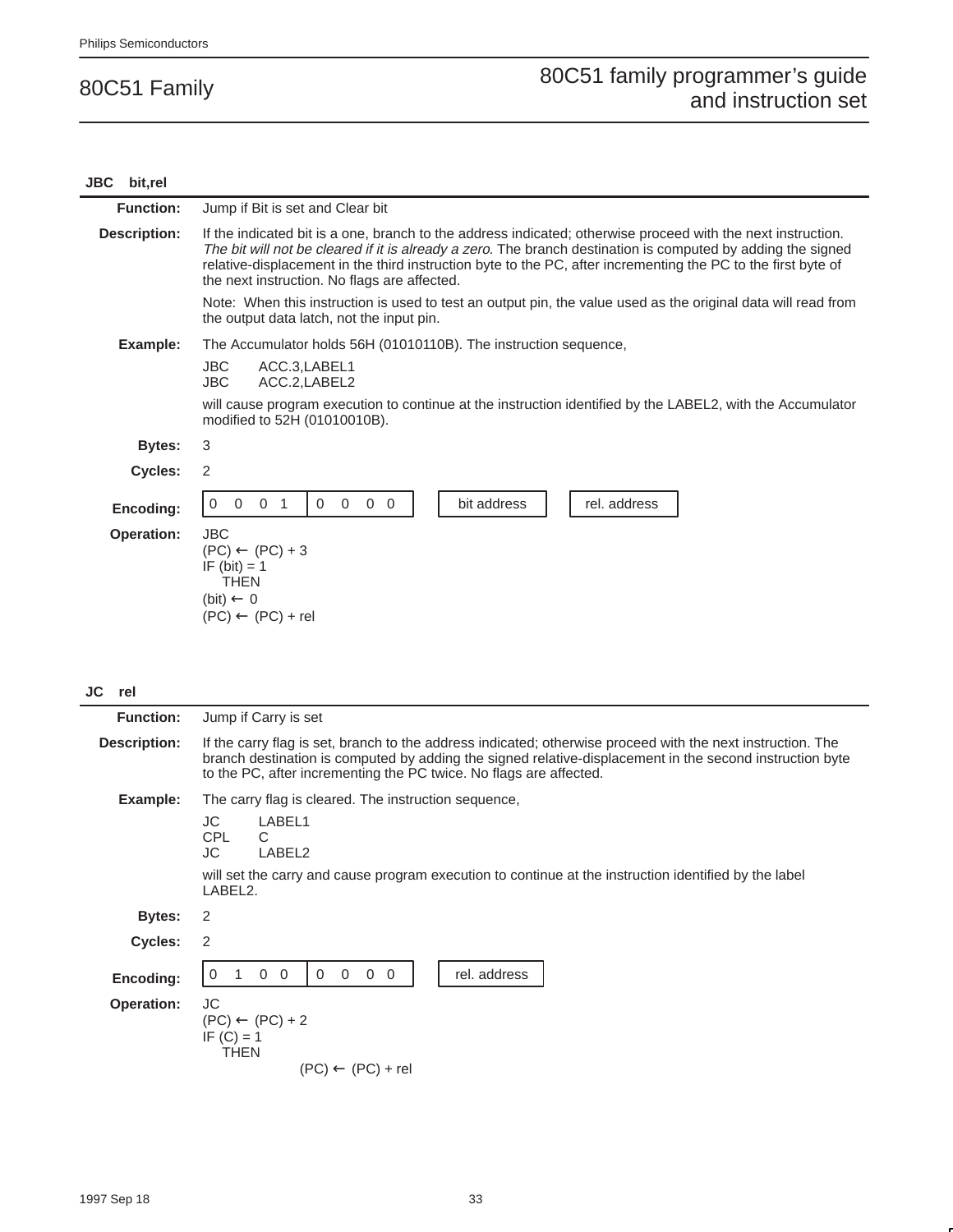#### **JMP @A+DPTR**

| <b>Function:</b>               | Jump indirect                                                                                                                                                                                                                                                                                                                                                                                                                                   |  |
|--------------------------------|-------------------------------------------------------------------------------------------------------------------------------------------------------------------------------------------------------------------------------------------------------------------------------------------------------------------------------------------------------------------------------------------------------------------------------------------------|--|
| <b>Description:</b>            | Add the eight-bit unsigned contents of the Accumulator with the sixteen-bit data pointer, and load the<br>resulting sum to the program counter. This will be the address for subsequent instruction fetches.<br>Sixteen-bit addition is performed (modulo $2^{16}$ ): a carry-out from the low-order eight bits propagates<br>through the higher-order bits. Neither the Accumulator nor the Data Pointer is altered. No flags are<br>affected. |  |
| Example:                       | An even number from 0 to 6 is in the Accumulator. The following sequence of instructions will branch to<br>one of four AJMP instructions in a jump table starting at JMP_TBL:                                                                                                                                                                                                                                                                   |  |
|                                | <b>MOV</b><br>DPTR,#JMP_TBL<br>@A+DPTR<br><b>JMP</b><br>JMP_TBL:<br>AJMP<br>LABEL0<br><b>AJMP</b><br>LABEL1<br><b>AJMP</b><br>LABEL2<br><b>AJMP</b><br>LABEL3                                                                                                                                                                                                                                                                                   |  |
|                                | If the Accumulator equals 04H when starting this sequence, execution will jump to label LABEL2.<br>Remember that AJMP is a two-byte instruction, so the jump instructions start at every other address.                                                                                                                                                                                                                                         |  |
| Bytes:                         | 1                                                                                                                                                                                                                                                                                                                                                                                                                                               |  |
| Cycles:                        | $\overline{2}$                                                                                                                                                                                                                                                                                                                                                                                                                                  |  |
| Encoding:<br><b>Operation:</b> | $\Omega$<br>$\Omega$<br>1<br>0<br><b>JMP</b><br>$(PC) \leftarrow (A) + (DPTR)$                                                                                                                                                                                                                                                                                                                                                                  |  |
|                                |                                                                                                                                                                                                                                                                                                                                                                                                                                                 |  |

| <b>JNB</b> | bit,rel |
|------------|---------|
|------------|---------|

| <b>Function:</b>  | Jump if Bit Not set                                                                                                                                                                                                                                                                                                                                                              |  |  |  |  |  |  |
|-------------------|----------------------------------------------------------------------------------------------------------------------------------------------------------------------------------------------------------------------------------------------------------------------------------------------------------------------------------------------------------------------------------|--|--|--|--|--|--|
| Description:      | If the indicated bit is a zero, branch to the indicated address; otherwise proceed with the next instruction.<br>The branch destination is computed by adding the signed relative-displacement in the third instruction<br>byte to the PC, after incrementing the PC to the first byte of the next instruction. The bit tested is not<br><i>modified.</i> No flags are affected. |  |  |  |  |  |  |
| Example:          | The data present at input port 1 is 11001010B. The Accumulator holds 56H (01010110B). The instruction<br>sequence,                                                                                                                                                                                                                                                               |  |  |  |  |  |  |
|                   | <b>JNB</b><br>P <sub>1.3</sub> , LABEL <sub>1</sub><br><b>JNB</b><br>ACC.3, LABEL2                                                                                                                                                                                                                                                                                               |  |  |  |  |  |  |
|                   | will cause program execution to continue at the instruction at label LABEL2.                                                                                                                                                                                                                                                                                                     |  |  |  |  |  |  |
| <b>Bytes:</b>     | 3                                                                                                                                                                                                                                                                                                                                                                                |  |  |  |  |  |  |
| <b>Cycles:</b>    | 2                                                                                                                                                                                                                                                                                                                                                                                |  |  |  |  |  |  |
| Encoding:         | $\overline{0}$<br>bit address<br>rel. address<br>0<br>$\mathbf 0$<br>$\Omega$<br>$\Omega$<br>0                                                                                                                                                                                                                                                                                   |  |  |  |  |  |  |
| <b>Operation:</b> | <b>JNB</b><br>$(PC) \leftarrow (PC) + 3$<br>IF $(bit) = 0$<br><b>THEN</b><br>$(PC) \leftarrow (PC) + rel$                                                                                                                                                                                                                                                                        |  |  |  |  |  |  |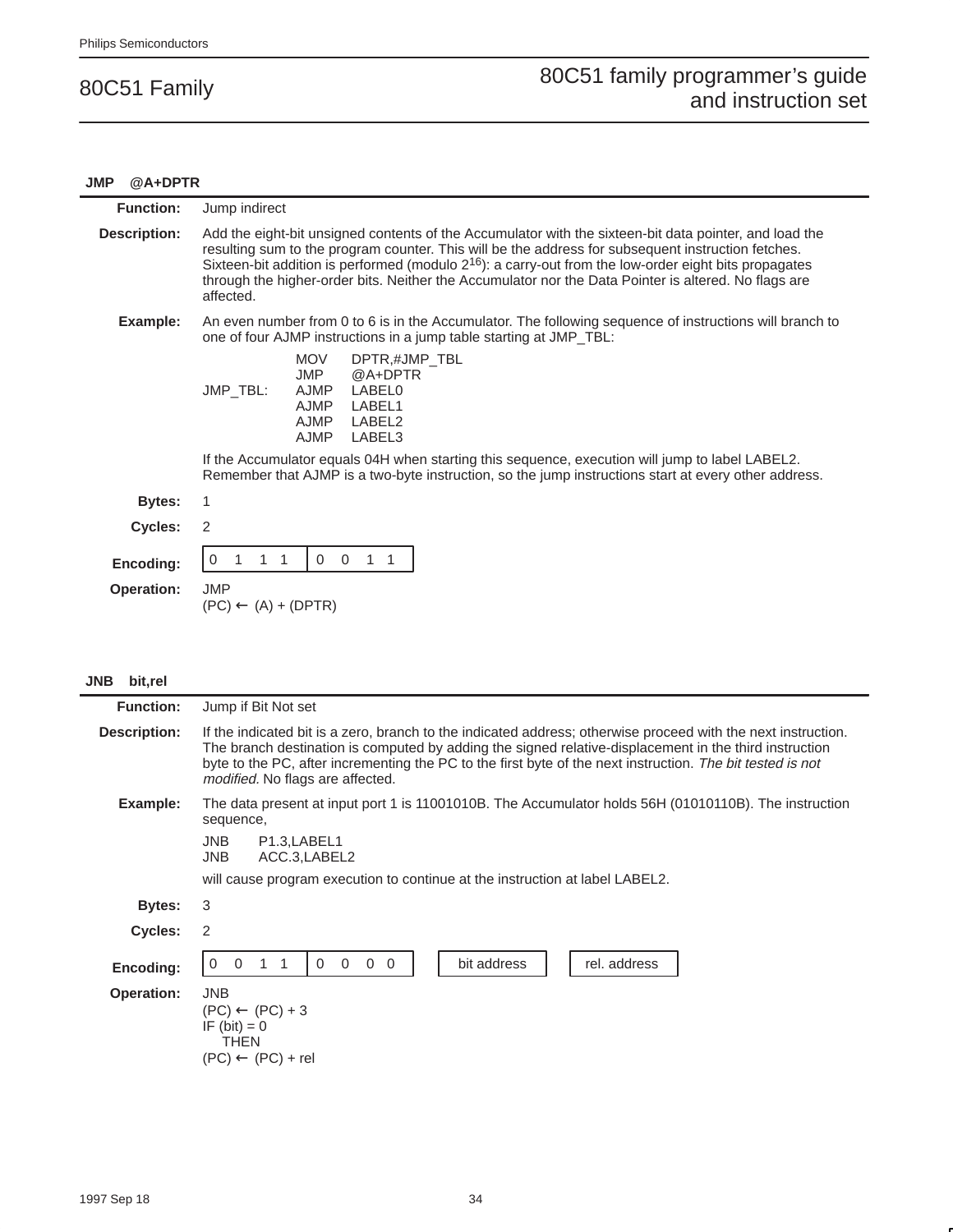| <b>JNC</b><br>rel |                                                                                                                                                                                                                                                                                                                                            |  |  |  |  |  |
|-------------------|--------------------------------------------------------------------------------------------------------------------------------------------------------------------------------------------------------------------------------------------------------------------------------------------------------------------------------------------|--|--|--|--|--|
| <b>Function:</b>  | Jump if Carry Not set                                                                                                                                                                                                                                                                                                                      |  |  |  |  |  |
| Description:      | If the carry flag is a zero, branch to the address indicated; otherwise proceed with the next instruction. The<br>branch destination is computed by adding the signed relative-displacement in the second instruction byte<br>to the PC, after incrementing the PC twice to point to the next instruction. The carry flag is not modified. |  |  |  |  |  |
| Example:          | The carry flag is set. The instruction sequence,<br><b>JNC</b><br>LABEL1<br>CPL<br>C.<br><b>JNC</b><br>LABEL2<br>will clear the carry and cause program execution to continue at the instruction identified by the label<br>LABEL2.                                                                                                        |  |  |  |  |  |
| <b>Bytes:</b>     | 2                                                                                                                                                                                                                                                                                                                                          |  |  |  |  |  |
| Cycles:           | 2                                                                                                                                                                                                                                                                                                                                          |  |  |  |  |  |
| Encoding:         | rel. address<br>$\Omega$<br>$\Omega$<br>$\Omega$<br>$\Omega$<br>$\Omega$<br>-1<br>$\Omega$                                                                                                                                                                                                                                                 |  |  |  |  |  |
| <b>Operation:</b> | <b>JNC</b><br>$(PC) \leftarrow (PC) + 2$<br>IF $(C) = 0$<br><b>THEN</b><br>$(PC) \leftarrow (PC) + rel$                                                                                                                                                                                                                                    |  |  |  |  |  |

#### **JNZ rel**

| <b>Function:</b>  | Jump if Accumulator Not Zero                                                                                                                                                                                                                                                                                                                    |  |  |  |  |  |
|-------------------|-------------------------------------------------------------------------------------------------------------------------------------------------------------------------------------------------------------------------------------------------------------------------------------------------------------------------------------------------|--|--|--|--|--|
| Description:      | If any bit of the Accumulator is a one, branch to the indicated address; otherwise proceed with the next<br>instruction. The branch destination is computed by adding the signed relative-displacement in the second<br>instruction byte to the PC, after incrementing the PC twice. The Accumulator is not modified. No flags are<br>affected. |  |  |  |  |  |
| Example:          | The Accumulator originally holds 00H. The instruction sequence,                                                                                                                                                                                                                                                                                 |  |  |  |  |  |
|                   | JNZ.<br>LABEL1<br>INC.<br>A<br>JNZ<br>LABEL2                                                                                                                                                                                                                                                                                                    |  |  |  |  |  |
|                   | will set the Accumulator to 01H and continue at label LABEL2.                                                                                                                                                                                                                                                                                   |  |  |  |  |  |
| Bytes:            | 2                                                                                                                                                                                                                                                                                                                                               |  |  |  |  |  |
| Cycles:           | 2                                                                                                                                                                                                                                                                                                                                               |  |  |  |  |  |
| Encoding:         | $\Omega$<br>rel. address<br>$\overline{0}$<br>$\overline{0}$<br>$\Omega$<br><sup>0</sup>                                                                                                                                                                                                                                                        |  |  |  |  |  |
| <b>Operation:</b> | <b>JNZ</b><br>$(PC) \leftarrow (PC) + 2$<br>IF $A \neq 0$<br>THEN $(PC) \leftarrow (PC) + rel$                                                                                                                                                                                                                                                  |  |  |  |  |  |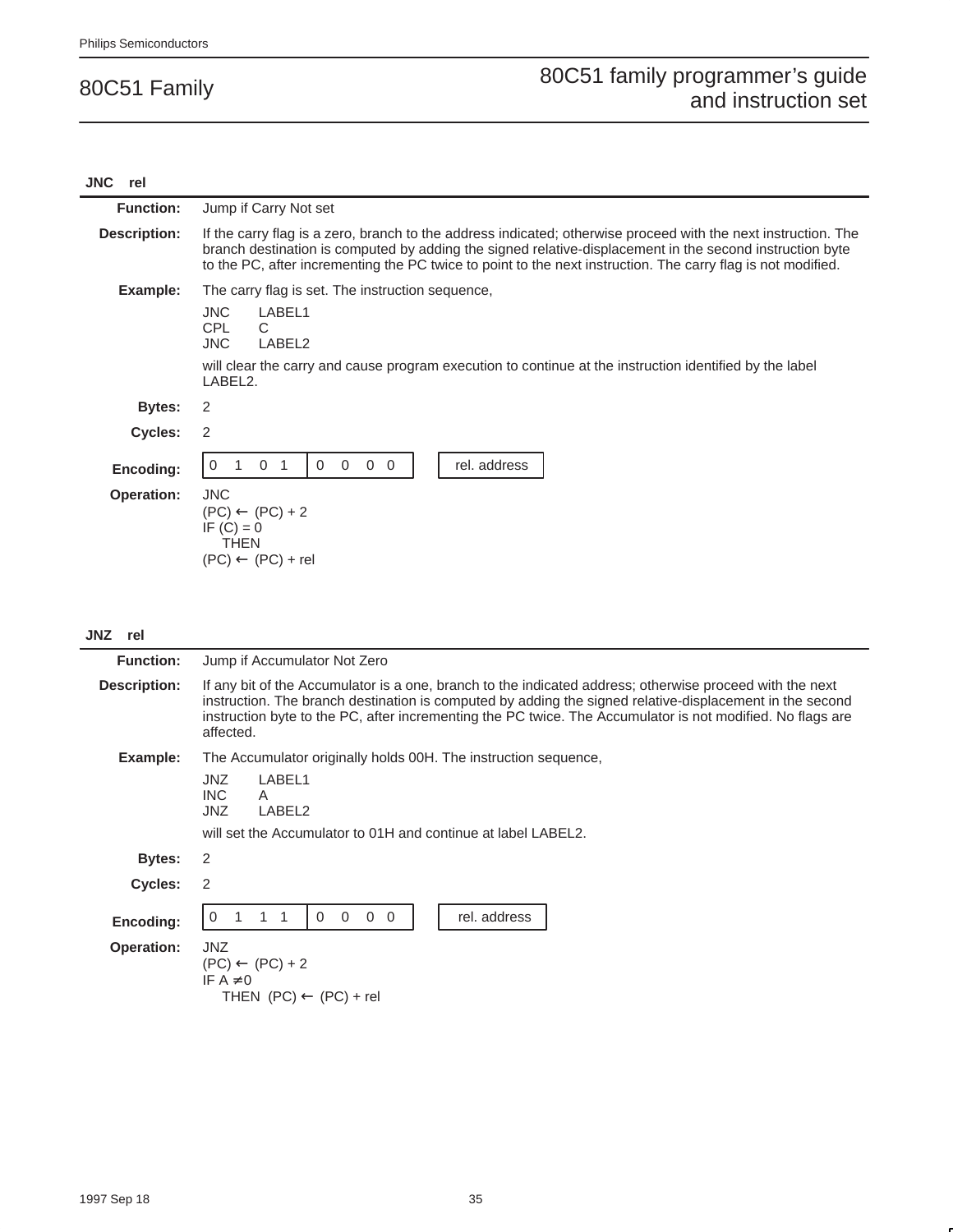#### **JZ rel Function:** Jump if Accumulator Zero **Description:** If all bits of the Accumulator are zero, branch to the indicated address; otherwise proceed with the next instruction. The branch destination is computed by adding the signed relative-displacement in the second instruction byte to the PC, after incrementing the PC twice. The Accumulator is not modified. No flags are affected. **Example:** The Accumulator originally holds 01H. The instruction sequence, JZ LABEL1<br>DEC A DEC<br>JZ LABEL2 will change the Accumulator to 00H and cause program execution to continue at the instruction identified by the label LABEL2. **Bytes:** 2 **Cycles:** 2 **Encoding:** 0 1 10 0 0 00 rel. address **Operation:** JZ  $(PC) \leftarrow (PC) + 2$  $IF A = 0$ THEN  $(PC) \leftarrow (PC) + rel$

#### **LCALL addr16**

| <b>Function:</b>    | Long Call                                                                                                                                                                                                                                                                                                                                                                                                                                                                                                                                                                                                           |  |  |  |
|---------------------|---------------------------------------------------------------------------------------------------------------------------------------------------------------------------------------------------------------------------------------------------------------------------------------------------------------------------------------------------------------------------------------------------------------------------------------------------------------------------------------------------------------------------------------------------------------------------------------------------------------------|--|--|--|
| <b>Description:</b> | LCALL calls a subroutine located at the indicated address. The instruction adds three to the program<br>counter to generate the address of the next instruction and then pushes the 16-bit result onto the stack<br>(low byte first), incrementing the Stack Pointer by two. The high-order and low-order bytes of the PC are<br>then loaded, respectively, with the second and third bytes of the LCALL instruction. Program execution<br>continues with the instruction at this address. The subroutine may therefore begin anywhere in the full<br>64k-byte program memory address space. No flags are affected. |  |  |  |
| Example:            | Initially the Stack Pointer equals 07H. The label "SUBRTN" is assigned to program memory location<br>1234H. After executing the instruction,                                                                                                                                                                                                                                                                                                                                                                                                                                                                        |  |  |  |
|                     | LCALL<br><b>SUBRTN</b>                                                                                                                                                                                                                                                                                                                                                                                                                                                                                                                                                                                              |  |  |  |
|                     | at location 0123H, the Stack Pointer will contain 09H, internal RAM locations 08H and 09H will contain<br>26H and 01H, and the PC will contain 1235H.                                                                                                                                                                                                                                                                                                                                                                                                                                                               |  |  |  |
| <b>Bytes:</b>       | 3                                                                                                                                                                                                                                                                                                                                                                                                                                                                                                                                                                                                                   |  |  |  |
| Cycles:             | 2                                                                                                                                                                                                                                                                                                                                                                                                                                                                                                                                                                                                                   |  |  |  |
| Encoding:           | addr15-addr8<br>addr7-addr0<br>$\overline{0}$<br>$\Omega$<br>$\overline{0}$<br>$\overline{1}$<br>$\Omega$<br>$\mathbf{1}$<br>$\Omega$<br>$\Omega$                                                                                                                                                                                                                                                                                                                                                                                                                                                                   |  |  |  |
| <b>Operation:</b>   | <b>LCALL</b><br>$(PC) \leftarrow (PC) + 3$<br>$(SP) \leftarrow (SP) + 1$<br>$((SP)) \leftarrow (PC_{7-0})$<br>$(SP) \leftarrow (SP) + 1$<br>$((SP)) \leftarrow (PC_{15-8})$<br>$(PC) \leftarrow addr_{15-0}$                                                                                                                                                                                                                                                                                                                                                                                                        |  |  |  |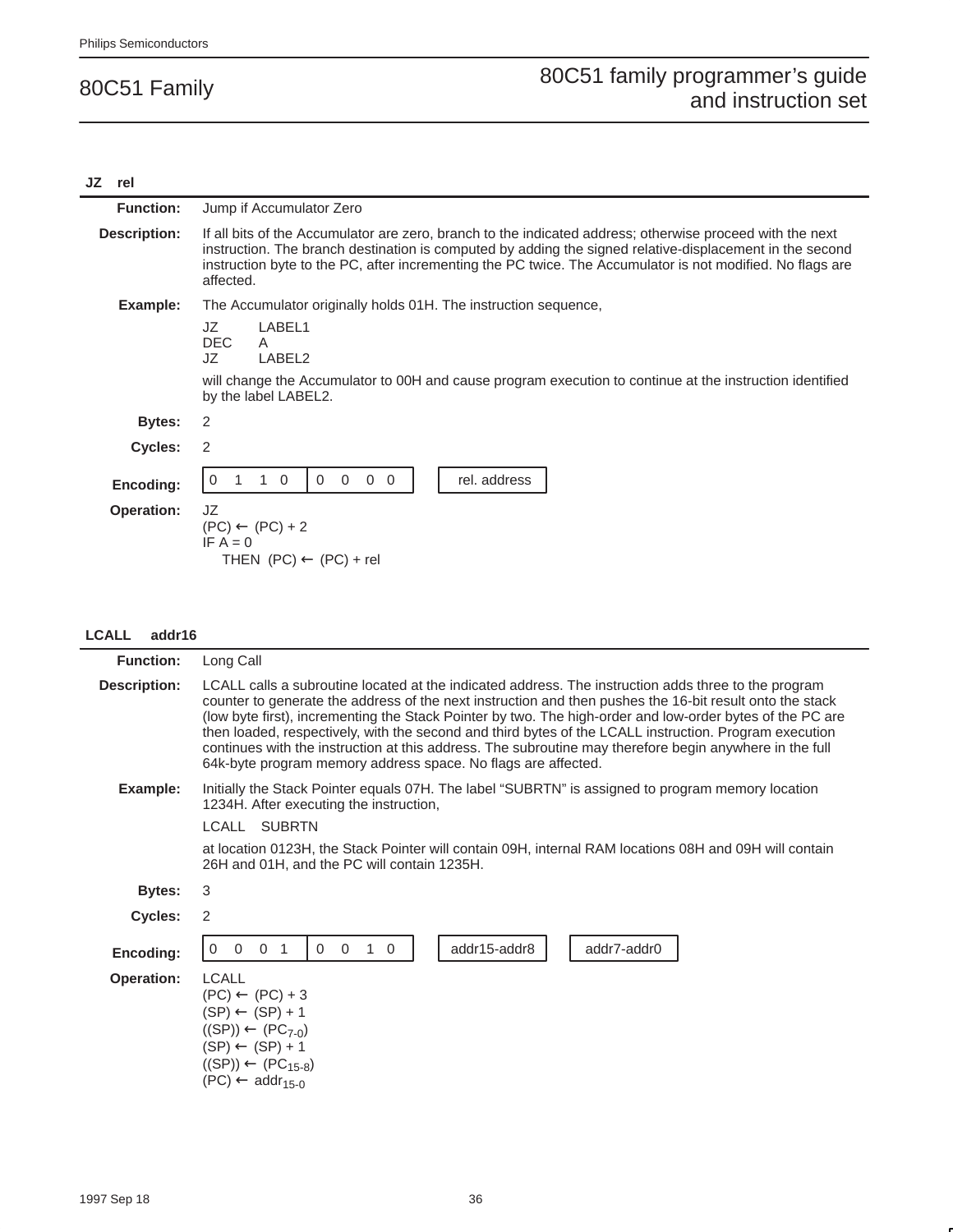### **LJMP addr16 (Implemented in 87C751 and 87C752 for in-circuit emulation only.) Function:** Long Jump **Description:** LJMP causes an unconditional branch to the indicated address, by loading the high-order and low-order bytes of the PC (respectively) with the second and third instruction bytes. The destination may therefore be anywhere in the full 64k program memory address space. No flags are affected. **Example:** The label "JMPADR" is assigned to the instruction at program memory location 1234H. The instruction, LJMP JMPADR at location 0123H will load the program counter with 1234H. **Bytes:** 3 **Cycles:** 2 **Encoding:** 0 0 0 0 0 0 0 1 0 addr15-addr8 addr7-addr0 **Operation:** LJMP  $(PC) \leftarrow addr_{15-0}$

#### **MOV <dest-byte>,<src-byte>**

|            | <b>Function:</b> |                                                                                                                                                                                          | Move byte variable                        |                                                                                                                                                                           |  |  |  |  |
|------------|------------------|------------------------------------------------------------------------------------------------------------------------------------------------------------------------------------------|-------------------------------------------|---------------------------------------------------------------------------------------------------------------------------------------------------------------------------|--|--|--|--|
|            | Description:     | The byte variable indicated by the second operand is copied into the location specified by the first<br>operand. The source byte is not affected. No other register or flag is affected. |                                           |                                                                                                                                                                           |  |  |  |  |
|            |                  |                                                                                                                                                                                          | modes are allowed.                        | This is by far the most flexible operation. Fifteen combinations of source and destination addressing                                                                     |  |  |  |  |
|            | Example:         |                                                                                                                                                                                          |                                           | Internal RAM location 30H holds 40H. The value of RAM location 40H is 10H. The data present at input<br>port 1 is 11001010B (OCAH). The instruction sequence,             |  |  |  |  |
|            |                  | <b>MOV</b><br><b>MOV</b><br><b>MOV</b><br>MOV<br><b>MOV</b><br><b>MOV</b>                                                                                                                | R0,#30H<br>P <sub>2</sub> ,P <sub>1</sub> | : $RO < 30H$<br>$A, @R0$ : $A < 40H$<br>$R1, A$ ; $R1 \leq 40H$<br>$B, @R1$ ;B < = 10H<br>$@R1, P1$ ; RAM (40H) $<=$ 0CAH<br>:P2 #0CAH                                    |  |  |  |  |
|            |                  |                                                                                                                                                                                          |                                           | leaves the value 30H in register 0, 40H in both the Accumulator and register 1, 10H in register B, and<br>0CAH (11001010B) both in RAM location 40H and output on port 2. |  |  |  |  |
| <b>MOV</b> | A.Rn             |                                                                                                                                                                                          |                                           |                                                                                                                                                                           |  |  |  |  |
|            | Bytes:           |                                                                                                                                                                                          |                                           |                                                                                                                                                                           |  |  |  |  |
|            | Cycles:          |                                                                                                                                                                                          |                                           |                                                                                                                                                                           |  |  |  |  |
|            |                  |                                                                                                                                                                                          |                                           |                                                                                                                                                                           |  |  |  |  |

**Encoding:**  $\begin{bmatrix} 1 \end{bmatrix}$ 

**Operation:** MOV

 $(A) \leftarrow (R_n)$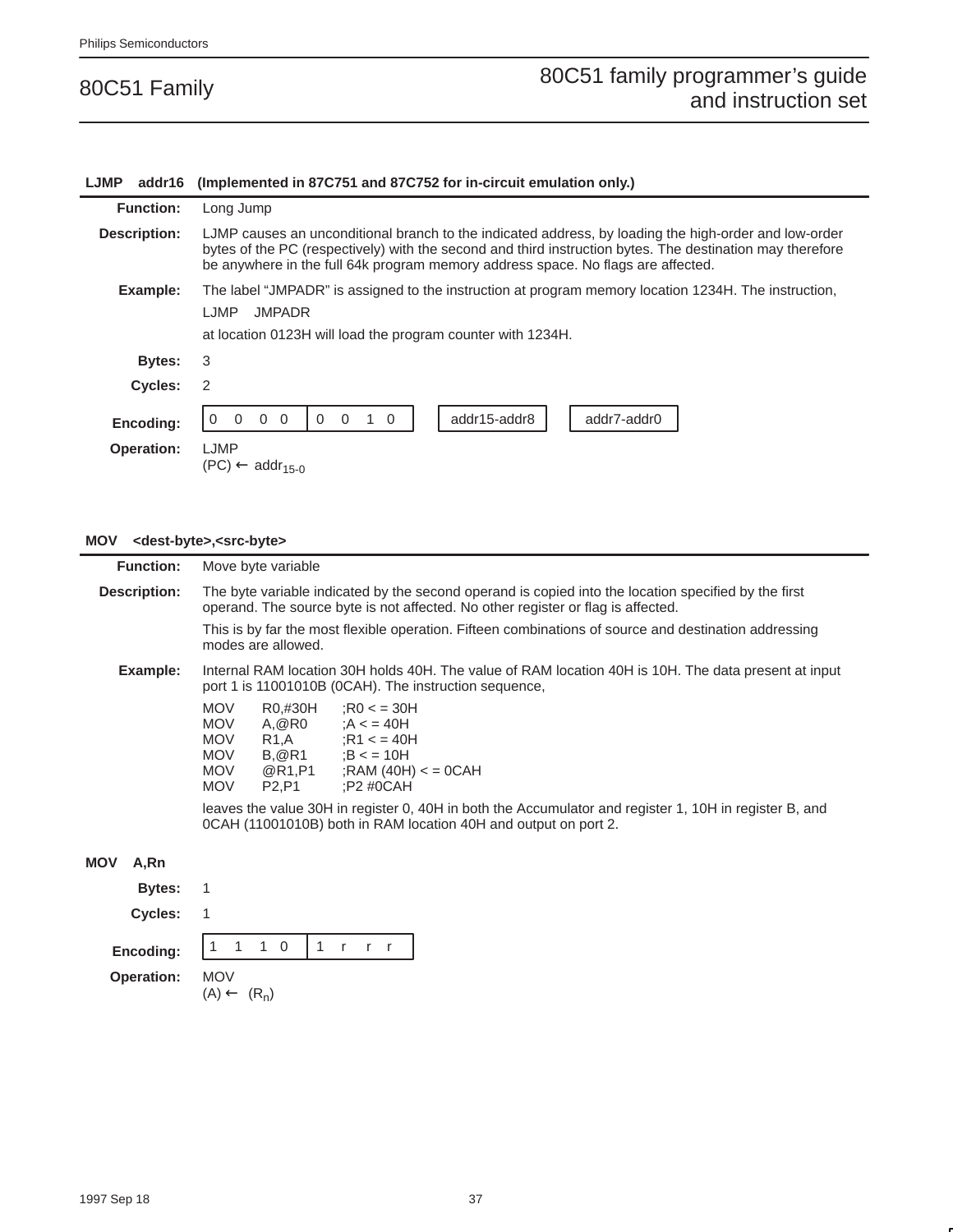| A, direct<br>*MOV       |                                                                                                         |                |
|-------------------------|---------------------------------------------------------------------------------------------------------|----------------|
| <b>Bytes:</b>           | 2                                                                                                       |                |
| Cycles:                 | $\mathbf 1$                                                                                             |                |
| Encoding:               | $\overline{1}$<br>$\mathbf{1}$<br>$\mathbf{1}$<br>0<br>$\mathbf{1}$<br>$\mathbf{1}$<br>$\mathbf 0$<br>0 | direct address |
| Operation:              | <b>MOV</b>                                                                                              |                |
|                         | $(A) \leftarrow (direct)$                                                                               |                |
| <b>MOV</b><br>A,@Ri     |                                                                                                         |                |
| <b>Bytes:</b>           | 1                                                                                                       |                |
| Cycles:                 | 1                                                                                                       |                |
| Encoding:               | 1<br>$\mathbf{1}$<br>$\mathbf{1}$<br>1<br>1<br>0<br>0<br>i                                              |                |
| Operation:              | <b>MOV</b>                                                                                              |                |
|                         | $(A) \leftarrow ((R_i))$                                                                                |                |
| <b>MOV</b><br>A,#data   |                                                                                                         |                |
| <b>Bytes:</b>           | 2                                                                                                       |                |
| Cycles:                 | 1                                                                                                       |                |
| Encoding:               | $\mathbf{1}$<br>$\,0\,$<br>$\mathbf{1}$<br>$\mathbf{1}$<br>$\mathbf{1}$<br>0<br>0<br>0                  | immediate data |
| Operation:              | <b>MOV</b>                                                                                              |                |
|                         | $(A) \leftarrow \#data$                                                                                 |                |
|                         |                                                                                                         |                |
| <b>MOV</b><br>Rn,A      |                                                                                                         |                |
| <b>Bytes:</b>           | 1                                                                                                       |                |
| Cycles:                 | 1                                                                                                       |                |
| Encoding:               | $\mathbf{1}$<br>$\mathbf{1}$<br>$\mathbf{1}$<br>$\mathbf{1}$<br>$\mathbf{1}$<br>r<br>r<br>r             |                |
| Operation:              | <b>MOV</b>                                                                                              |                |
|                         | $(R_n) \leftarrow (A)$                                                                                  |                |
| <b>MOV</b><br>Rn,direct |                                                                                                         |                |
| <b>Bytes:</b>           | 2                                                                                                       |                |
| <b>Cycles:</b>          | 2                                                                                                       |                |
| Encoding:               | $\boldsymbol{0}$<br>$\mathbf{1}$<br>1<br>0<br>1<br>r<br>r<br>r                                          | direct address |
| <b>Operation:</b>       | <b>MOV</b>                                                                                              |                |
|                         | $(R_n) \leftarrow$ (direct)                                                                             |                |
| Rn,#data<br><b>MOV</b>  |                                                                                                         |                |
| <b>Bytes:</b>           | 2                                                                                                       |                |
| Cycles:                 | 1                                                                                                       |                |
| Encoding:               | $\overline{0}$<br>$\mathbf{1}$<br>1<br>$\mathbf{1}$<br>1<br>r<br>r<br>r                                 | immediate data |
| Operation:              | <b>MOV</b><br>$(R_n) \leftarrow \text{#data}$                                                           |                |

\*MOV A,ACC is not a valid instruction.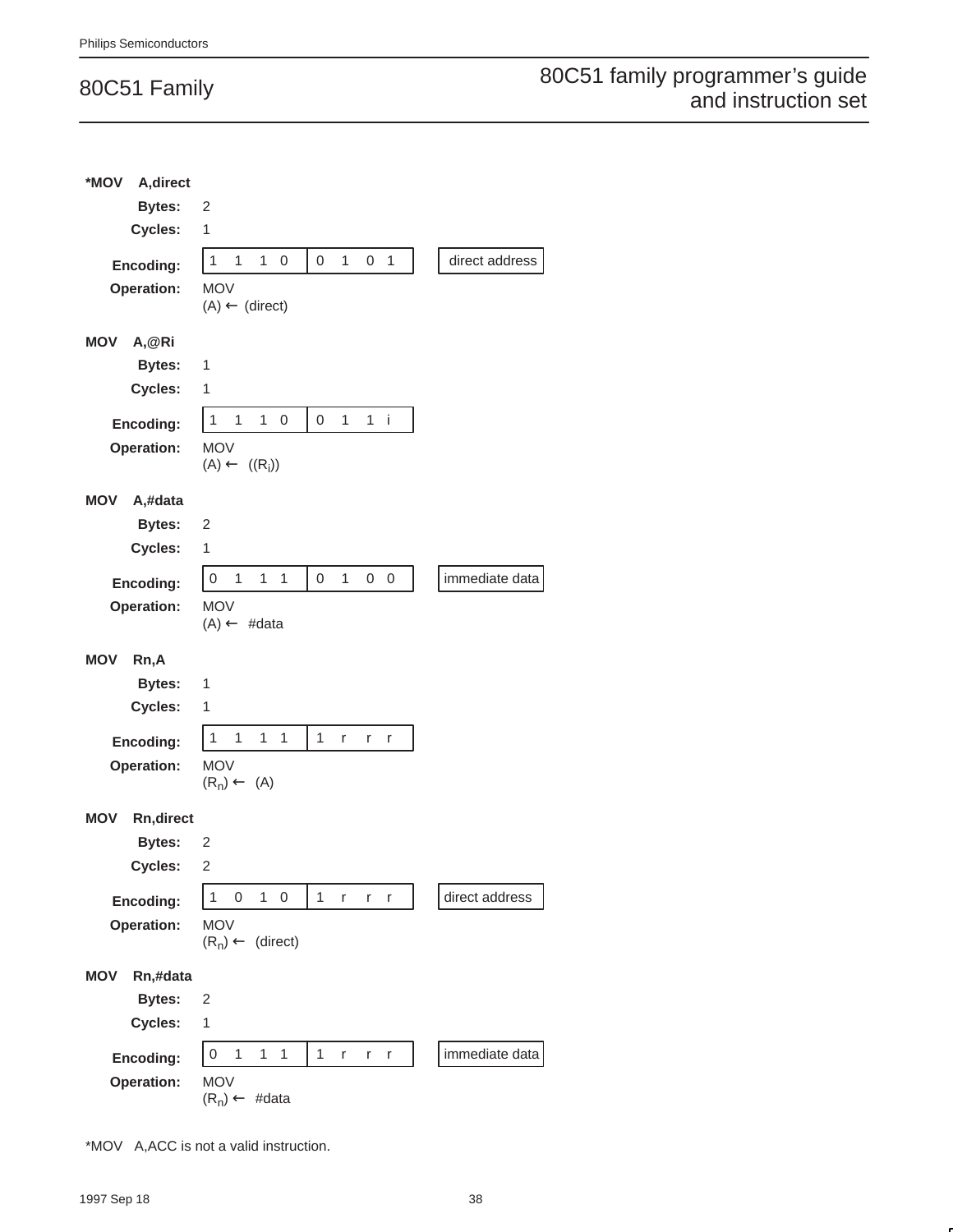| <b>MOV</b><br>direct, A      |                                                                                        |                  |                   |
|------------------------------|----------------------------------------------------------------------------------------|------------------|-------------------|
| <b>Bytes:</b>                | 2                                                                                      |                  |                   |
| Cycles:                      | $\mathbf{1}$                                                                           |                  |                   |
| Encoding:                    | $\mathbf{1}$<br>$\mathbf{1}$<br>$1 \quad 1$<br>$\mathbf{1}$<br>0 <sub>1</sub><br>0     | direct address   |                   |
| Operation:                   | <b>MOV</b><br>$(direct) \leftarrow (A)$                                                |                  |                   |
| direct,Rn<br><b>MOV</b>      |                                                                                        |                  |                   |
| <b>Bytes:</b>                | 2                                                                                      |                  |                   |
| Cycles:                      | $\sqrt{2}$                                                                             |                  |                   |
| Encoding:                    | $\mathbf{1}$<br>$\boldsymbol{0}$<br>$0\quad 0$<br>$\mathbf{1}$<br>r<br>$r$ $r$         | direct address   |                   |
| Operation:                   | <b>MOV</b><br>(direct) $\leftarrow (R_n)$                                              |                  |                   |
| direct, direct<br><b>MOV</b> |                                                                                        |                  |                   |
| <b>Bytes:</b>                | 3                                                                                      |                  |                   |
| Cycles:                      | $\sqrt{2}$                                                                             |                  |                   |
| Encoding:                    | $0\quad 0$<br>1<br>0 <sub>1</sub><br>$\mathbf{1}$<br>$\,0\,$<br>0                      | dir. addr. (src) | dir. addr. (dest) |
| Operation:                   | <b>MOV</b><br>$(direct) \leftarrow (direct)$                                           |                  |                   |
| <b>MOV</b><br>direct, @Ri    |                                                                                        |                  |                   |
| <b>Bytes:</b>                | 2                                                                                      |                  |                   |
| Cycles:                      | 2                                                                                      |                  |                   |
| Encoding:                    | $\mathbf{1}$<br>$\mathbf{1}$<br>$\,0\,$<br>$0\quad 0$<br>0<br>$1$ i                    | direct address   |                   |
| Operation:                   | <b>MOV</b>                                                                             |                  |                   |
|                              | $(direct) \leftarrow ((R_i))$                                                          |                  |                   |
| <b>MOV</b><br>direct,#data   |                                                                                        |                  |                   |
| Bytes: 3                     |                                                                                        |                  |                   |
| Cycles:                      | $\sqrt{2}$                                                                             |                  |                   |
| Encoding:                    | $\mathsf{O}\xspace$<br>$1 \quad 1$<br>$0 \quad 1 \quad 0 \quad 1$<br>1                 | direct address   | immediate data    |
| Operation:                   | <b>MOV</b>                                                                             |                  |                   |
|                              | $(direct) \leftarrow #data$                                                            |                  |                   |
| @Ri,A<br><b>MOV</b>          |                                                                                        |                  |                   |
| <b>Bytes:</b>                | $\mathbf{1}$                                                                           |                  |                   |
| Cycles:                      | $\mathbf{1}$                                                                           |                  |                   |
| Encoding:                    | $\mathbf{1}$<br>$1 \quad 1$<br>$\overline{0}$<br>$\mathbf{1}$<br>$1$ i<br>$\mathbf{1}$ |                  |                   |
| Operation:                   | <b>MOV</b><br>$((R_i)) \leftarrow (A)$                                                 |                  |                   |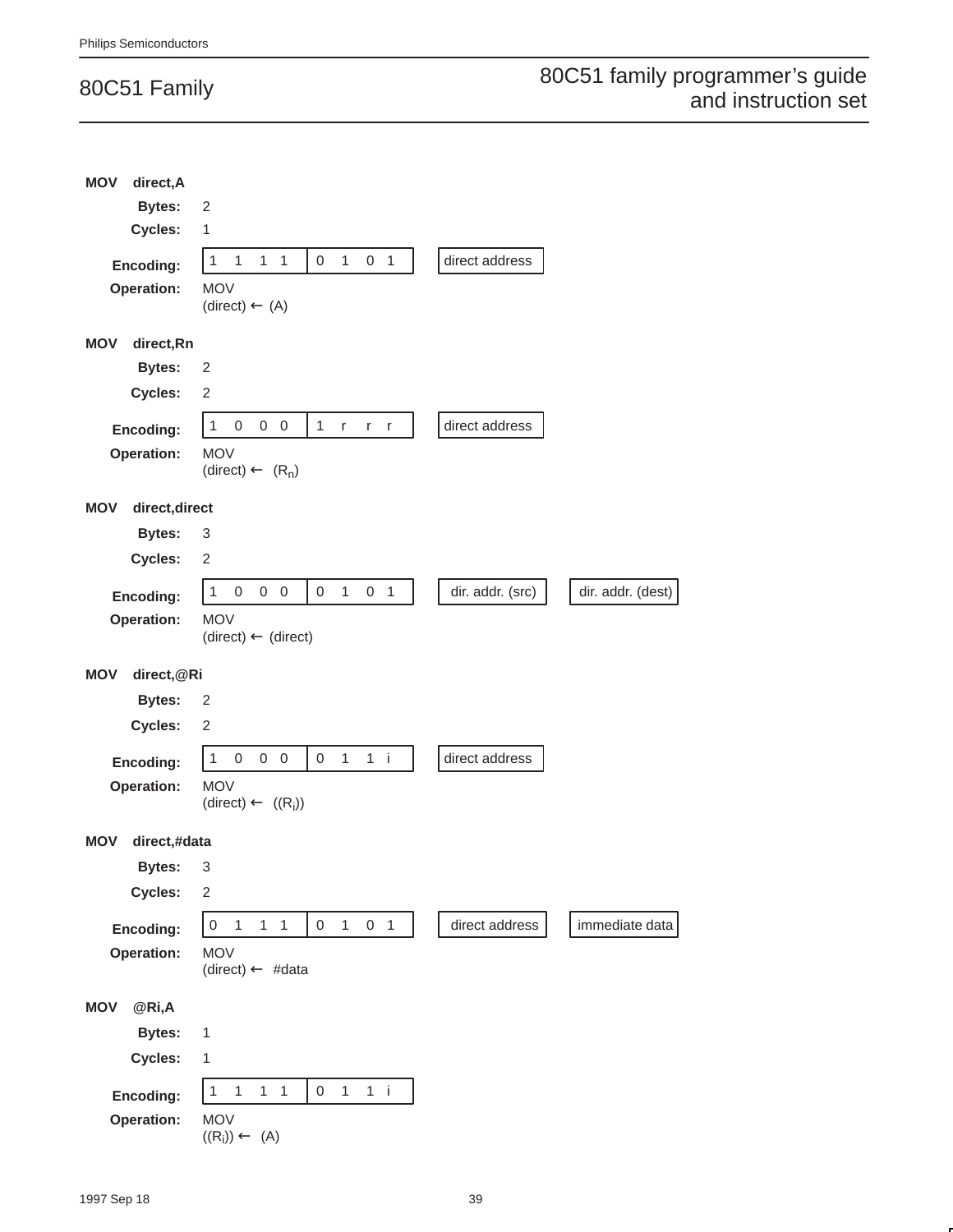| <b>MOV</b> | @Ri,direct        |                                           |                     |                               |                |              |       |  |                |
|------------|-------------------|-------------------------------------------|---------------------|-------------------------------|----------------|--------------|-------|--|----------------|
|            | <b>Bytes:</b>     | 2                                         |                     |                               |                |              |       |  |                |
|            | Cycles:           | 2                                         |                     |                               |                |              |       |  |                |
|            | Encoding:         | 1                                         | 0 <sub>1</sub>      | $\mathbf 0$                   | 0 <sub>1</sub> |              | 1 i   |  | direct address |
|            | Operation:        | <b>MOV</b>                                |                     | $((R_i)) \leftarrow$ (direct) |                |              |       |  |                |
| <b>MOV</b> | @Ri,#data         |                                           |                     |                               |                |              |       |  |                |
|            | <b>Bytes:</b>     | $\overline{\phantom{0}}^2$                |                     |                               |                |              |       |  |                |
|            | Cycles:           | 1                                         |                     |                               |                |              |       |  |                |
|            | Encoding:         | $\mathbf 0$                               | $1 \quad 1 \quad 1$ |                               | $\overline{0}$ | $\mathbf{1}$ | $1$ i |  | immediate data |
|            | <b>Operation:</b> | <b>MOV</b><br>$((R_i)) \leftarrow \#data$ |                     |                               |                |              |       |  |                |

#### **MOV <dest-bit>,<src-bit>**

| <b>Function:</b>     | Move bit data                                                                                                                                                                                                                                            |  |  |  |
|----------------------|----------------------------------------------------------------------------------------------------------------------------------------------------------------------------------------------------------------------------------------------------------|--|--|--|
| <b>Description:</b>  | The Boolean variable indicated by the second operand is copied into the location specified by the first<br>operand. One of the operands must be the carry flag; the other may be any directly addressable bit. No<br>other register or flag is affected. |  |  |  |
| Example:             | The carry flag is originally set. The data present at input Port 3 is 11000101B. The data previously written<br>to output Port 1 is 35H (00110101B). The instruction sequence,                                                                           |  |  |  |
|                      | <b>MOV</b><br>P1.3,C<br><b>MOV</b><br>C, P3.3<br>P1.2,C<br><b>MOV</b>                                                                                                                                                                                    |  |  |  |
|                      | will leave the carry cleared and change Port 1 to 39H (00111001B).                                                                                                                                                                                       |  |  |  |
| <b>MOV</b><br>C, bit |                                                                                                                                                                                                                                                          |  |  |  |
| <b>Bytes:</b>        | 2                                                                                                                                                                                                                                                        |  |  |  |
| Cycles:              | 1                                                                                                                                                                                                                                                        |  |  |  |
| Encoding:            | $\mathbf{1}$<br>$\mathbf 0$<br>$\mathbf{1}$<br>bit address<br>$\mathbf 0$<br>$\mathbf 0$<br>$\mathbf 0$<br>$\mathbf 0$<br>1                                                                                                                              |  |  |  |
| <b>Operation:</b>    | <b>MOV</b><br>$(C) \leftarrow (bit)$                                                                                                                                                                                                                     |  |  |  |
| <b>MOV</b><br>bit, C |                                                                                                                                                                                                                                                          |  |  |  |
| <b>Bytes:</b>        | $\overline{2}$                                                                                                                                                                                                                                           |  |  |  |
| Cycles:              | 2                                                                                                                                                                                                                                                        |  |  |  |
| Encoding:            | $\overline{0}$<br>0 <sub>1</sub><br>$\mathbf 0$<br>$\mathbf{0}$<br>$\overline{1}$<br>$\mathbf 0$<br>bit address<br>1                                                                                                                                     |  |  |  |
| Operation:           | <b>MOV</b><br>$(bit) \leftarrow (C)$                                                                                                                                                                                                                     |  |  |  |
|                      |                                                                                                                                                                                                                                                          |  |  |  |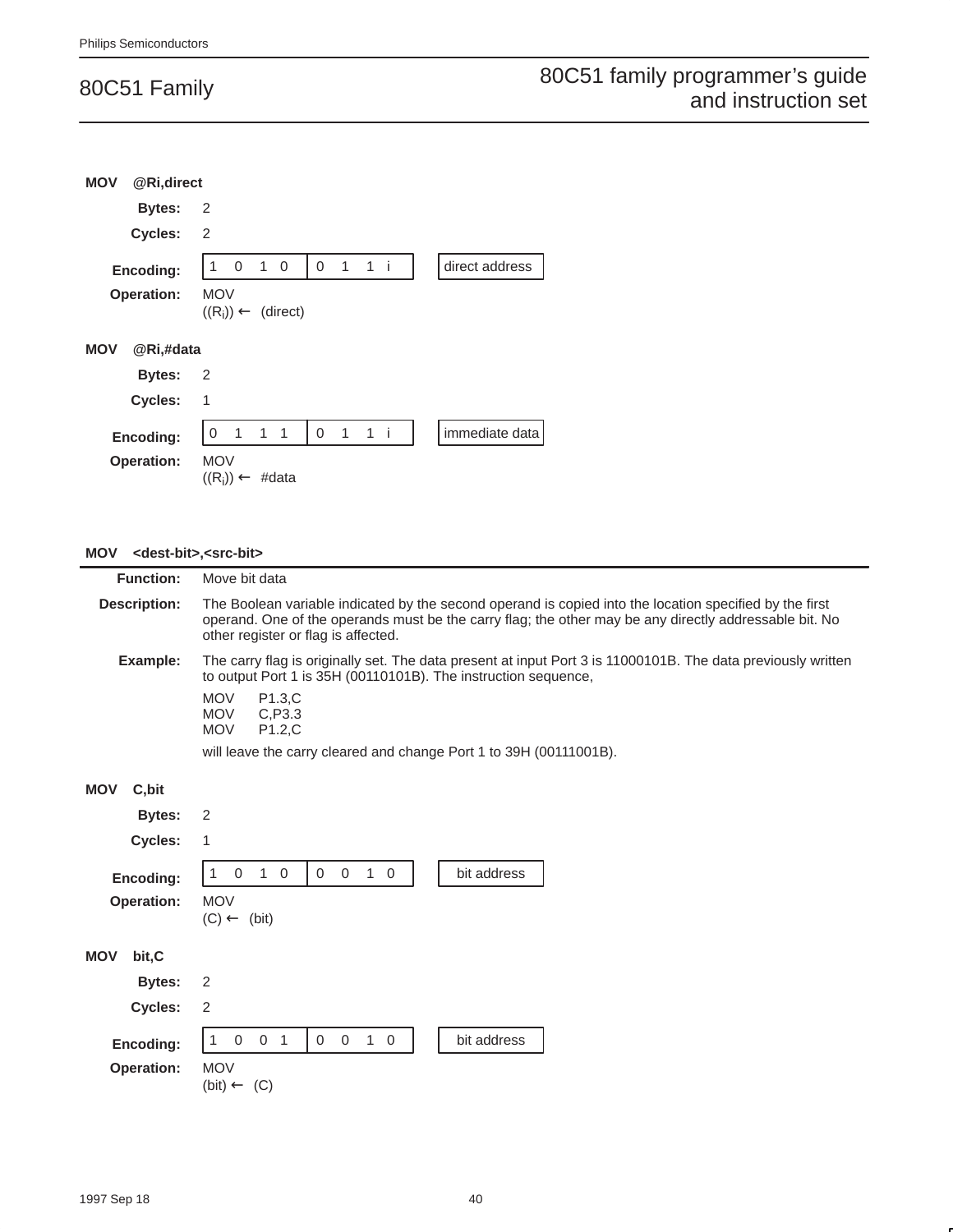#### **MOV DPTR,#data16**

| <b>Function:</b>               | Load Data Pointer with a 16-bit constant                                                                                                                                                                                                                                         |  |  |  |  |  |
|--------------------------------|----------------------------------------------------------------------------------------------------------------------------------------------------------------------------------------------------------------------------------------------------------------------------------|--|--|--|--|--|
| Description:                   | The Data Pointer is loaded with the 16-bit constant indicated. The 16-bit constant is loaded into the<br>second and third bytes of the instruction. The second byte (DPH) is the high-order byte, while the third<br>byte (DPL) holds the low-order byte. No flags are affected. |  |  |  |  |  |
|                                | This is the only instruction which moves 16 bits of data at once.                                                                                                                                                                                                                |  |  |  |  |  |
| Example:                       | The instruction,<br><b>MOV</b><br>DPTR,#1234H<br>will load the value 1234H into the Data Pointer: DPH will hold 12H and DPL will hold 34H.                                                                                                                                       |  |  |  |  |  |
| Bytes:                         | 3                                                                                                                                                                                                                                                                                |  |  |  |  |  |
| <b>Cycles:</b>                 | 2                                                                                                                                                                                                                                                                                |  |  |  |  |  |
| Encoding:<br><b>Operation:</b> | immed. data15-8<br>immed. data7-0<br>$\Omega$<br>$0\quad 0$<br>$\Omega$<br>$\Omega$<br>$\Omega$<br><b>MOV</b>                                                                                                                                                                    |  |  |  |  |  |
|                                | $(DPTR) \leftarrow$ (#data <sub>15-0</sub> )<br>DPH $\Box$ DPL $\leftarrow$ #data <sub>15-8</sub> $\Box$ #data <sub>7-0</sub>                                                                                                                                                    |  |  |  |  |  |

#### **MOVC A,@A+<base-reg>**

| <b>Function:</b>            | Move Code byte                                                                                                                                                                                                                                                                                                                                                                                                                                                                                                                                                                                                                             |                                                                                                                                                                                                                                                                                                                                            |  |  |  |  |  |
|-----------------------------|--------------------------------------------------------------------------------------------------------------------------------------------------------------------------------------------------------------------------------------------------------------------------------------------------------------------------------------------------------------------------------------------------------------------------------------------------------------------------------------------------------------------------------------------------------------------------------------------------------------------------------------------|--------------------------------------------------------------------------------------------------------------------------------------------------------------------------------------------------------------------------------------------------------------------------------------------------------------------------------------------|--|--|--|--|--|
| <b>Description:</b>         | The MOVC instructions load the Accumulator with a code byte, or constant from program memory. The<br>address of the byte fetched is the sum of the original unsigned eight-bit Accumulator contents and the<br>contents of a sixteen-bit base register, which may be either the Data Pointer or the PC. In the latter case,<br>the PC is incremented to the address of the following instruction before being added with the Accumulator;<br>otherwise the base register is not altered. Sixteen-bit addition is performed so a carry-out from the<br>low-order eight bits may propagate through higher-order bits. No flags are affected. |                                                                                                                                                                                                                                                                                                                                            |  |  |  |  |  |
| Example:                    | A value between 0 and 3 is in the Accumulator. The following instructions will translate the value in the<br>Accumulator to one of four values defined by the DB (define byte) directive:                                                                                                                                                                                                                                                                                                                                                                                                                                                  |                                                                                                                                                                                                                                                                                                                                            |  |  |  |  |  |
|                             | REL_PC:<br><b>INC</b><br>A<br><b>MOVC</b><br><b>RET</b><br><b>DB</b><br>66H<br>DB<br>77H<br>DB<br>88H<br>DB<br>99H<br>the Accumulator instead.                                                                                                                                                                                                                                                                                                                                                                                                                                                                                             | $A, @A+PC$<br>If the subroutine is called with the Accumulator equal to 01H, it will return with 77H in the Accumulator.<br>The INC A before the MOVC instruction is needed to "get around" the RET instruction above the table. If<br>several bytes of code separated the MOVC from the table, the corresponding number would be added to |  |  |  |  |  |
| <b>MOVC</b><br>$A, @A+DPTR$ |                                                                                                                                                                                                                                                                                                                                                                                                                                                                                                                                                                                                                                            |                                                                                                                                                                                                                                                                                                                                            |  |  |  |  |  |
| <b>Bytes:</b>               | 1                                                                                                                                                                                                                                                                                                                                                                                                                                                                                                                                                                                                                                          |                                                                                                                                                                                                                                                                                                                                            |  |  |  |  |  |
| <b>Cycles:</b>              | 2                                                                                                                                                                                                                                                                                                                                                                                                                                                                                                                                                                                                                                          |                                                                                                                                                                                                                                                                                                                                            |  |  |  |  |  |
| Encoding:                   | $\overline{0}$<br>$\mathbf 0$<br>0 <sub>1</sub><br>$\Omega$<br>$\overline{1}$<br>$\mathbf{1}$                                                                                                                                                                                                                                                                                                                                                                                                                                                                                                                                              | $\mathbf{1}$                                                                                                                                                                                                                                                                                                                               |  |  |  |  |  |
| <b>Operation:</b>           | <b>MOVC</b><br>$(A) \leftarrow ((A) + (DPTR))$                                                                                                                                                                                                                                                                                                                                                                                                                                                                                                                                                                                             |                                                                                                                                                                                                                                                                                                                                            |  |  |  |  |  |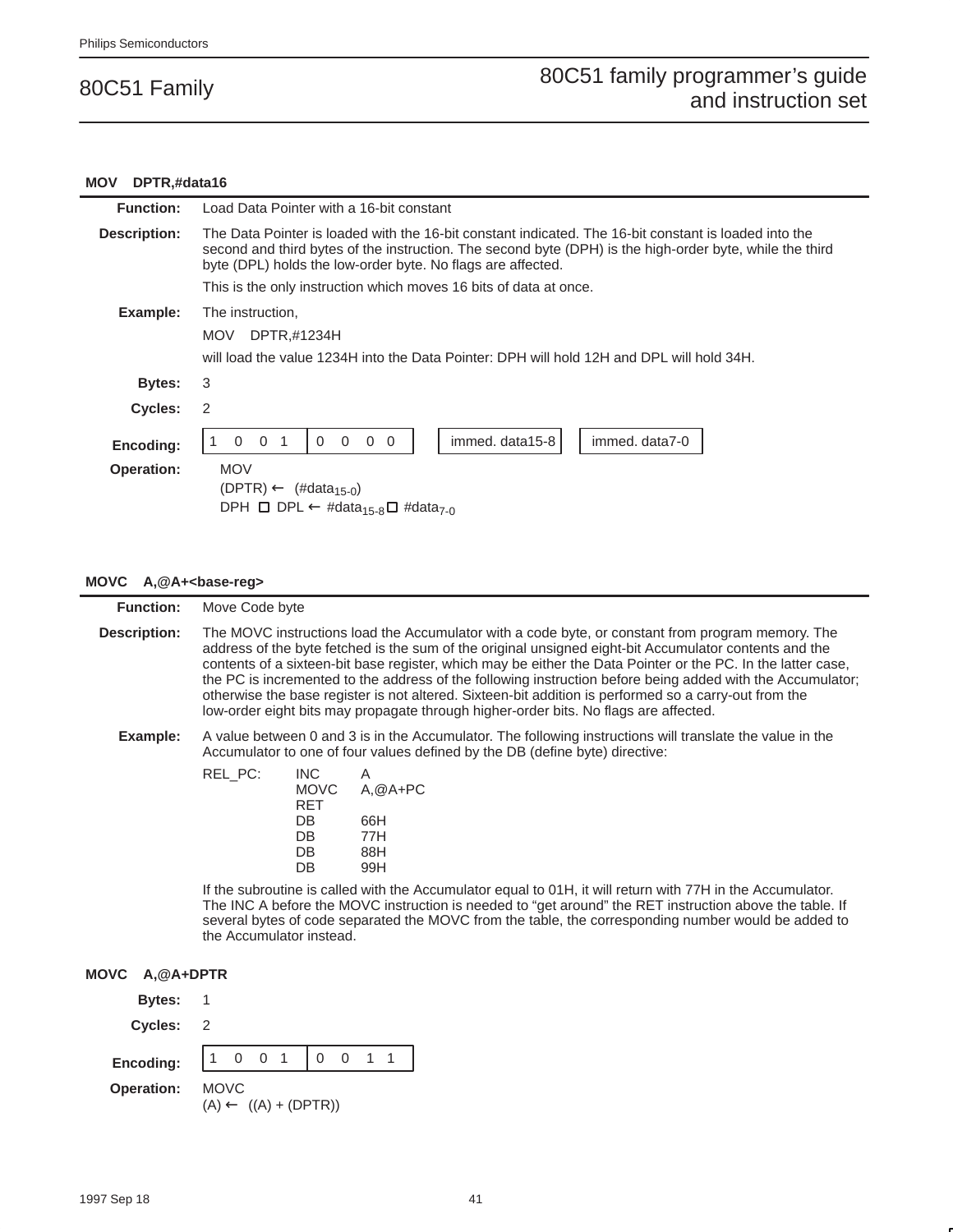**MOVC A,@A+PC**

| <b>Bytes:</b>                                      | 1                                                                                                                                                                                                                                                                                                                                                                                                                                                                                                                                            |
|----------------------------------------------------|----------------------------------------------------------------------------------------------------------------------------------------------------------------------------------------------------------------------------------------------------------------------------------------------------------------------------------------------------------------------------------------------------------------------------------------------------------------------------------------------------------------------------------------------|
| <b>Cycles:</b>                                     | 2                                                                                                                                                                                                                                                                                                                                                                                                                                                                                                                                            |
| Encoding:                                          | $0\quad 0\quad 0$<br>$0 \t 0 \t 1 \t 1$<br>$\mathbf{1}$                                                                                                                                                                                                                                                                                                                                                                                                                                                                                      |
| <b>Operation:</b>                                  | <b>MOVC</b><br>$(PC) \leftarrow (PC) + 1$<br>$(A) \leftarrow ((A) + (PC))$                                                                                                                                                                                                                                                                                                                                                                                                                                                                   |
| MOVX <dest-byte>,<src-byte></src-byte></dest-byte> | (Not implemented in the 8XC752 or 8XC752)                                                                                                                                                                                                                                                                                                                                                                                                                                                                                                    |
| <b>Function:</b>                                   | Move External                                                                                                                                                                                                                                                                                                                                                                                                                                                                                                                                |
| <b>Description:</b>                                | The MOVX instructions transfer data between the Accumulator and a byte of external data memory, hence<br>the "X" appended to MOV. There are two types of instructions, differing in whether they provide an<br>eight-bit or sixteen-bit indirect address to the external data RAM.                                                                                                                                                                                                                                                           |
|                                                    | In the first type, the contents of R0 or R1 in the current register bank provide an eight-bit address<br>multiplexed with data on P0. Eight bits are sufficient for external I/O expansion decoding or for a relatively<br>small RAM array. For somewhat larger arrays, port pins can be used to output higher-order address bits.<br>These pins would be controlled by an output instruction preceding the MOVX.                                                                                                                            |
|                                                    | In the second type of MOVX instruction, The Data Pointer generates a sixteen-bit address. P2 outputs the<br>high-order eight address bits (the contents of DPH) while P0 multiplexes the low-order eight bits (DPL)<br>with data. The P2 Special Function Register retains its previous contents while the P2 output buffers are<br>emitting the contents of DPH. This form is faster and more efficient when accessing very large data arrays<br>(up to 64k bytes), since no additional instructions are needed to set up the output ports. |
|                                                    | It is possible in some situations to mix the two MOVX types. A large RAM array with its high-order address<br>lines driven by P2 can be addressed via the Data Pointer, or with code to output high-order address bits to<br>P2 followed by a MOVX instruction using R0 or R1.                                                                                                                                                                                                                                                               |
| Example:                                           | An external 256 byte RAM using multiplexed address/data lines is connected to the 8051 Port 0. Port 3<br>provides control lines for the external RAM. Ports 1 and 2 are used for normal I/O. Registers 0 and 1<br>contain 12H and 34H. Location 34H of the external RAM holds the value 56H. The instruction sequence,                                                                                                                                                                                                                       |
|                                                    | MOVX A, @R1<br>MOVX @R0,A                                                                                                                                                                                                                                                                                                                                                                                                                                                                                                                    |
|                                                    | copies the value 56H into both the Accumulator and external RAM location 12H.                                                                                                                                                                                                                                                                                                                                                                                                                                                                |
| MOVX A,@Ri                                         |                                                                                                                                                                                                                                                                                                                                                                                                                                                                                                                                              |
| Bytes:                                             | 1                                                                                                                                                                                                                                                                                                                                                                                                                                                                                                                                            |
| Cycles:                                            | $\sqrt{2}$                                                                                                                                                                                                                                                                                                                                                                                                                                                                                                                                   |
| Encoding:                                          | $1\quad 0$<br>$\mathbf 0$<br>$1$ i<br>$\mathbf{1}$<br>$\mathbf 0$<br>1                                                                                                                                                                                                                                                                                                                                                                                                                                                                       |
| Operation:                                         | <b>MOVX</b><br>$(A) \leftarrow ((R_i))$                                                                                                                                                                                                                                                                                                                                                                                                                                                                                                      |
| MOVX A,@DPTR                                       |                                                                                                                                                                                                                                                                                                                                                                                                                                                                                                                                              |
| <b>Bytes:</b>                                      | 1                                                                                                                                                                                                                                                                                                                                                                                                                                                                                                                                            |
| Cycles:                                            | $\sqrt{2}$                                                                                                                                                                                                                                                                                                                                                                                                                                                                                                                                   |
| Encoding:                                          | $1\quad 0$<br>0<br>$0\quad 0$<br>$\mathbf{1}$<br>$\mathbf{1}$<br>0                                                                                                                                                                                                                                                                                                                                                                                                                                                                           |
| <b>Operation:</b>                                  | <b>MOVX</b><br>$(A) \leftarrow ((DPTR))$                                                                                                                                                                                                                                                                                                                                                                                                                                                                                                     |
|                                                    |                                                                                                                                                                                                                                                                                                                                                                                                                                                                                                                                              |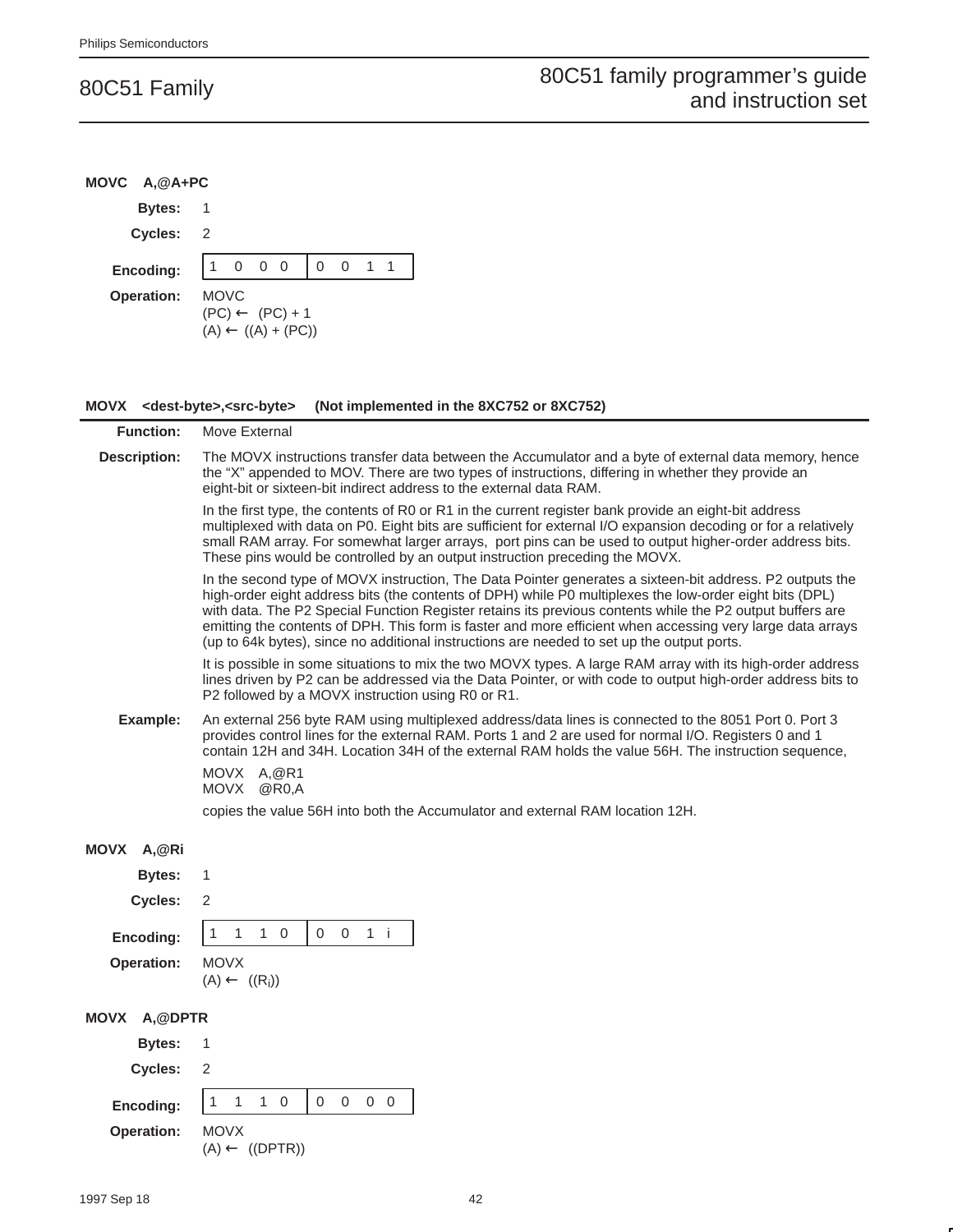|                   | MOVX @Ri,A          |             |                             |                           |          |           |                   |  |
|-------------------|---------------------|-------------|-----------------------------|---------------------------|----------|-----------|-------------------|--|
|                   | Bytes: 1            |             |                             |                           |          |           |                   |  |
|                   | Cycles: 2           |             |                             |                           |          |           |                   |  |
|                   | Encoding:           |             | 1 1 1 1                     |                           |          | $0$ 0 1 i |                   |  |
| <b>Operation:</b> |                     | <b>MOVX</b> | $((R_i)) \leftarrow (A)$    |                           |          |           |                   |  |
|                   | <b>MOVX @DPTR,A</b> |             |                             |                           |          |           |                   |  |
|                   | <b>Bytes: 1</b>     |             |                             |                           |          |           |                   |  |
|                   | Cycles: 2           |             |                             |                           |          |           |                   |  |
|                   | Encoding:           |             | $1 \quad 1 \quad 1 \quad 1$ |                           | $\Omega$ |           | $0\quad 0\quad 0$ |  |
| <b>Operation:</b> |                     | <b>MOVX</b> |                             | $((DPTR)) \leftarrow (A)$ |          |           |                   |  |

#### **MUL AB**

| <b>Function:</b>  | <b>Multiply</b>                                                                                                                                                                                                                                                                                                                   |
|-------------------|-----------------------------------------------------------------------------------------------------------------------------------------------------------------------------------------------------------------------------------------------------------------------------------------------------------------------------------|
| Description:      | MUL AB multiplies the unsigned eight-bit integers in the Accumulator and register B. The low-order byte<br>of the sixteen-bit product is left in the Accumulator, and the high-order byte in B. If the product is greater<br>than 255 (OFFH) the overflow flag is set; otherwise it is cleared. The carry flag is always cleared. |
| Example:          | Originally the Accumulator holds the value 80 (50H). Register B holds the value 160 (0A0H). The<br>instruction,                                                                                                                                                                                                                   |
|                   | MUL AB                                                                                                                                                                                                                                                                                                                            |
|                   | will give the product 12,800 (3200H), so B is changed to 32H (00110010B) and the Accumulator is<br>cleared. The overflow flag is set, carry is cleared.                                                                                                                                                                           |
| Bytes:            |                                                                                                                                                                                                                                                                                                                                   |
| Cycles:           | 4                                                                                                                                                                                                                                                                                                                                 |
| Encoding:         | $\Omega$<br>$\Omega$<br>$\Omega$<br>$\mathbf 0$<br>$\Omega$                                                                                                                                                                                                                                                                       |
| <b>Operation:</b> | MUL<br>$(A)_{7-0} \leftarrow (A) \times (B)$<br>$(B)_{15-8}$                                                                                                                                                                                                                                                                      |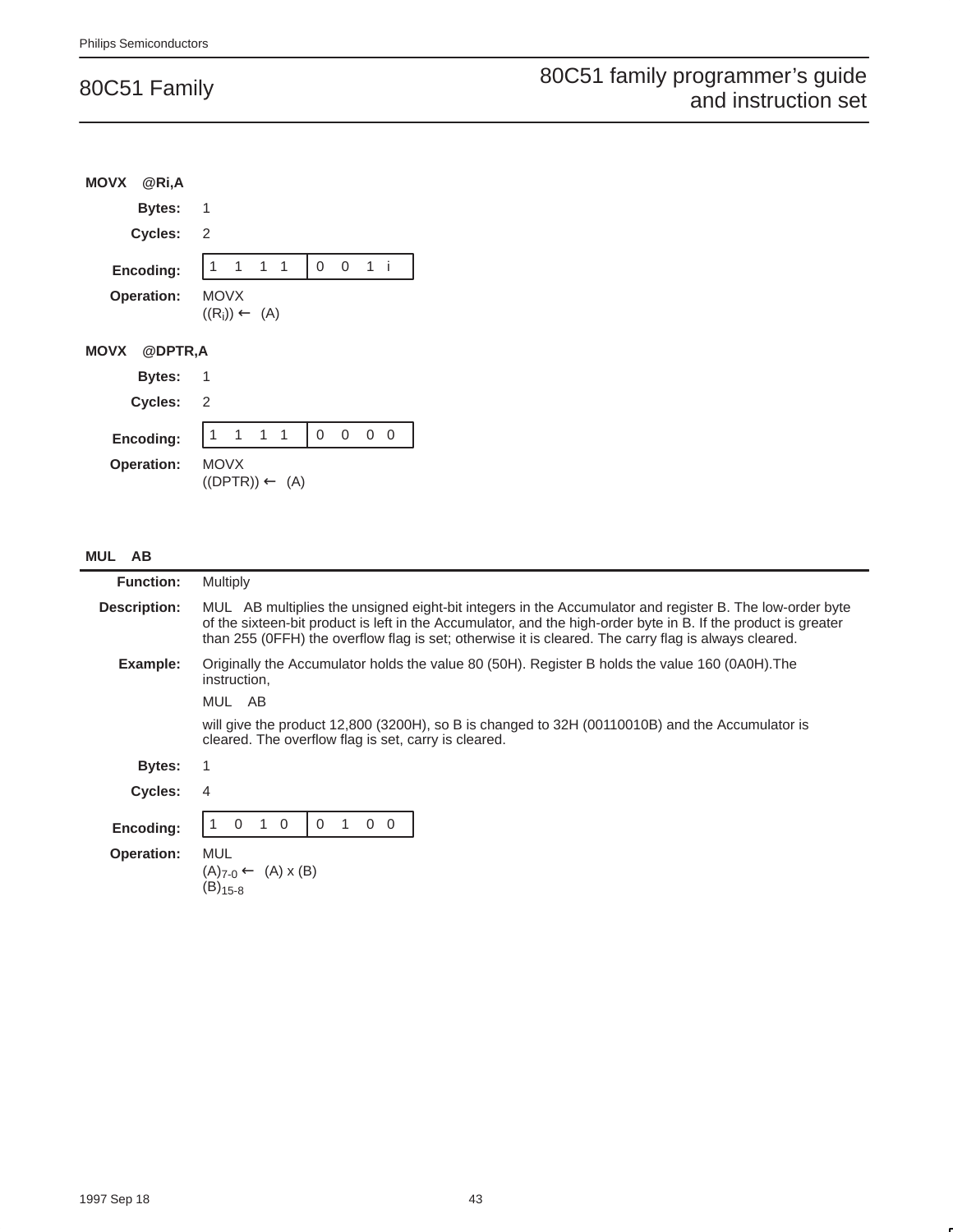#### **NOP**

| <b>Function:</b>               | No Operation                                                                                                                                                                                                                                                                         |  |  |
|--------------------------------|--------------------------------------------------------------------------------------------------------------------------------------------------------------------------------------------------------------------------------------------------------------------------------------|--|--|
| Description:                   | Execution continues at the following instruction. Other than the PC, no registers or flags are affected.                                                                                                                                                                             |  |  |
| Example:                       | It is desired to produce a low-going output pulse on bit 7 of Port 2 lasting exactly 5 cycles. A simple<br>SETB/CLR sequence would generate a one-cycle pulse, so four additional cycles must be inserted. This<br>may be done (assuming are enabled) with the instruction sequence, |  |  |
|                                | <b>CLR</b><br>P <sub>2.7</sub><br><b>NOP</b><br><b>NOP</b><br><b>NOP</b><br><b>NOP</b><br><b>SETB</b><br>P <sub>2.7</sub>                                                                                                                                                            |  |  |
| <b>Bytes:</b>                  |                                                                                                                                                                                                                                                                                      |  |  |
| Cycles:                        |                                                                                                                                                                                                                                                                                      |  |  |
| Encoding:<br><b>Operation:</b> | $0\quad 0$<br>$\Omega$<br>$\Omega$<br>$\Omega$<br>$\Omega$<br>$\Omega$<br><b>NOP</b>                                                                                                                                                                                                 |  |  |
|                                | $(PC) \leftarrow (PC) + 1$                                                                                                                                                                                                                                                           |  |  |

### **ORL <dest-byte>,<src-byte>**

| <b>Function:</b>    | Logical-OR for byte variables                                                                                                                                                                                                                                                                                                                       |
|---------------------|-----------------------------------------------------------------------------------------------------------------------------------------------------------------------------------------------------------------------------------------------------------------------------------------------------------------------------------------------------|
| <b>Description:</b> | ORL performs the bitwise logical-OR operation between the indicated variables, storing the results in the<br>destination byte. No flags are affected.                                                                                                                                                                                               |
|                     | The two operands allow six addressing mode combinations. When the destination is the Accumulator, the<br>source can use register, direct, register-indirect, or immediate addressing; when the destination is a direct<br>address, the source can be the Accumulator or immediate data.                                                             |
|                     | Note: When this instruction is used to modify an output port, the value used as the original port data will<br>be read from the output data latch, not the input pins.                                                                                                                                                                              |
| Example:            | If the Accumulator holds 0C3H (11000011B) and R0 holds 55H (01010101B) then the instruction,                                                                                                                                                                                                                                                        |
|                     | ORL A, RO                                                                                                                                                                                                                                                                                                                                           |
|                     | will leave the Accumulator holding the value 0D7H (11010111B).                                                                                                                                                                                                                                                                                      |
|                     | When the destination is a directly addressed byte, the instruction can set combinations of bits in any RAM<br>location or hardware register. The pattern of bits to be set is determined by a mask byte, which may be<br>either a constant data value in the instruction or a variable computed in the Accumulator at run-time. The<br>instruction, |
|                     | ORL P1,#00110010B                                                                                                                                                                                                                                                                                                                                   |
|                     | will set bits 5, 4, and 1 of output Port 1.                                                                                                                                                                                                                                                                                                         |
| ORL<br>A,Rn         |                                                                                                                                                                                                                                                                                                                                                     |
| <b>Bytes:</b>       | 1                                                                                                                                                                                                                                                                                                                                                   |
| Cycles:             | 1                                                                                                                                                                                                                                                                                                                                                   |
| Encoding:           | $0\quad 0$<br>1 $r$ $r$ $r$<br>1<br>0                                                                                                                                                                                                                                                                                                               |
| <b>Operation:</b>   | <b>ORL</b><br>$(A) \leftarrow (A) \vee (R_n)$                                                                                                                                                                                                                                                                                                       |
|                     |                                                                                                                                                                                                                                                                                                                                                     |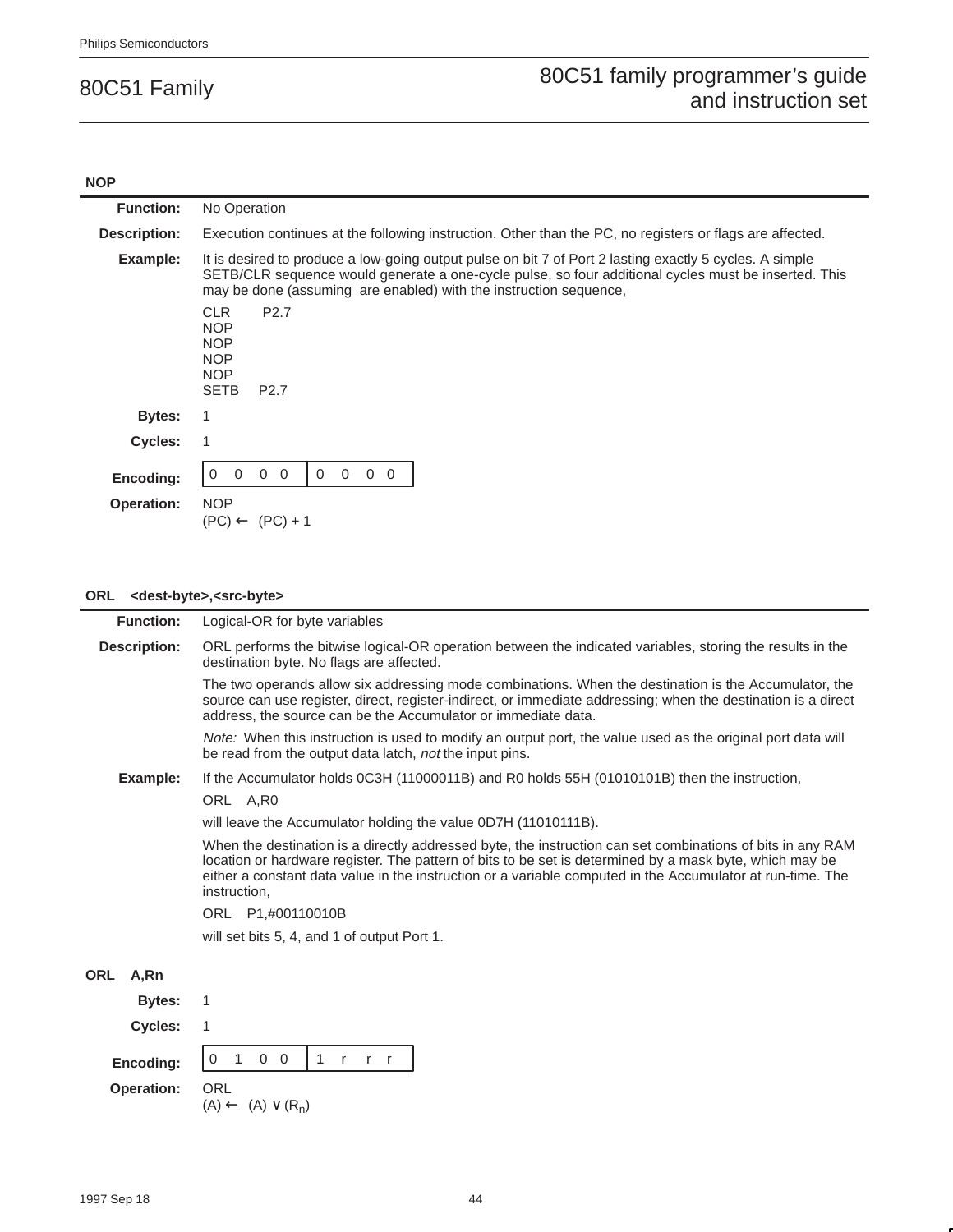| <b>ORL</b><br>A, direct |                                                                                               |                |                |
|-------------------------|-----------------------------------------------------------------------------------------------|----------------|----------------|
| <b>Bytes:</b>           | $\sqrt{2}$                                                                                    |                |                |
| Cycles:                 | $\mathbf{1}$                                                                                  |                |                |
| Encoding:               | $\boldsymbol{0}$<br>1<br>$\mathbf{1}$<br>$0\quad 0$<br>0<br>0 <sub>1</sub>                    | direct address |                |
| Operation:              | ORL                                                                                           |                |                |
|                         | $(A) \leftarrow (A) \vee (direct)$                                                            |                |                |
| ORL<br>A,@Ri            |                                                                                               |                |                |
| <b>Bytes:</b>           | 1                                                                                             |                |                |
| Cycles:                 | 1                                                                                             |                |                |
| Encoding:               | $\boldsymbol{0}$<br>$1$ i<br>$\overline{1}$<br>$0\quad 0$<br>0<br>1                           |                |                |
| Operation:              | ORL<br>$(A) \leftarrow (A) \vee ((R_i))$                                                      |                |                |
|                         |                                                                                               |                |                |
| ORL<br>A,#data          |                                                                                               |                |                |
| <b>Bytes:</b>           | $\overline{c}$                                                                                |                |                |
| Cycles:                 | 1                                                                                             |                |                |
| Encoding:               | $\mathbf 0$<br>1<br>$0\quad 0$<br>$\mathsf{O}\xspace$<br>1<br>$0\quad 0$                      | immediate data |                |
| Operation:              | ORL                                                                                           |                |                |
|                         | $(A) \leftarrow (A) \vee #data$                                                               |                |                |
| ORL<br>direct, A        |                                                                                               |                |                |
| <b>Bytes:</b>           | $\overline{c}$                                                                                |                |                |
| Cycles:                 | $\mathbf{1}$                                                                                  |                |                |
| Encoding:               | $\mathbf 0$<br>$0\quad 0$<br>$\mathbf 0$<br>$\mathsf{O}\xspace$<br>$1\quad 0$<br>$\mathbf{1}$ | direct address |                |
| Operation:              | <b>ORL</b><br>$(direct) \leftarrow (direct) \vee (A)$                                         |                |                |
| ORL<br>direct,#data     |                                                                                               |                |                |
| <b>Bytes:</b>           | 3                                                                                             |                |                |
| Cycles:                 | $\overline{c}$                                                                                |                |                |
| Encoding:               | $\mathsf{O}\xspace$<br>$0 \quad 0 \quad 1 \quad 1$<br>$\overline{1}$<br>$0\quad 0$            | direct address | immediate data |
| Operation:              | ORL<br>(direct) $\leftarrow$ (direct) $\vee$ #data                                            |                |                |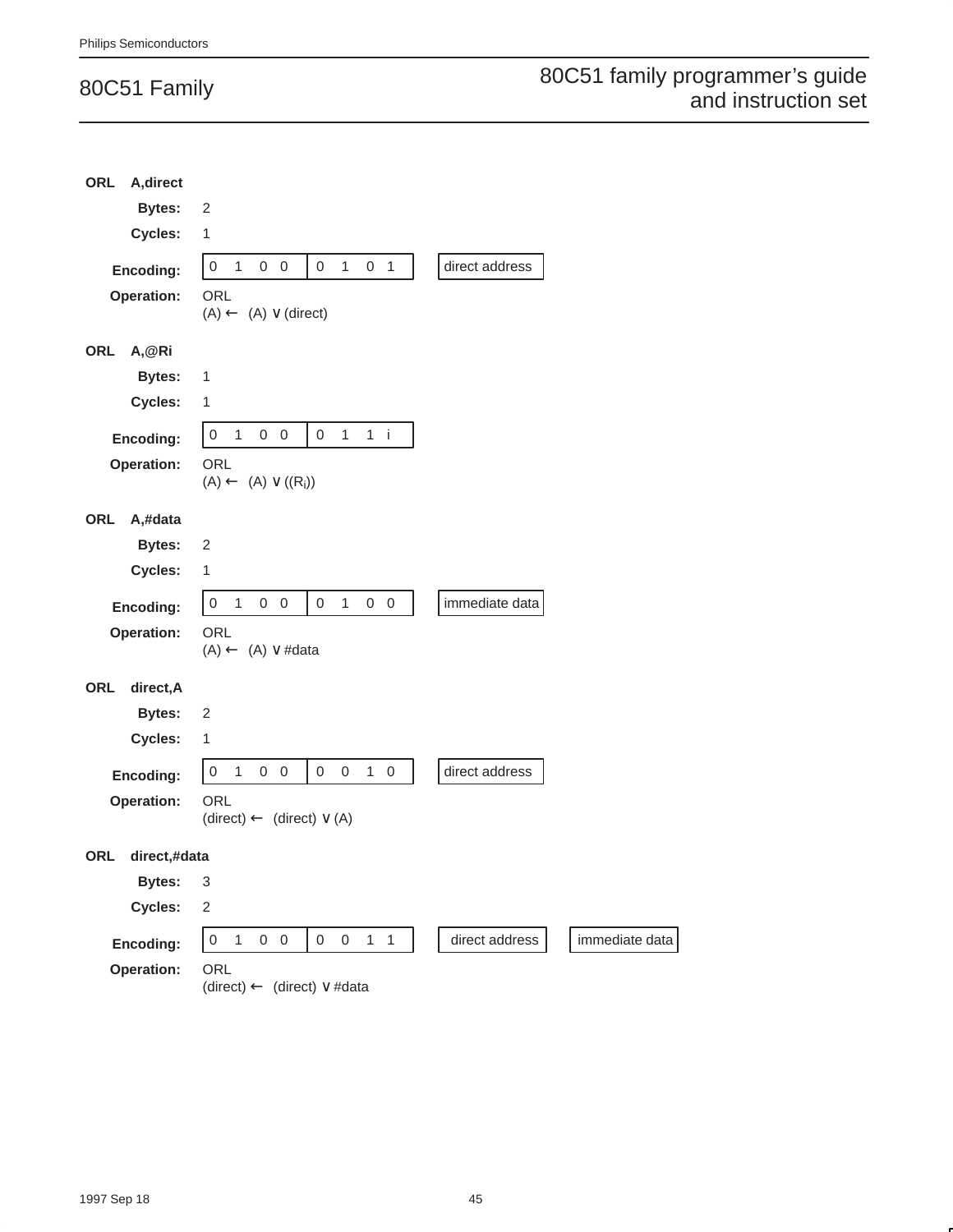| ORL C, <src-bit></src-bit> |                                                                                                                                                                                                                                                                                                                                               |
|----------------------------|-----------------------------------------------------------------------------------------------------------------------------------------------------------------------------------------------------------------------------------------------------------------------------------------------------------------------------------------------|
| <b>Function:</b>           | Logical-OR for bit variables                                                                                                                                                                                                                                                                                                                  |
| <b>Description:</b>        | Set the carry flag if the Boolean value is a logical 1; leave the carry in its current state otherwise. A slash<br>("/") preceding the operand in the assembly language indicates that the logical complement of the<br>addressed bit is used as the source value, but the source bit itself is not affected. No other flags are<br>affected. |
| Example:                   | Set the carry flag if and only if $P1.0 = 1$ , ACC.7 = 1, or OV = 0.                                                                                                                                                                                                                                                                          |
|                            | ORL<br>C.P1.0<br>:LOAD CARRY WITH INPUT PIN P10<br><b>ORL</b><br>C.ACC.7<br>:OR CARRY WITH THE ACC. BIT 7<br>; OR CARRY WITH THE INVERSE OF OV.<br>ORL<br>C./OV                                                                                                                                                                               |
| C,bit<br>ORL               |                                                                                                                                                                                                                                                                                                                                               |
| <b>Bytes:</b>              | 2                                                                                                                                                                                                                                                                                                                                             |
| Cycles:                    | 2                                                                                                                                                                                                                                                                                                                                             |
| Encoding:                  | $\overline{0}$<br>$1\quad 0$<br>bit address<br>$1 \quad 1$<br>$\Omega$<br>1<br>0                                                                                                                                                                                                                                                              |
| <b>Operation:</b>          | ORL<br>$(C) \leftarrow (C) \vee (bit)$                                                                                                                                                                                                                                                                                                        |
| ORL C./bit                 |                                                                                                                                                                                                                                                                                                                                               |
| Bytes:                     | 2                                                                                                                                                                                                                                                                                                                                             |
| <b>Cycles:</b>             | 2                                                                                                                                                                                                                                                                                                                                             |
| Encoding:                  | $\mathbf 0$<br>0<br>$1\quad 0$<br>$\Omega$<br>$0\quad 0$<br>bit address                                                                                                                                                                                                                                                                       |
| <b>Operation:</b>          | ORL<br>$(C) \leftarrow (C) \vee (\overline{\text{bit}})$                                                                                                                                                                                                                                                                                      |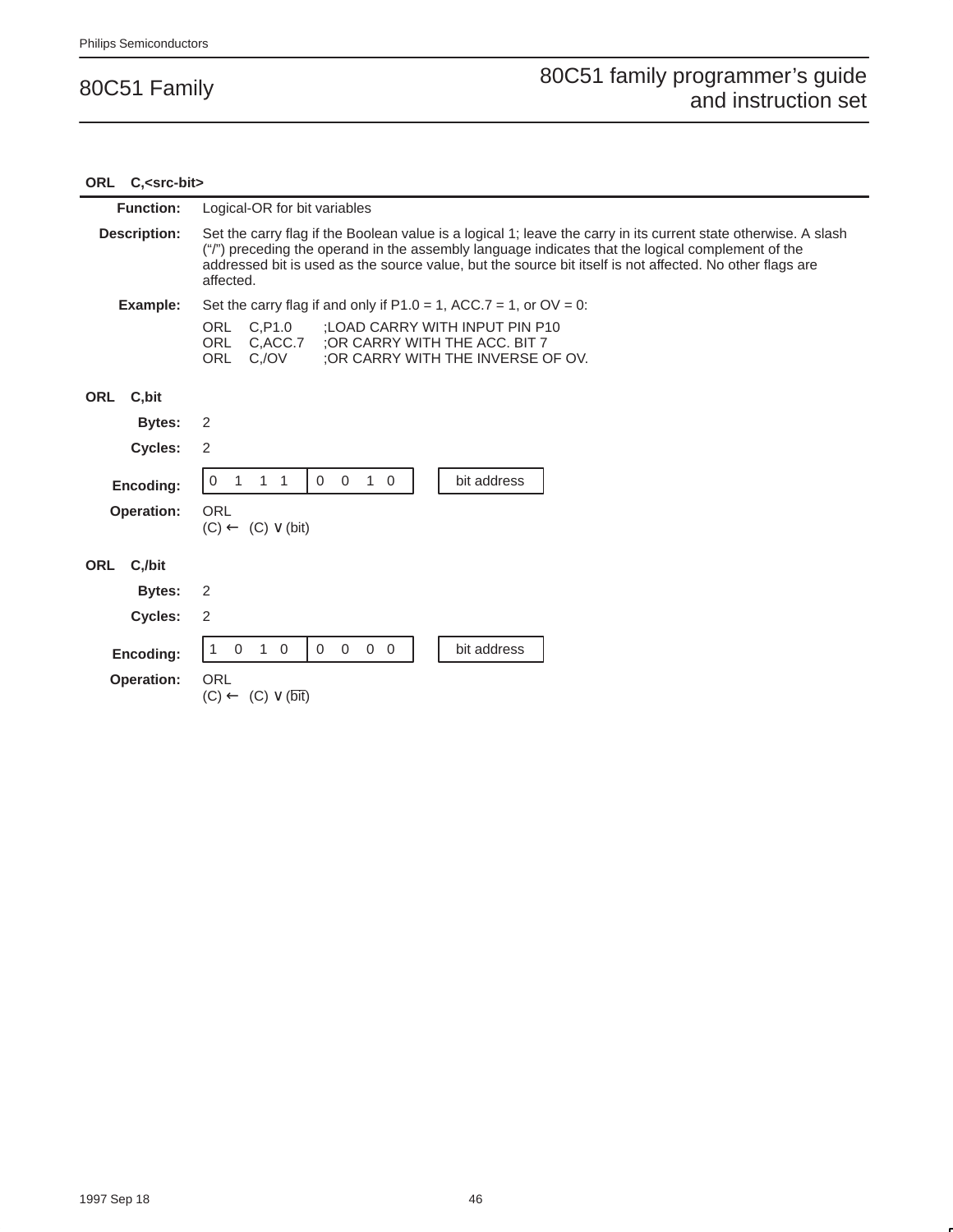| <b>POP</b><br>direct |                                                                                                                                                                                                                                          |
|----------------------|------------------------------------------------------------------------------------------------------------------------------------------------------------------------------------------------------------------------------------------|
| <b>Function:</b>     | Pop from stack                                                                                                                                                                                                                           |
| Description:         | The contents of the internal RAM location addressed by the Stack Pointer is read, and the Stack Pointer is<br>decremented by one. The value read is then transferred to the directly addressed byte indicated. No flags<br>are affected. |
| Example:             | The Stack Pointer originally contains the value 32H, and internal RAM locations 30H through 32H contain<br>the values 20H, 23H, and 01H, respectively. The instruction sequence,                                                         |
|                      | <b>POP</b><br><b>DPH</b><br><b>POP</b><br><b>DPL</b>                                                                                                                                                                                     |
|                      | will leave the Stack Pointer equal to the value 30H and the Data Pointer set to 0123H. At this point the<br>instruction,                                                                                                                 |
|                      | <b>SP</b><br><b>POP</b>                                                                                                                                                                                                                  |
|                      | will leave the Stack Pointer set to 20H. Note that in this special case the Stack Pointer was decremented<br>to 2FH before being loaded with the value popped (20H).                                                                     |
| <b>Bytes:</b>        | 2                                                                                                                                                                                                                                        |
| Cycles:              | 2                                                                                                                                                                                                                                        |
| Encoding:            | direct address<br>$\Omega$<br>$\overline{0}$<br>$\mathbf 0$<br>$\Omega$<br>$\Omega$                                                                                                                                                      |
| <b>Operation:</b>    | <b>POP</b><br>$(direct) \leftarrow ((SP))$<br>$(SP) \leftarrow (SP) - 1$                                                                                                                                                                 |

| <b>PUSH</b> | direct |
|-------------|--------|
|-------------|--------|

| <b>Function:</b>  | Push onto stack                                                                                                                                                                                   |  |  |
|-------------------|---------------------------------------------------------------------------------------------------------------------------------------------------------------------------------------------------|--|--|
| Description:      | The Stack Pointer is incremented by one. The contents of the indicated variable is then copied into the<br>internal RAM location addressed by the Stack Pointer. Otherwise no flags are affected. |  |  |
| Example:          | On entering an interrupt routine the Stack Pointer contains 09H. The Data Pointer holds the value 0123H.<br>The instruction sequence,                                                             |  |  |
|                   | <b>PUSH</b><br>DPL<br><b>PUSH</b><br><b>DPH</b>                                                                                                                                                   |  |  |
|                   | will leave the Stack Pointer set to 0BH and store 23H and 01H in internal RAM locations 0AH and 0BH,<br>respectively.                                                                             |  |  |
| Bytes:            | 2                                                                                                                                                                                                 |  |  |
| Cycles:           | 2                                                                                                                                                                                                 |  |  |
| Encoding:         | direct address<br>$0\quad 0$<br>$\mathbf{0}$<br>$0\quad 0$<br>$\mathbf 0$                                                                                                                         |  |  |
| <b>Operation:</b> | <b>PUSH</b><br>$(SP) \leftarrow (SP) + 1$<br>$((SP)) \leftarrow (direct)$                                                                                                                         |  |  |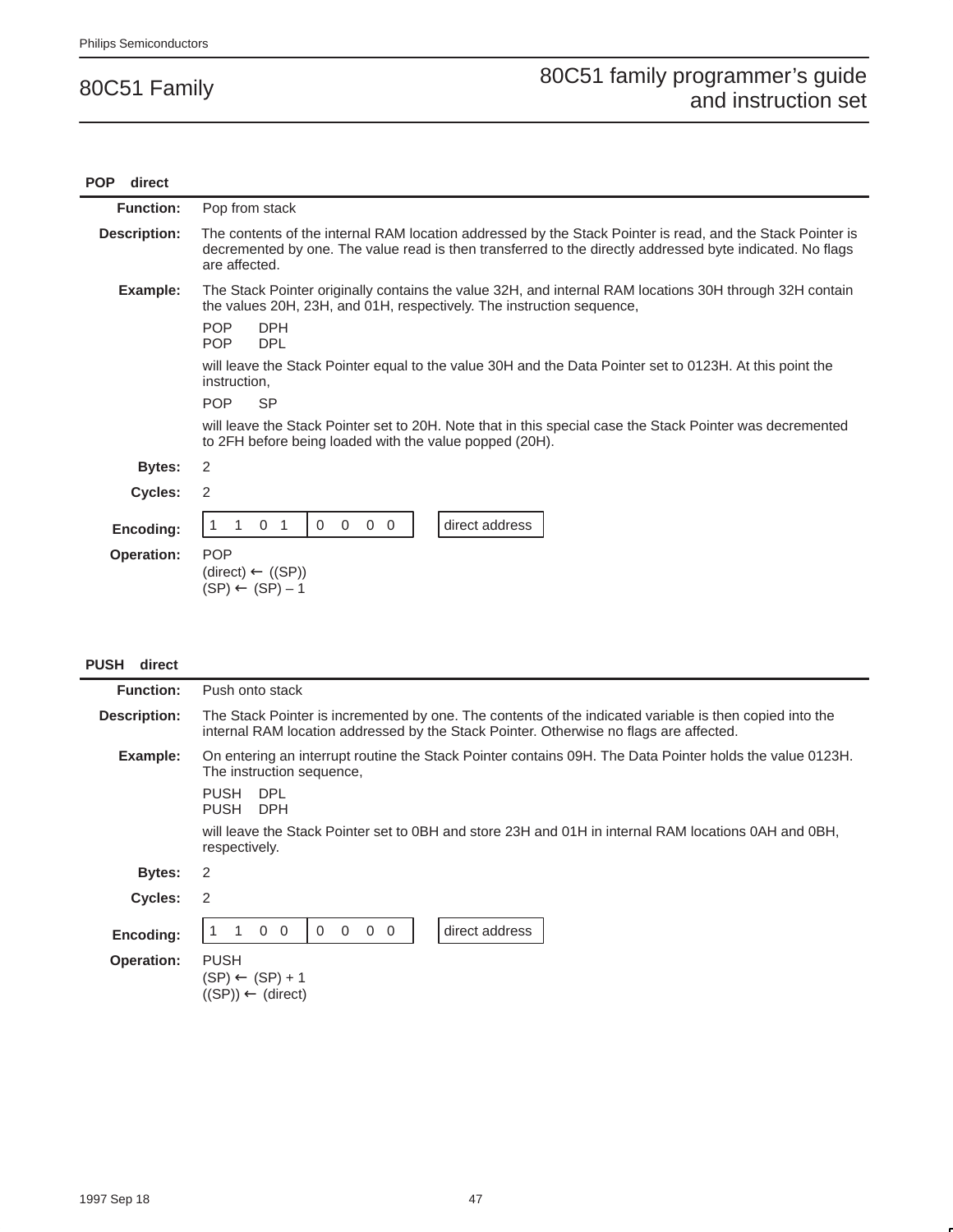### **RET**

| <b>Function:</b>    | Return from subroutine                                                                                                                                                                                                                                                                                                                                                                                                                                                                                                                                                                                                                                                                                                   |
|---------------------|--------------------------------------------------------------------------------------------------------------------------------------------------------------------------------------------------------------------------------------------------------------------------------------------------------------------------------------------------------------------------------------------------------------------------------------------------------------------------------------------------------------------------------------------------------------------------------------------------------------------------------------------------------------------------------------------------------------------------|
| <b>Description:</b> | RET pops the high- and low-order bytes of the PC successively from the stack, decrementing the Stack<br>Pointer by two. Program execution continues at the resulting address, generally the instruction<br>immediately following an ACALL or LCALL. No flags are affected.                                                                                                                                                                                                                                                                                                                                                                                                                                               |
| Example:            | The Stack Pointer originally contains the value 0BH. Internal RAM locations 0AH and 0BH contain the<br>values 23H and 01H, respectively. The instruction,<br><b>RET</b>                                                                                                                                                                                                                                                                                                                                                                                                                                                                                                                                                  |
|                     | will leave the Stack Pointer equal to the value 09H. Program execution will continue at location 0123H.                                                                                                                                                                                                                                                                                                                                                                                                                                                                                                                                                                                                                  |
| <b>Bytes:</b>       | 1                                                                                                                                                                                                                                                                                                                                                                                                                                                                                                                                                                                                                                                                                                                        |
| Cycles:             | 2                                                                                                                                                                                                                                                                                                                                                                                                                                                                                                                                                                                                                                                                                                                        |
| Encoding:           | $\mathbf 0$<br>$1\quad 0$<br>$\mathbf 0$<br>$\mathbf 0$<br>$1\quad$ 0<br>0                                                                                                                                                                                                                                                                                                                                                                                                                                                                                                                                                                                                                                               |
| <b>Operation:</b>   | <b>RET</b>                                                                                                                                                                                                                                                                                                                                                                                                                                                                                                                                                                                                                                                                                                               |
|                     | $(PC_{15-8}) \leftarrow ((SP))$<br>$(SP) \leftarrow (SP) - 1$                                                                                                                                                                                                                                                                                                                                                                                                                                                                                                                                                                                                                                                            |
|                     | $(PC_{7-0}) \leftarrow ((SP))$                                                                                                                                                                                                                                                                                                                                                                                                                                                                                                                                                                                                                                                                                           |
|                     | $(SP) \leftarrow (SP) - 1$                                                                                                                                                                                                                                                                                                                                                                                                                                                                                                                                                                                                                                                                                               |
|                     |                                                                                                                                                                                                                                                                                                                                                                                                                                                                                                                                                                                                                                                                                                                          |
|                     |                                                                                                                                                                                                                                                                                                                                                                                                                                                                                                                                                                                                                                                                                                                          |
| RETI                |                                                                                                                                                                                                                                                                                                                                                                                                                                                                                                                                                                                                                                                                                                                          |
| <b>Function:</b>    | Return from interrupt                                                                                                                                                                                                                                                                                                                                                                                                                                                                                                                                                                                                                                                                                                    |
| <b>Description:</b> | RETI pops the high- and low-order bytes of the PC successively from the stack, and restores the interrupt<br>logic to accept additional interrupts at the same priority level as the one just processed. The Stack Pointer<br>is left decremented by two. No other registers are affected; the PSW is not automatically restored to its<br>pre-interrupt status. Program execution continues at the resulting address, which is generally the<br>instruction immediately after the point at which the interrupt request was detected. If a lower- or<br>same-level interrupt has been pending when the RETI instruction is executed, that one instruction will be<br>executed before the pending interrupt is processed. |
| Example:            | The Stack Pointer originally contains the value 0BH. An interrupt was detected during the instruction<br>ending at location 0122H. Internal RAM locations 0AH and 0BH contain the values 23H and 01H,<br>respectively. The instruction,                                                                                                                                                                                                                                                                                                                                                                                                                                                                                  |
|                     | <b>RETI</b>                                                                                                                                                                                                                                                                                                                                                                                                                                                                                                                                                                                                                                                                                                              |
|                     | will leave the Stack Pointer equal to 09H and return program execution to location 0123H.                                                                                                                                                                                                                                                                                                                                                                                                                                                                                                                                                                                                                                |
| <b>Bytes:</b>       | 1                                                                                                                                                                                                                                                                                                                                                                                                                                                                                                                                                                                                                                                                                                                        |
| Cycles:             | $\overline{2}$                                                                                                                                                                                                                                                                                                                                                                                                                                                                                                                                                                                                                                                                                                           |
| Encoding:           | $0$ 1 1<br>$0\quad 0\quad 1\quad 0$<br>0                                                                                                                                                                                                                                                                                                                                                                                                                                                                                                                                                                                                                                                                                 |
| Operation:          | <b>RETI</b>                                                                                                                                                                                                                                                                                                                                                                                                                                                                                                                                                                                                                                                                                                              |
|                     | $(PC_{15-8}) \leftarrow ((SP))$<br>$(SP) \leftarrow (SP) - 1$                                                                                                                                                                                                                                                                                                                                                                                                                                                                                                                                                                                                                                                            |

 $(PC_{7-0}) \leftarrow ((SP))$  $(SP) \leftarrow (SP) - 1$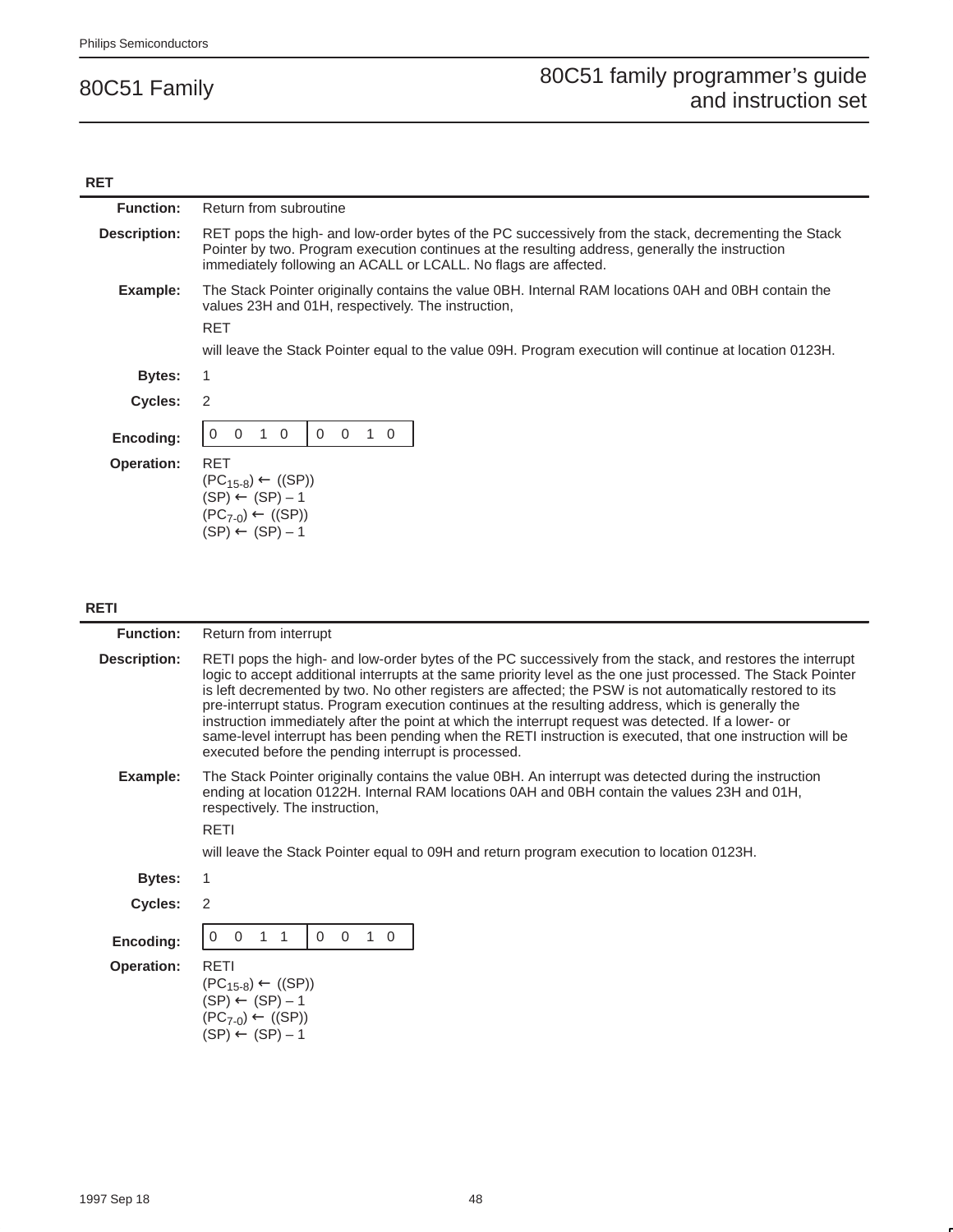#### **RL A**

| <b>Function:</b>    | Rotate Accumulator Left                                                                                                                |
|---------------------|----------------------------------------------------------------------------------------------------------------------------------------|
| <b>Description:</b> | The eight bits in the Accumulator are rotated one bit to the left. Bit 7 is rotated into the bit 0 position. No<br>flags are affected. |
| Example:            | The Accumulator holds the value 0C5H (11000101B). The instruction,                                                                     |
|                     | RL A                                                                                                                                   |
|                     | leaves the Accumulator holding the value 8BH (10001011B) with the carry unaffected.                                                    |
| Bytes:              | -1                                                                                                                                     |
| <b>Cycles:</b>      | 1                                                                                                                                      |
| Encoding:           | $\overline{0}$<br>$\Omega$<br>$\Omega$                                                                                                 |
| <b>Operation:</b>   | RL<br>$(A_{n+1}) \leftarrow (A_n)$ , n = 0 - 6<br>$(A0) \leftarrow (A7)$                                                               |

## **RLC A**

| <b>Function:</b>    | Rotate Accumulator Left through the Carry flag                                                                                                                                                                                      |  |  |
|---------------------|-------------------------------------------------------------------------------------------------------------------------------------------------------------------------------------------------------------------------------------|--|--|
| <b>Description:</b> | The eight bits in the Accumulator and the carry flag are together rotated one bit to the left. Bit 7 moves into<br>the carry flag; the original state of the carry flag moves into the bit 0 position. No other flags are affected. |  |  |
| Example:            | The Accumulator holds the value 0C5H (11000101B), and the carry is zero. The instruction,<br>RLC A<br>leaves the Accumulator holding the value 8AH (10001010B) with the carry set.                                                  |  |  |
| Bytes:              |                                                                                                                                                                                                                                     |  |  |
| <b>Cycles:</b>      |                                                                                                                                                                                                                                     |  |  |
| Encoding:           | $\Omega$<br>$\Omega$<br>$\mathbf{1}$<br>$\overline{1}$<br>0<br>-1<br>$\left( \right)$                                                                                                                                               |  |  |
| <b>Operation:</b>   | <b>RLC</b><br>$(A_{n+1}) \leftarrow (A_n)$ , n = 0 - 6<br>$(AO) \leftarrow (C)$<br>$(C) \leftarrow (A7)$                                                                                                                            |  |  |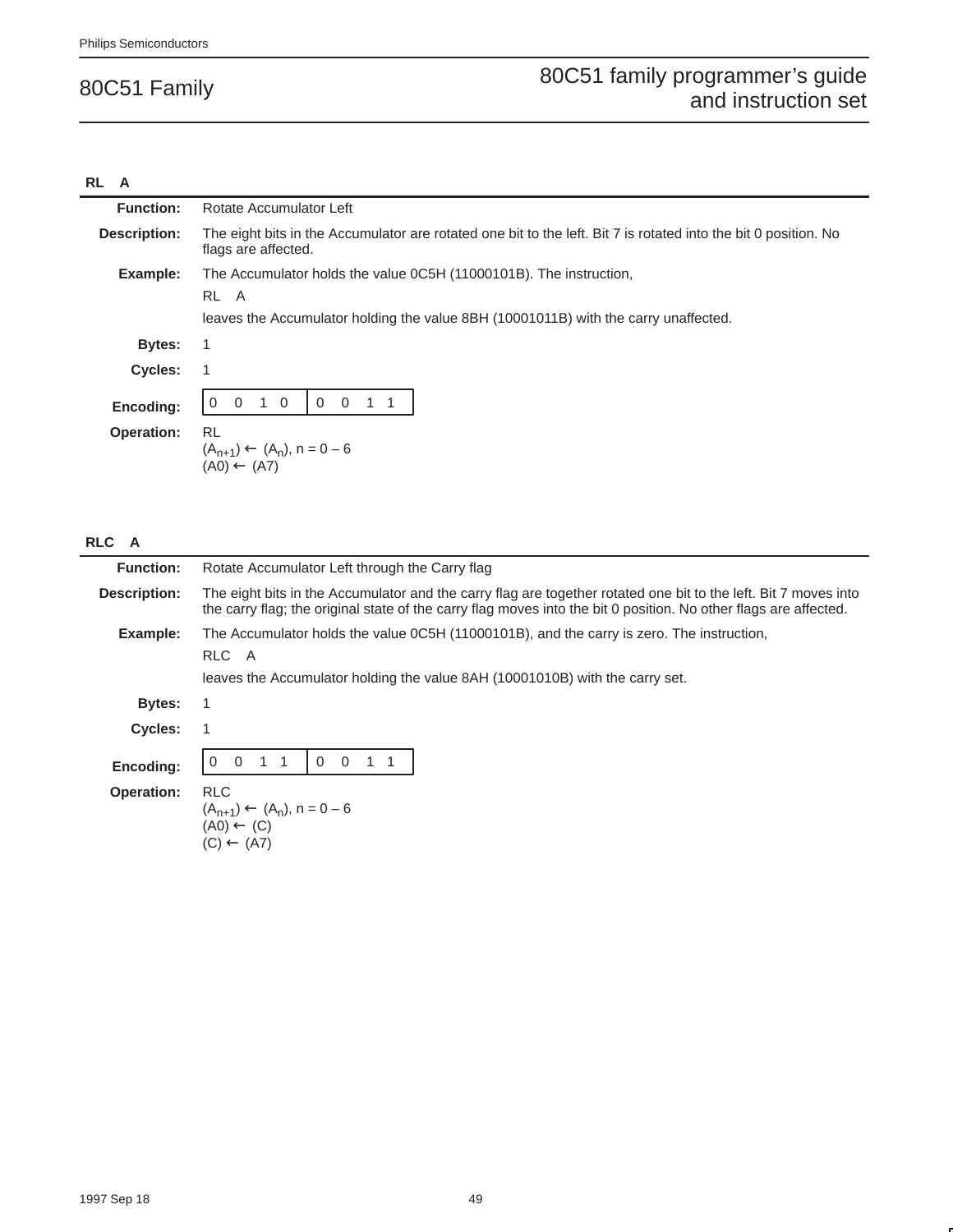#### **RR A**

| <b>Function:</b>    | Rotate Accumulator Right                                                                                                                                           |  |  |  |
|---------------------|--------------------------------------------------------------------------------------------------------------------------------------------------------------------|--|--|--|
| <b>Description:</b> | The eight bits in the Accumulator are rotated one bit to the right. Bit 0 is rotated into the bit 7 position. No<br>flags are affected.                            |  |  |  |
| Example:            | The Accumulator holds the value 0C5H (11000101B). The instruction,<br>RR A<br>leaves the Accumulator holding the value 0E2H (11100010B) with the carry unaffected. |  |  |  |
| <b>Bytes:</b>       | 1                                                                                                                                                                  |  |  |  |
| <b>Cycles:</b>      | 1                                                                                                                                                                  |  |  |  |
| Encoding:           | $0\quad 0$<br>$\overline{0}$<br>$\overline{0}$<br>$\Omega$                                                                                                         |  |  |  |
| <b>Operation:</b>   | <b>RR</b><br>$(A_n) \leftarrow (A_{n+1}), n = 0 - 6$<br>$(A7) \leftarrow (A0)$                                                                                     |  |  |  |

## **RRC A**

| <b>Function:</b>  | Rotate Accumulator Right through the Carry flag                                                                                                                                                                                         |  |  |  |
|-------------------|-----------------------------------------------------------------------------------------------------------------------------------------------------------------------------------------------------------------------------------------|--|--|--|
| Description:      | The eight bits in the Accumulator and the carry flag are together rotated one bit to the right. Bit 0 moves<br>into the carry flag; the original state of the carry flag moves into the bit 7 position. No other flags are<br>affected. |  |  |  |
| Example:          | The Accumulator holds the value 0C5H (11000101B), and the carry is zero. The instruction,<br>RRC A<br>leaves the Accumulator holding the value 62 (01100010B) with the carry set.                                                       |  |  |  |
| Bytes:            | 1                                                                                                                                                                                                                                       |  |  |  |
| <b>Cycles:</b>    |                                                                                                                                                                                                                                         |  |  |  |
| Encoding:         | $\Omega$<br>$\overline{0}$<br>$\Omega$<br>$\Omega$                                                                                                                                                                                      |  |  |  |
| <b>Operation:</b> | <b>RRC</b><br>$(A_n) \leftarrow (A_{n+1}), n = 0 - 6$<br>$(A7) \leftarrow (C)$<br>$(C) \leftarrow (AO)$                                                                                                                                 |  |  |  |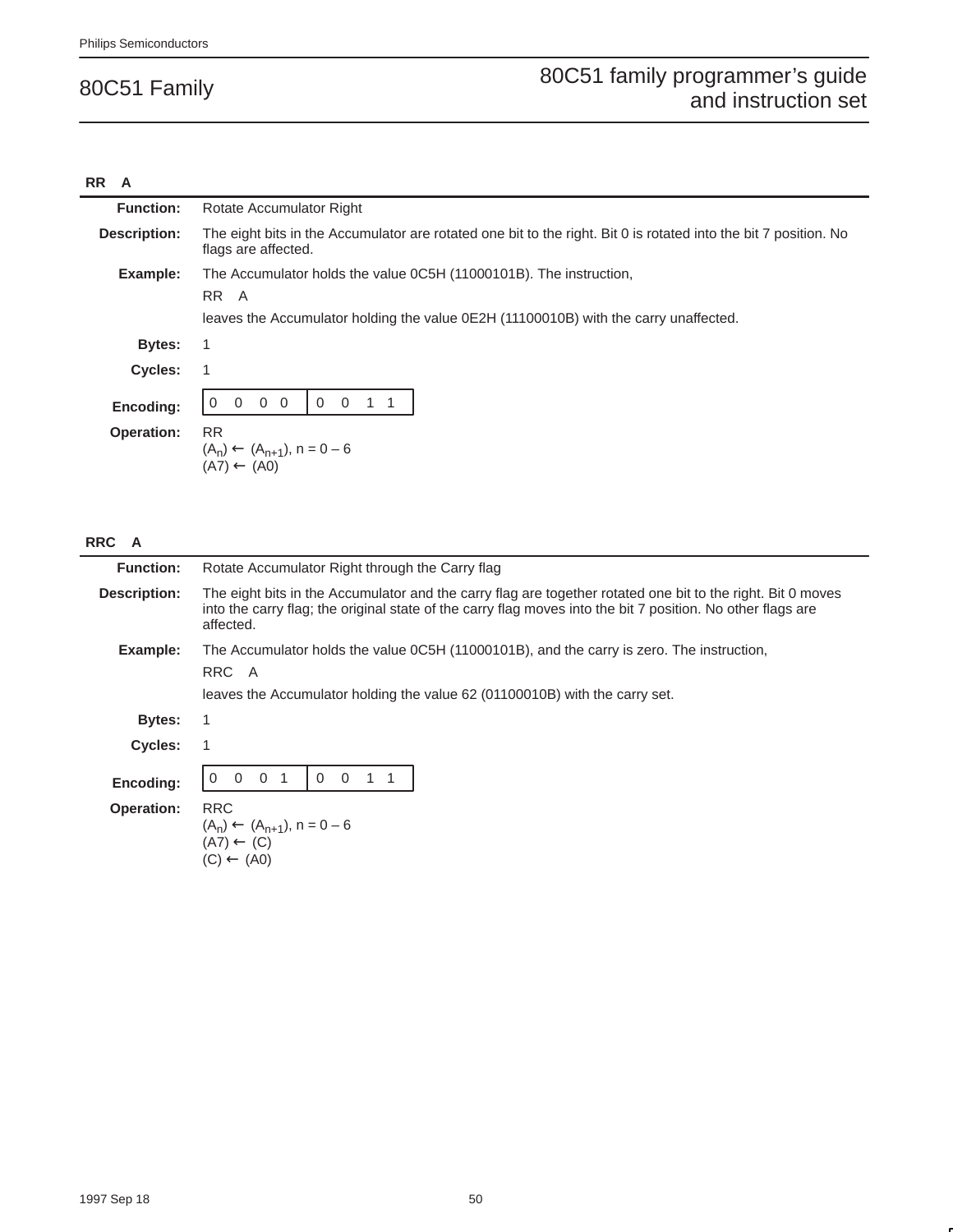### SETB <bit> **Function:** Set Bit **Description:** SETB sets the indicated bit to one. SETB can operate on the carry flag or any directly addressable bit. No other flags are affected. **Example:** The carry flag is cleared. Output Port 1 has been written with the value 34H (00110100B). The instructions, SETB C<br>SETB P1.0 **SETB** will leave the carry flag set to 1 and change the data output on Port 1 to 35H (00110101B). **SETB C Bytes:** 1 **Cycles:** 1 **Encoding:**  $\begin{bmatrix} 1 & 1 & 0 & 1 \end{bmatrix}$  0 0 1 1 **Operation:** SETB  $(C) \leftarrow 1$ **SETB bit Bytes:** 2 **Cycles:** 1 **Encoding:** 1 1 0 1 0 0 1 0 bit address **Operation:** SETB  $(bit) \leftarrow 1$

#### **SJMP rel**

| <b>Function:</b>  | Short Jump                                                                                                                                                                                                                                                                                                                                       |  |  |  |  |
|-------------------|--------------------------------------------------------------------------------------------------------------------------------------------------------------------------------------------------------------------------------------------------------------------------------------------------------------------------------------------------|--|--|--|--|
| Description:      | Program control branches unconditionally to the address indicated. The branch destination is computed<br>by adding the signed displacement in the second instruction byte to the PC, after incrementing the PC<br>twice. Therefore, the range of destinations allowed is from 128 bytes preceding this instruction to 127<br>bytes following it. |  |  |  |  |
| Example:          | The label "RELADR" is assigned to an instruction at program memory location 0123H. The instruction,                                                                                                                                                                                                                                              |  |  |  |  |
|                   | <b>SJMP</b><br>RELADR                                                                                                                                                                                                                                                                                                                            |  |  |  |  |
|                   | will assemble into location 0100H. After the instruction is executed, the PC will contain the value 0123H.                                                                                                                                                                                                                                       |  |  |  |  |
|                   | (Note: Under the above conditions the instruction following SJMP will be at 102H. Therefore, the<br>displacement byte of the instruction will be the relative offset $(0123H-0102H) = 21H$ . Put another way, an<br>SJMP with a displacement of OFEH would be a one-instruction infinite loop.)                                                  |  |  |  |  |
| <b>Bytes:</b>     | 2                                                                                                                                                                                                                                                                                                                                                |  |  |  |  |
| Cycles:           | 2                                                                                                                                                                                                                                                                                                                                                |  |  |  |  |
| Encoding:         | $\Omega$<br>rel. address<br>$0\quad 0$<br>$\overline{0}$<br>$\overline{0}$<br>$\Omega$<br>$\Omega$                                                                                                                                                                                                                                               |  |  |  |  |
| <b>Operation:</b> | <b>SJMP</b><br>$(PC) \leftarrow (PC) + 2$<br>$(PC) \leftarrow (PC) + rel$                                                                                                                                                                                                                                                                        |  |  |  |  |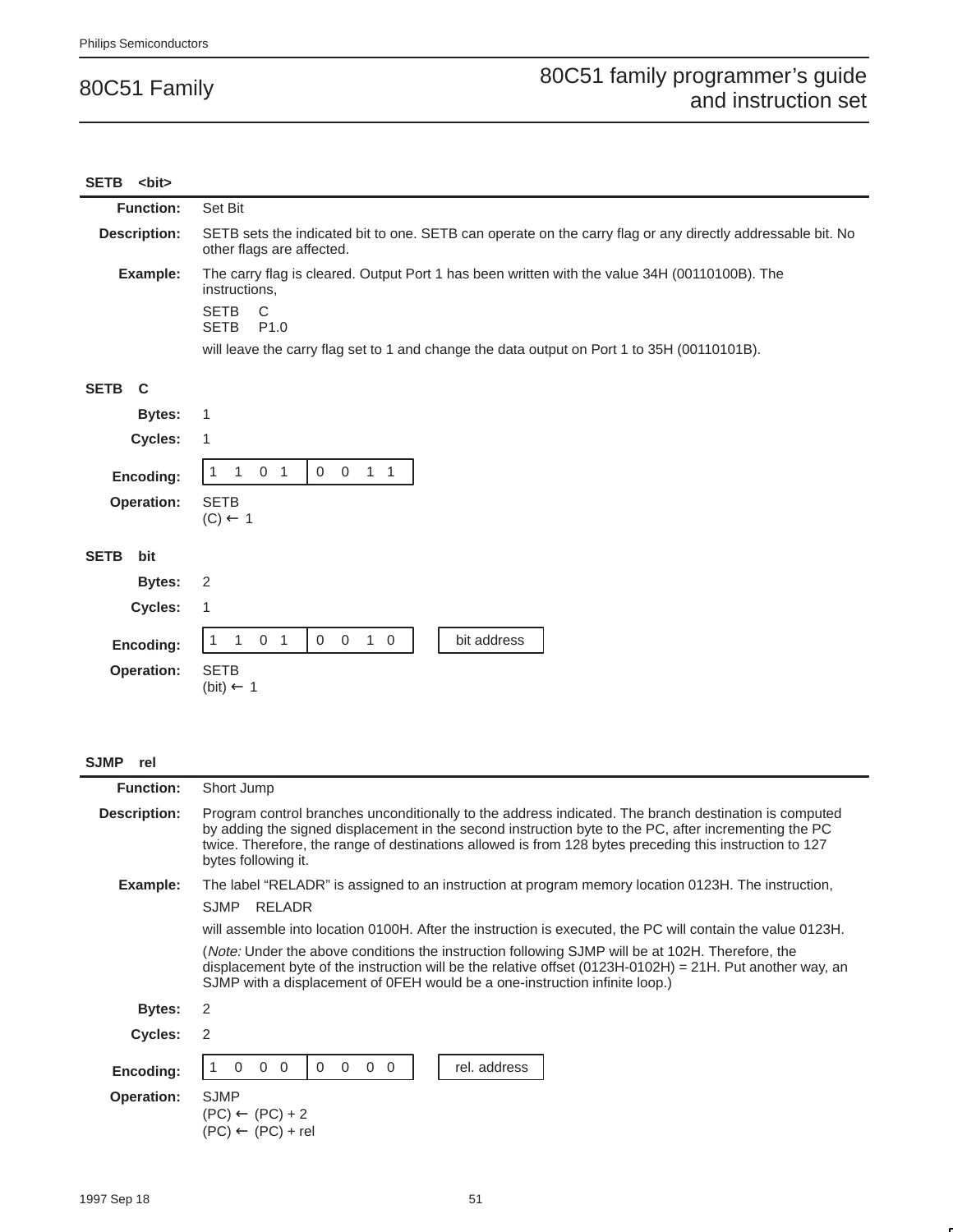#### **SUBB A, <src-byte>** L.

| <b>Function:</b>         | Subtract with borrow                                                                                                                                                                                                                                                                                                                                                                                                                                                                                                                                                                                                                           |  |  |  |  |
|--------------------------|------------------------------------------------------------------------------------------------------------------------------------------------------------------------------------------------------------------------------------------------------------------------------------------------------------------------------------------------------------------------------------------------------------------------------------------------------------------------------------------------------------------------------------------------------------------------------------------------------------------------------------------------|--|--|--|--|
| <b>Description:</b>      | SUBB subtracts the indicated variable and the carry flag together from the Accumulator, leaving the result<br>in the Accumulator. SUBB sets the carry (borrow) flag if a borrow is needed for bit 7, and clears C<br>otherwise. (If C was set before executing a SUBB instruction, this indicates that a borrow was needed for<br>the previous step in a multiple precision subtraction, so the carry is subtracted from the Accumulator along<br>with the source operand.) AC is set if a borrow is needed for bit 3, and cleared otherwise. OV is set if a<br>borrow is needed into bit 6, but not into bit 7, or into bit 7, but not bit 6. |  |  |  |  |
|                          | When subtracting signed integers OV indicates a negative number produced when a negative value is<br>subtracted from a positive value, or a positive result when a positive number is subtracted from a negative<br>number.                                                                                                                                                                                                                                                                                                                                                                                                                    |  |  |  |  |
|                          | The source operand allows four addressing modes: register, direct, register-indirect, or immediate.                                                                                                                                                                                                                                                                                                                                                                                                                                                                                                                                            |  |  |  |  |
| Example:                 | The Accumulator holds 0C9H (11001001B), register 2 holds 54H (01010100B), and the carry flag is set.<br>The instruction,                                                                                                                                                                                                                                                                                                                                                                                                                                                                                                                       |  |  |  |  |
|                          | SUBB A,R2                                                                                                                                                                                                                                                                                                                                                                                                                                                                                                                                                                                                                                      |  |  |  |  |
|                          | will leave the value 74H (01110100B) in the Accumulator, with the carry flag and AC cleared but OV set.                                                                                                                                                                                                                                                                                                                                                                                                                                                                                                                                        |  |  |  |  |
|                          | Notice that 0C9H minus 54H is 75H The difference between this and the above result is due to the carry<br>(borrow) flag being set before the operation. If the state of the carry is not known before starting a single<br>or multiple-precision subtraction, it should be explicitly cleared by a CLR C instruction                                                                                                                                                                                                                                                                                                                           |  |  |  |  |
| <b>SUBB</b><br>A,Rn      |                                                                                                                                                                                                                                                                                                                                                                                                                                                                                                                                                                                                                                                |  |  |  |  |
| <b>Bytes:</b>            | 1                                                                                                                                                                                                                                                                                                                                                                                                                                                                                                                                                                                                                                              |  |  |  |  |
| <b>Cycles:</b>           | 1                                                                                                                                                                                                                                                                                                                                                                                                                                                                                                                                                                                                                                              |  |  |  |  |
| Encoding:                | 1<br>0 <sub>1</sub><br>1 r<br>0<br>$r$ r                                                                                                                                                                                                                                                                                                                                                                                                                                                                                                                                                                                                       |  |  |  |  |
| <b>Operation:</b>        | <b>SUBB</b><br>$(A) \leftarrow (A) - (C) - (R_n)$                                                                                                                                                                                                                                                                                                                                                                                                                                                                                                                                                                                              |  |  |  |  |
| <b>SUBB</b><br>A, direct |                                                                                                                                                                                                                                                                                                                                                                                                                                                                                                                                                                                                                                                |  |  |  |  |
| <b>Bytes:</b>            | 2                                                                                                                                                                                                                                                                                                                                                                                                                                                                                                                                                                                                                                              |  |  |  |  |
| Cycles:                  | 1                                                                                                                                                                                                                                                                                                                                                                                                                                                                                                                                                                                                                                              |  |  |  |  |
| Encoding:                | $\mathbf 0$<br>$\mathbf{1}$<br>$\mathbf 0$<br>direct address<br>1<br>0<br>0 <sub>1</sub><br>$\overline{1}$                                                                                                                                                                                                                                                                                                                                                                                                                                                                                                                                     |  |  |  |  |
| Operation:               | <b>SUBB</b>                                                                                                                                                                                                                                                                                                                                                                                                                                                                                                                                                                                                                                    |  |  |  |  |
|                          | $(A) \leftarrow (A) - (C) - (direct)$                                                                                                                                                                                                                                                                                                                                                                                                                                                                                                                                                                                                          |  |  |  |  |
| <b>SUBB</b><br>A,@Ri     |                                                                                                                                                                                                                                                                                                                                                                                                                                                                                                                                                                                                                                                |  |  |  |  |
| <b>Bytes:</b>            | 1                                                                                                                                                                                                                                                                                                                                                                                                                                                                                                                                                                                                                                              |  |  |  |  |
| Cycles:                  | 1                                                                                                                                                                                                                                                                                                                                                                                                                                                                                                                                                                                                                                              |  |  |  |  |
| Encoding:                | 0 <sub>1</sub><br>1<br>$\mathbf 0$<br>0<br>$\mathbf{1}$<br>$1$ i                                                                                                                                                                                                                                                                                                                                                                                                                                                                                                                                                                               |  |  |  |  |
| <b>Operation:</b>        | <b>SUBB</b>                                                                                                                                                                                                                                                                                                                                                                                                                                                                                                                                                                                                                                    |  |  |  |  |
|                          | $(A) \leftarrow (A) - (C) - (R_i)$                                                                                                                                                                                                                                                                                                                                                                                                                                                                                                                                                                                                             |  |  |  |  |
| <b>SUBB</b><br>A,#data   |                                                                                                                                                                                                                                                                                                                                                                                                                                                                                                                                                                                                                                                |  |  |  |  |
| <b>Bytes:</b>            | $\sqrt{2}$                                                                                                                                                                                                                                                                                                                                                                                                                                                                                                                                                                                                                                     |  |  |  |  |
| Cycles:                  | 1                                                                                                                                                                                                                                                                                                                                                                                                                                                                                                                                                                                                                                              |  |  |  |  |
| Encoding:                | $0\quad 0$<br>immediate data<br>1<br>$\,0\,$<br>0 <sub>1</sub><br>$\mathbf 0$<br>$\mathbf{1}$                                                                                                                                                                                                                                                                                                                                                                                                                                                                                                                                                  |  |  |  |  |
| <b>Operation:</b>        | <b>SUBB</b>                                                                                                                                                                                                                                                                                                                                                                                                                                                                                                                                                                                                                                    |  |  |  |  |
|                          | $(A) \leftarrow (A) - (C) - (\#data)$                                                                                                                                                                                                                                                                                                                                                                                                                                                                                                                                                                                                          |  |  |  |  |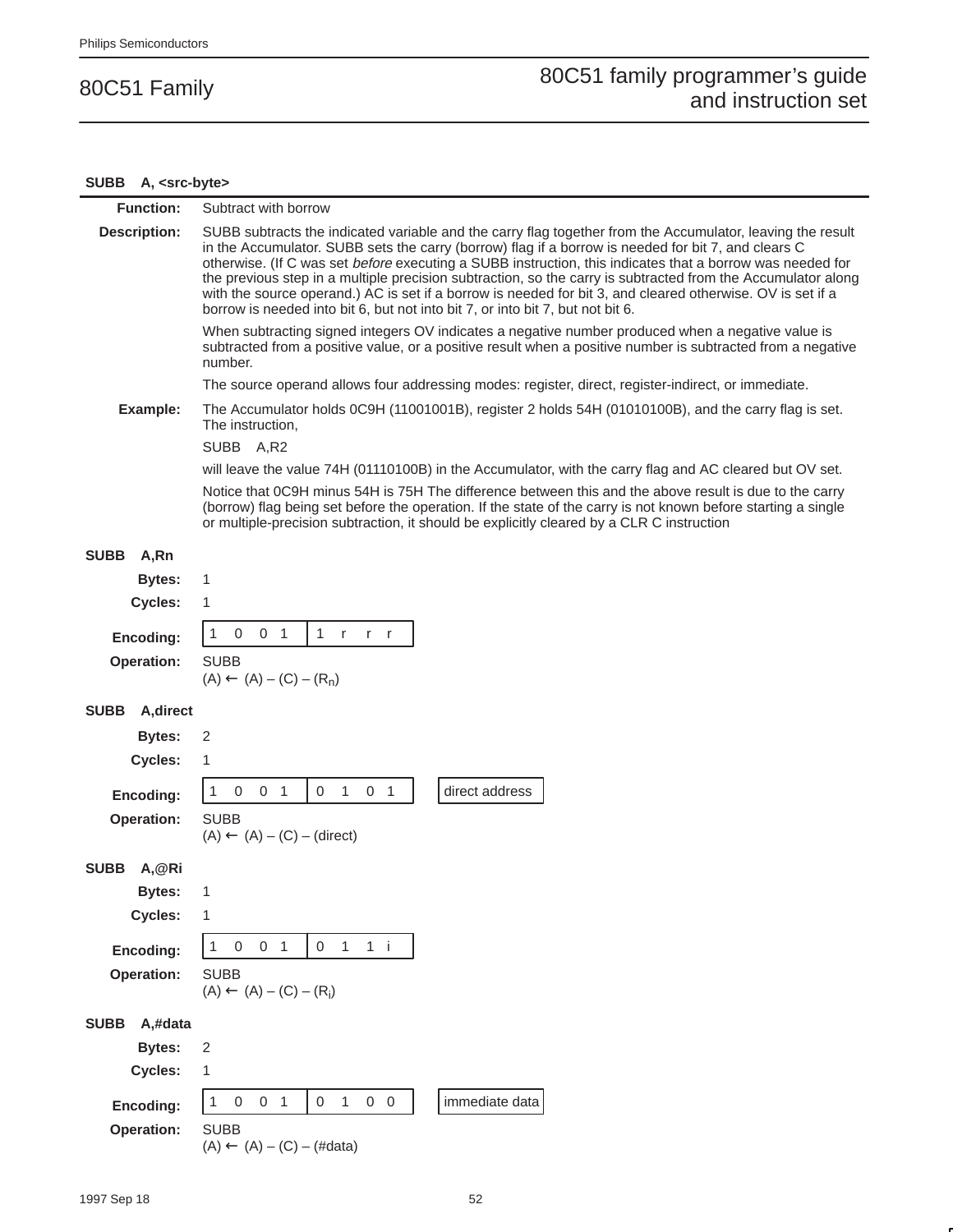#### **SWAP A**

| <b>Function:</b>  | Swap nibbles within the Accumulator                                                                                                                                                                                |  |  |  |  |
|-------------------|--------------------------------------------------------------------------------------------------------------------------------------------------------------------------------------------------------------------|--|--|--|--|
| Description:      | SWAP A interchanges the low- and high-order nibbles (four-bit fields) of the Accumulator (bits 3-0 and bits<br>7-4). The operation can also be thought of as a four-bit rotate instruction. No flags are affected. |  |  |  |  |
| Example:          | The Accumulator holds the value 0C5H (11000101B). The instruction,                                                                                                                                                 |  |  |  |  |
|                   | SWAP A                                                                                                                                                                                                             |  |  |  |  |
|                   | leaves the Accumulator holding the value 5CH (01011100B).                                                                                                                                                          |  |  |  |  |
| <b>Bytes:</b>     |                                                                                                                                                                                                                    |  |  |  |  |
| <b>Cycles:</b>    |                                                                                                                                                                                                                    |  |  |  |  |
| Encoding:         | $\overline{0}$<br>$\Omega$<br>$\overline{0}$<br>0<br>0                                                                                                                                                             |  |  |  |  |
| <b>Operation:</b> | <b>SWAP</b><br>$(A_{3-0}) \rightleftarrows (A_{7-4})$                                                                                                                                                              |  |  |  |  |

#### **XCH A,<byte>**

| <b>Function:</b>                                                               | Exchange Accumulator with byte variable                                                                                                                                                                                                                      |  |  |
|--------------------------------------------------------------------------------|--------------------------------------------------------------------------------------------------------------------------------------------------------------------------------------------------------------------------------------------------------------|--|--|
| <b>Description:</b>                                                            | XCH loads the Accumulator with the contents of the indicated variable, at the same time writing the<br>original Accumulator contents to the indicated variable. The source/destination operand can use register,<br>direct, or register-indirect addressing. |  |  |
| Example:                                                                       | R0 contains the address 20H. The Accumulator holds the value 3FH (00111111B). Internal RAM location<br>20H holds the value 75H (01110101B). The instruction,<br>XCH A,@R0                                                                                    |  |  |
|                                                                                | will leave the RAM location 20H holding the values 3FH (00111111B) and 75H (01110101B) in the<br>Accumulator.                                                                                                                                                |  |  |
| <b>XCH</b><br>A,Rn                                                             |                                                                                                                                                                                                                                                              |  |  |
| <b>Bytes:</b>                                                                  | 1                                                                                                                                                                                                                                                            |  |  |
| Cycles:                                                                        | 1                                                                                                                                                                                                                                                            |  |  |
| Encoding:<br>Operation:                                                        | $\mathbf{1}$<br>$0\quad 0$<br>1 $r$ $r$ $r$<br>$\mathbf{1}$<br><b>XCH</b><br>$(A) \rightleftarrows (R_n)$                                                                                                                                                    |  |  |
| A, direct<br><b>XCH</b><br><b>Bytes:</b><br>Cycles:<br>Encoding:<br>Operation: | $\overline{2}$<br>$\mathbf{1}$<br>$0\quad 0$<br>$\overline{0}$<br>1<br>0 <sub>1</sub><br>direct address<br>$\mathbf{1}$<br>$\mathbf{1}$<br><b>XCH</b><br>$(A) \rightleftarrows$ (direct)                                                                     |  |  |
| A,@Ri<br><b>XCH</b><br><b>Bytes:</b><br>Cycles:<br>Encoding:<br>Operation:     | 1<br>1<br>$0\quad 0$<br>$1 \quad 1 \quad i$<br>$\mathbf{1}$<br>$\mathbf{1}$<br>$\overline{0}$<br><b>XCH</b><br>$(A) \rightleftarrows ((R_i))$                                                                                                                |  |  |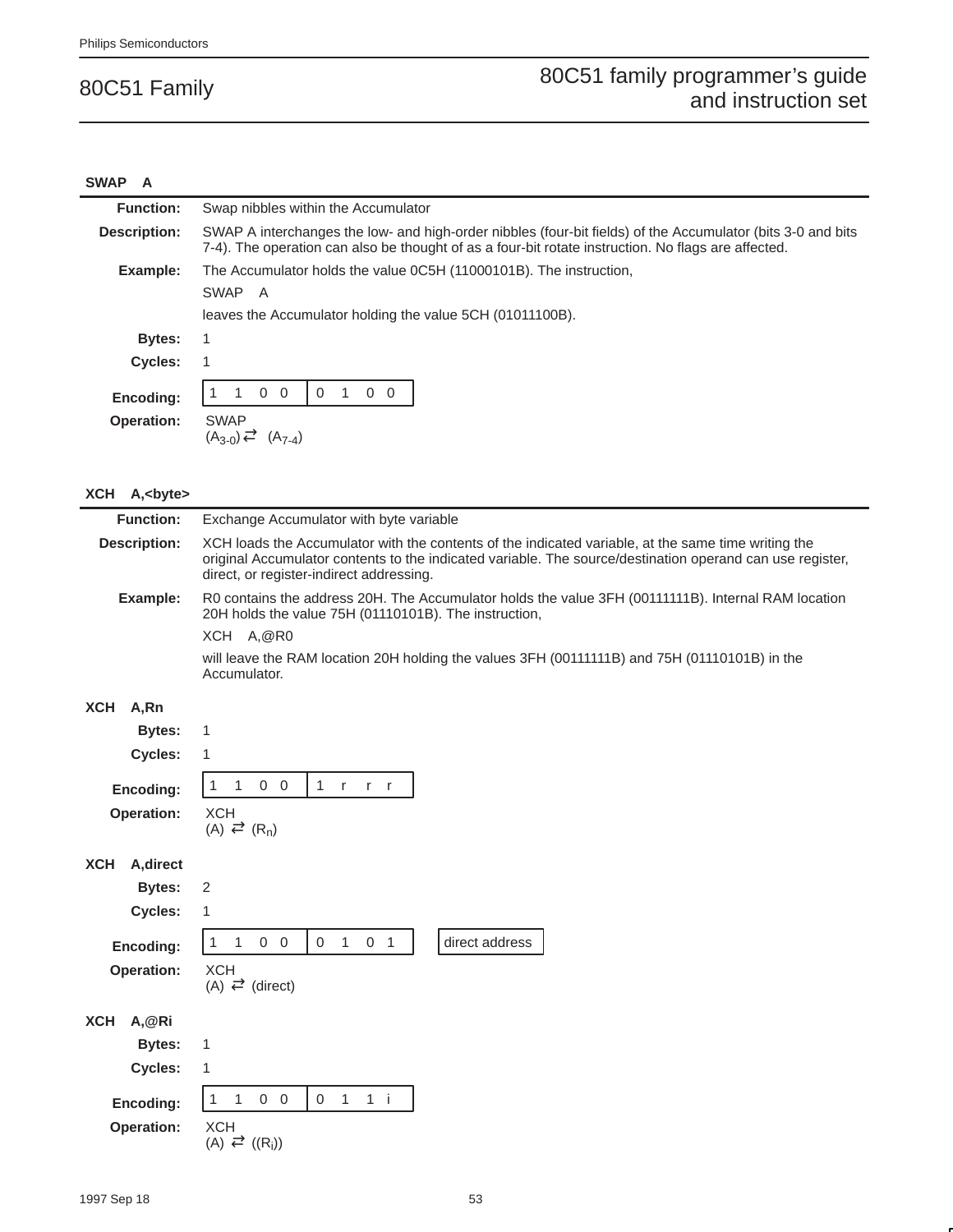#### **XCHD A,@Ri**

| <b>Function:</b>  | Exchange Digit                                                                                                                                                                                                                                                                                                 |  |  |  |
|-------------------|----------------------------------------------------------------------------------------------------------------------------------------------------------------------------------------------------------------------------------------------------------------------------------------------------------------|--|--|--|
| Description:      | XCHD exchanges the low-order nibble of the Accumulator (bits 3-0), generally representing a<br>hexadecimal or BCD digit, with that of the internal RAM location indirectly addressed by the specified<br>register. The high-order nibbles (bits 7-4) of each register are not affected. No flags are affected. |  |  |  |
| Example:          | R0 contains the address 20H. The Accumulator holds the value 36H (00110110B). Internal RAM location<br>20H holds the value 75H (01110101B). The instruction,                                                                                                                                                   |  |  |  |
|                   | XCHD A, @R0                                                                                                                                                                                                                                                                                                    |  |  |  |
|                   | will leave RAM location 20H holding the value 76H (01110110B) and 35H (00110101B) in the Accumulator.                                                                                                                                                                                                          |  |  |  |
| <b>Bytes:</b>     |                                                                                                                                                                                                                                                                                                                |  |  |  |
| <b>Cycles:</b>    |                                                                                                                                                                                                                                                                                                                |  |  |  |
| Encoding:         | $\Omega$<br>$\Omega$                                                                                                                                                                                                                                                                                           |  |  |  |
| <b>Operation:</b> | <b>XCHD</b><br>$(A_{3-0}) \rightleftarrows (Ri_{3-0})$                                                                                                                                                                                                                                                         |  |  |  |

#### **XRL <dest-byte>,<src-byte>**

| <b>Function:</b>    | Logical Exclusive-OR for byte variables                                                                                                                                                                                                                                                                                                                     |  |  |
|---------------------|-------------------------------------------------------------------------------------------------------------------------------------------------------------------------------------------------------------------------------------------------------------------------------------------------------------------------------------------------------------|--|--|
| <b>Description:</b> | XRL performs the bitwise logical Exclusive-OR operation between the indicated variables, storing the<br>results in the destination. No flags are affected.                                                                                                                                                                                                  |  |  |
|                     | The two operands allow six addressing mode combinations. When the destination is the Accumulator, the<br>source can use register, direct, register-indirect, or immediate addressing; when the destination is a direct<br>address, the source can be the Accumulator or immediate data.                                                                     |  |  |
|                     | (Note: When this instruction is used to modify an output port, the value used as the original port data will<br>be read from the output data latch, not the input pins.)                                                                                                                                                                                    |  |  |
| Example:            | If the Accumulator holds 0C3H (11000011B) and register 0 holds 0AAH (10101010B) then the instruction,                                                                                                                                                                                                                                                       |  |  |
|                     | XRL A.RO                                                                                                                                                                                                                                                                                                                                                    |  |  |
|                     | will leave the Accumulator holding the value 69H (01101001B).                                                                                                                                                                                                                                                                                               |  |  |
|                     | When the destination is a directly addressed byte, this instruction can complement combinations of bits in<br>any RAM location or hardware register. The pattern of bits to be complemented is then determined by a<br>mask byte, either a constant contained in the instruction or a variable computed in the Accumulator at<br>run-time. The instruction, |  |  |
|                     | XRL<br>P1,#00110001B                                                                                                                                                                                                                                                                                                                                        |  |  |
|                     | will complement bits 5, 4, and 0 of output Port 1.                                                                                                                                                                                                                                                                                                          |  |  |